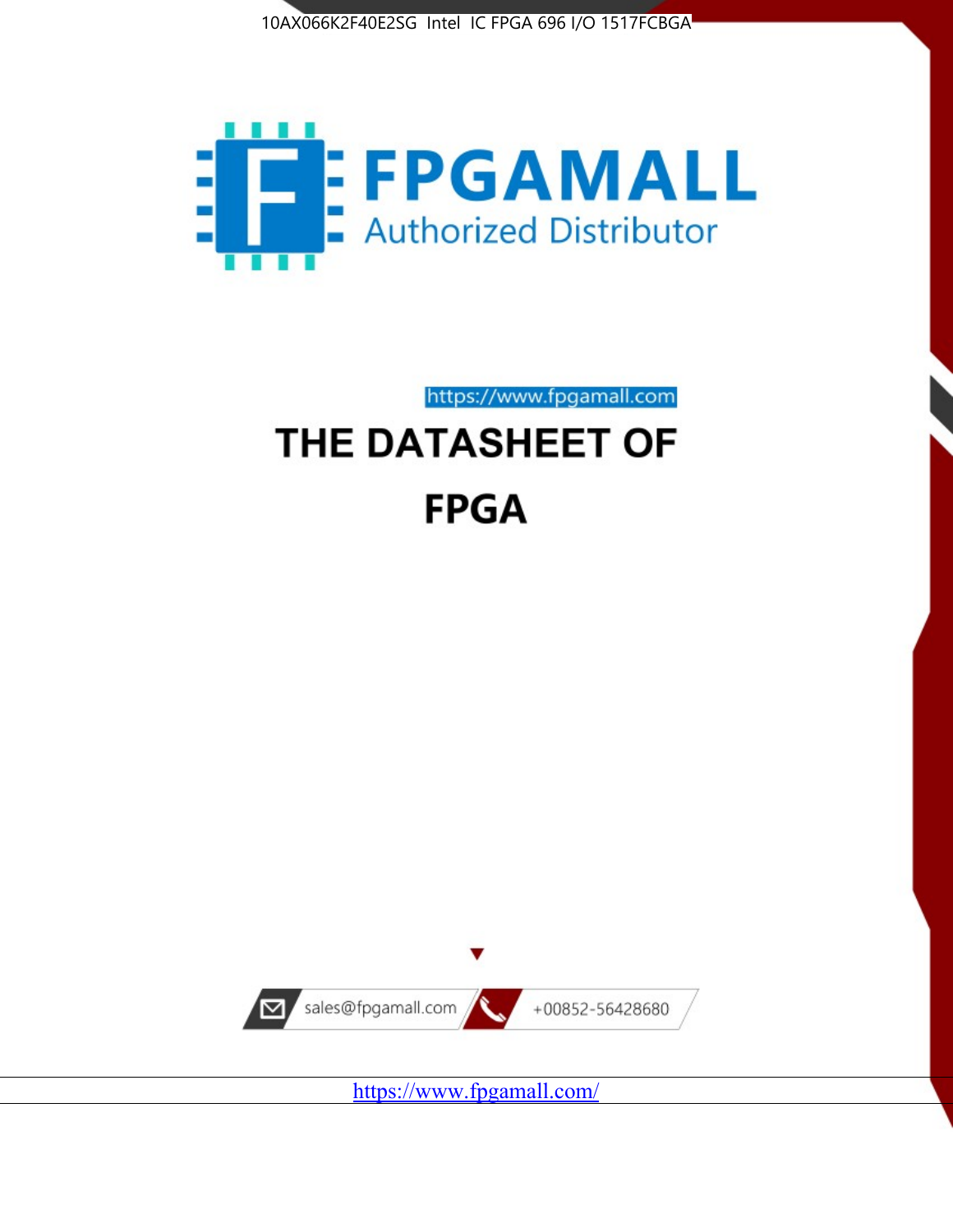10AX066K2F40E2SG Intel IC FPGA 696 I/O 1517FCBGA



# **Intel® Arria® 10 Device Overview**



**A10-OVERVIEW | 2018.12.06** Latest document on the web: **[PDF](https://www.intel.com/content/dam/www/programmable/us/en/pdfs/literature/hb/arria-10/a10_overview.pdf)** | **[HTML](https://www.intel.com/content/www/us/en/programmable/documentation/sam1403480274650.html)**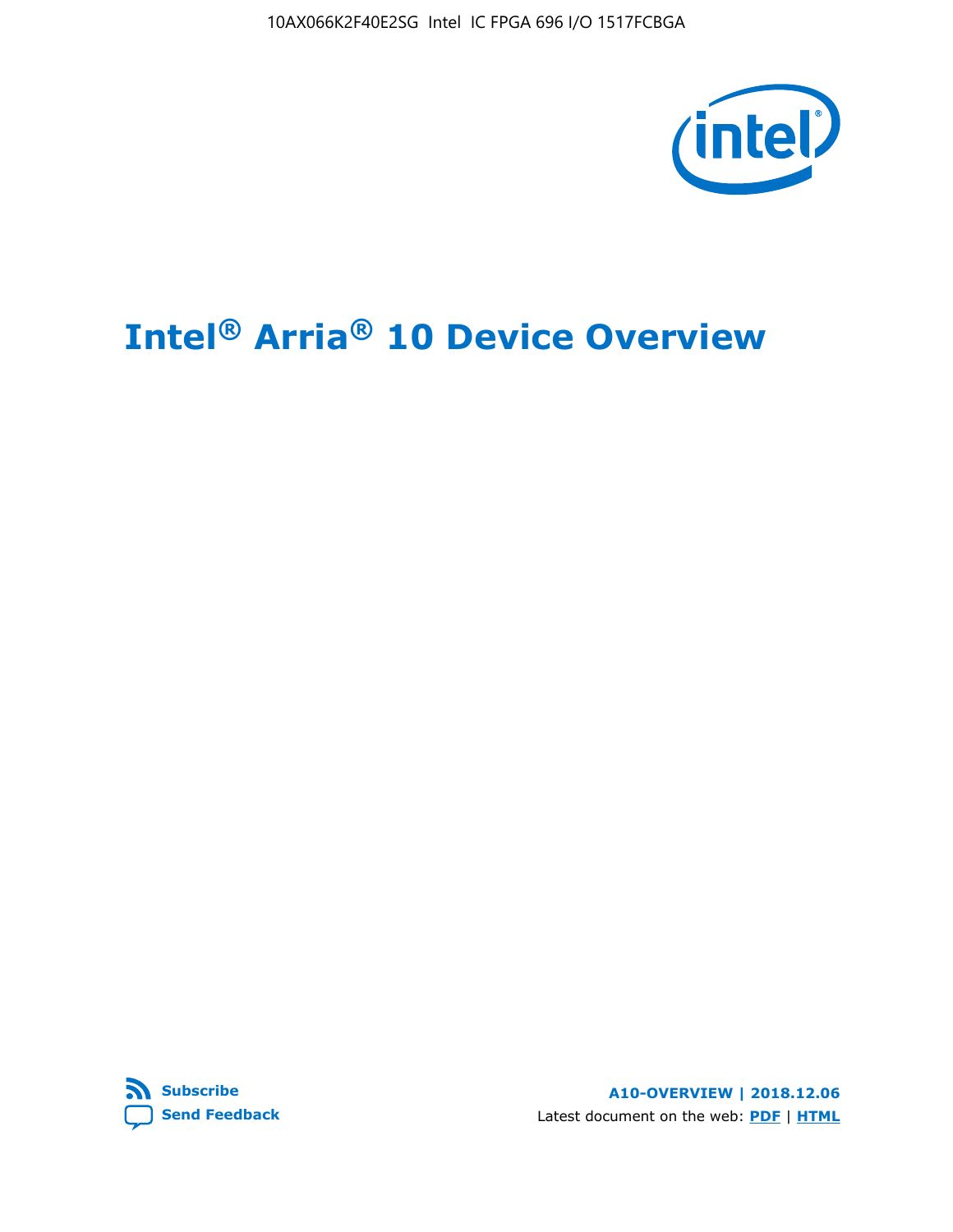

**Contents** 

# **Contents**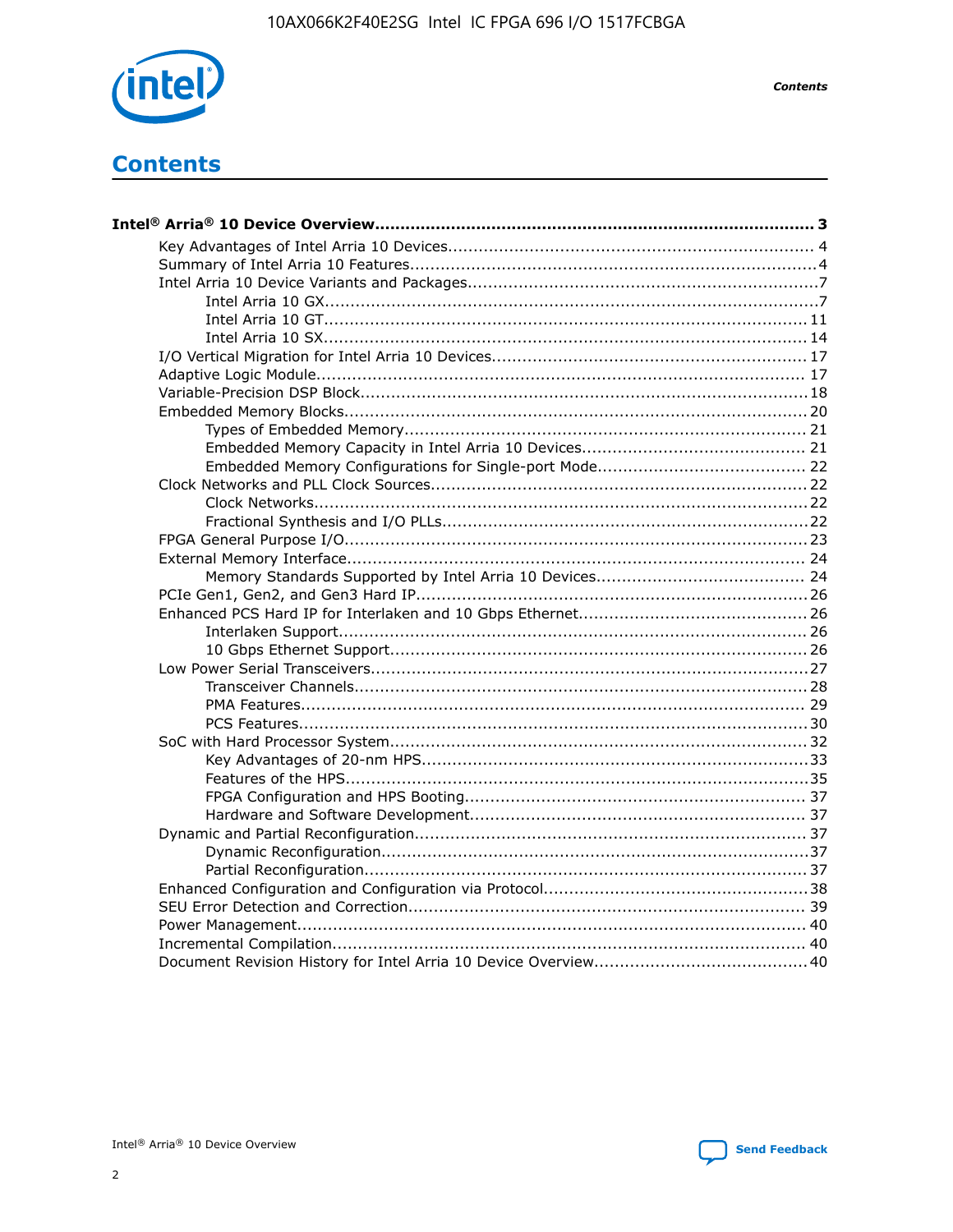**A10-OVERVIEW | 2018.12.06**

**[Send Feedback](mailto:FPGAtechdocfeedback@intel.com?subject=Feedback%20on%20Intel%20Arria%2010%20Device%20Overview%20(A10-OVERVIEW%202018.12.06)&body=We%20appreciate%20your%20feedback.%20In%20your%20comments,%20also%20specify%20the%20page%20number%20or%20paragraph.%20Thank%20you.)**



# **Intel® Arria® 10 Device Overview**

The Intel<sup>®</sup> Arria<sup>®</sup> 10 device family consists of high-performance and power-efficient 20 nm mid-range FPGAs and SoCs.

Intel Arria 10 device family delivers:

- Higher performance than the previous generation of mid-range and high-end FPGAs.
- Power efficiency attained through a comprehensive set of power-saving technologies.

The Intel Arria 10 devices are ideal for high performance, power-sensitive, midrange applications in diverse markets.

| <b>Market</b>         | <b>Applications</b>                                                                                               |
|-----------------------|-------------------------------------------------------------------------------------------------------------------|
| Wireless              | Channel and switch cards in remote radio heads<br>٠<br>Mobile backhaul<br>٠                                       |
| Wireline              | 40G/100G muxponders and transponders<br>٠<br>100G line cards<br>٠<br><b>Bridging</b><br>٠<br>Aggregation<br>٠     |
| <b>Broadcast</b>      | Studio switches<br>٠<br>Servers and transport<br>٠<br>Videoconferencing<br>٠<br>Professional audio and video<br>٠ |
| Computing and Storage | Flash cache<br>٠<br>Cloud computing servers<br>٠<br>Server acceleration<br>٠                                      |
| Medical               | Diagnostic scanners<br>٠<br>Diagnostic imaging<br>٠                                                               |
| Military              | Missile guidance and control<br>٠<br>Radar<br>٠<br>Electronic warfare<br>٠<br>Secure communications<br>٠          |

#### **Table 1. Sample Markets and Ideal Applications for Intel Arria 10 Devices**

#### **Related Information**

- [Intel Arria 10 Device Handbook: Known Issues](http://www.altera.com/support/kdb/solutions/rd07302013_646.html) Lists the planned updates to the *Intel Arria 10 Device Handbook* chapters.
- [Intel Arria 10 GX/GT Device Errata and Design Recommendations](https://www.intel.com/content/www/us/en/programmable/documentation/agz1493851706374.html#yqz1494433888646)
- [Intel Arria 10 SX Device Errata and Design Recommendations](https://www.intel.com/content/www/us/en/programmable/documentation/cru1462832385668.html#cru1462832558642)

Intel Corporation. All rights reserved. Intel, the Intel logo, Altera, Arria, Cyclone, Enpirion, MAX, Nios, Quartus and Stratix words and logos are trademarks of Intel Corporation or its subsidiaries in the U.S. and/or other countries. Intel warrants performance of its FPGA and semiconductor products to current specifications in accordance with Intel's standard warranty, but reserves the right to make changes to any products and services at any time without notice. Intel assumes no responsibility or liability arising out of the application or use of any information, product, or service described herein except as expressly agreed to in writing by Intel. Intel customers are advised to obtain the latest version of device specifications before relying on any published information and before placing orders for products or services. \*Other names and brands may be claimed as the property of others.

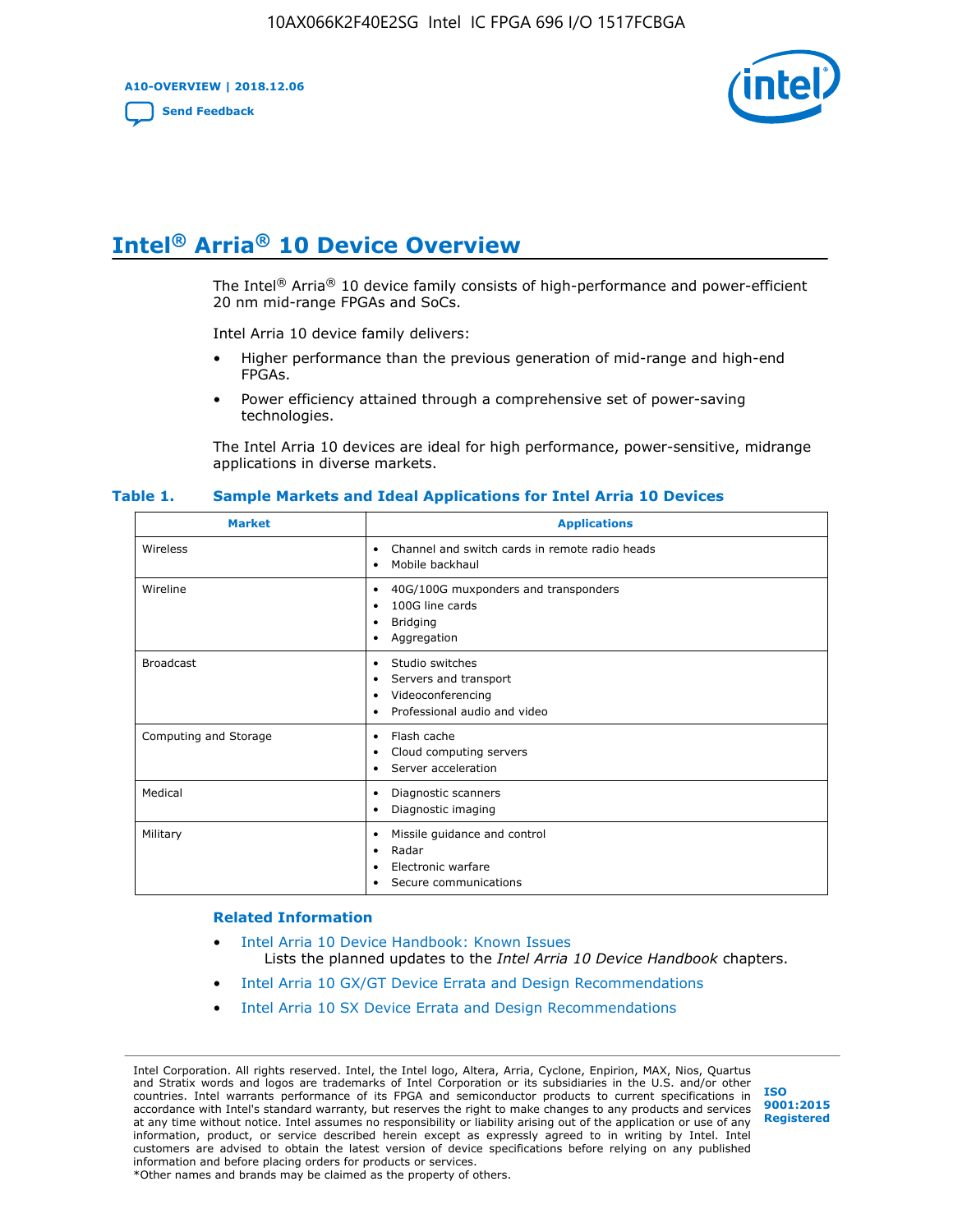

## **Key Advantages of Intel Arria 10 Devices**

## **Table 2. Key Advantages of the Intel Arria 10 Device Family**

| <b>Advantage</b>                                                                                          | <b>Supporting Feature</b>                                                                                                                                                                                                                                                                                                |  |  |  |  |  |  |
|-----------------------------------------------------------------------------------------------------------|--------------------------------------------------------------------------------------------------------------------------------------------------------------------------------------------------------------------------------------------------------------------------------------------------------------------------|--|--|--|--|--|--|
| Enhanced core architecture                                                                                | Built on TSMC's 20 nm process technology<br>٠<br>60% higher performance than the previous generation of mid-range FPGAs<br>٠<br>15% higher performance than the fastest previous-generation FPGA<br>٠                                                                                                                    |  |  |  |  |  |  |
| High-bandwidth integrated<br>transceivers                                                                 | Short-reach rates up to 25.8 Gigabits per second (Gbps)<br>٠<br>Backplane capability up to 12.5 Gbps<br>٠<br>Integrated 10GBASE-KR and 40GBASE-KR4 Forward Error Correction (FEC)<br>٠                                                                                                                                   |  |  |  |  |  |  |
| Improved logic integration and<br>hard IP blocks                                                          | 8-input adaptive logic module (ALM)<br>٠<br>Up to 65.6 megabits (Mb) of embedded memory<br>٠<br>Variable-precision digital signal processing (DSP) blocks<br>Fractional synthesis phase-locked loops (PLLs)<br>Hard PCI Express Gen3 IP blocks<br>Hard memory controllers and PHY up to 2,400 Megabits per second (Mbps) |  |  |  |  |  |  |
| Second generation hard<br>processor system (HPS) with<br>integrated ARM* Cortex*-A9*<br>MPCore* processor | Tight integration of a dual-core ARM Cortex-A9 MPCore processor, hard IP, and an<br>٠<br>FPGA in a single Intel Arria 10 system-on-a-chip (SoC)<br>Supports over 128 Gbps peak bandwidth with integrated data coherency between<br>$\bullet$<br>the processor and the FPGA fabric                                        |  |  |  |  |  |  |
| Advanced power savings                                                                                    | Comprehensive set of advanced power saving features<br>٠<br>Power-optimized MultiTrack routing and core architecture<br>٠<br>Up to 40% lower power compared to previous generation of mid-range FPGAs<br>٠<br>Up to 60% lower power compared to previous generation of high-end FPGAs                                    |  |  |  |  |  |  |

## **Summary of Intel Arria 10 Features**

## **Table 3. Summary of Features for Intel Arria 10 Devices**

| <b>Feature</b>                  | <b>Description</b>                                                                                                                                                                                                                                                                                                                                                                                           |
|---------------------------------|--------------------------------------------------------------------------------------------------------------------------------------------------------------------------------------------------------------------------------------------------------------------------------------------------------------------------------------------------------------------------------------------------------------|
| Technology                      | TSMC's 20-nm SoC process technology<br>Allows operation at a lower $V_{\text{CC}}$ level of 0.82 V instead of the 0.9 V standard $V_{\text{CC}}$ core voltage                                                                                                                                                                                                                                                |
| Packaging                       | 1.0 mm ball-pitch Fineline BGA packaging<br>٠<br>0.8 mm ball-pitch Ultra Fineline BGA packaging<br>Multiple devices with identical package footprints for seamless migration between different<br><b>FPGA</b> densities<br>Devices with compatible package footprints allow migration to next generation high-end<br>Stratix <sup>®</sup> 10 devices<br>RoHS, leaded $(1)$ , and lead-free (Pb-free) options |
| High-performance<br>FPGA fabric | Enhanced 8-input ALM with four registers<br>Improved multi-track routing architecture to reduce congestion and improve compilation time<br>Hierarchical core clocking architecture<br>Fine-grained partial reconfiguration                                                                                                                                                                                   |
| Internal memory<br>blocks       | M20K-20-Kb memory blocks with hard error correction code (ECC)<br>Memory logic array block (MLAB)-640-bit memory                                                                                                                                                                                                                                                                                             |
|                                 | continued                                                                                                                                                                                                                                                                                                                                                                                                    |



<sup>(1)</sup> Contact Intel for availability.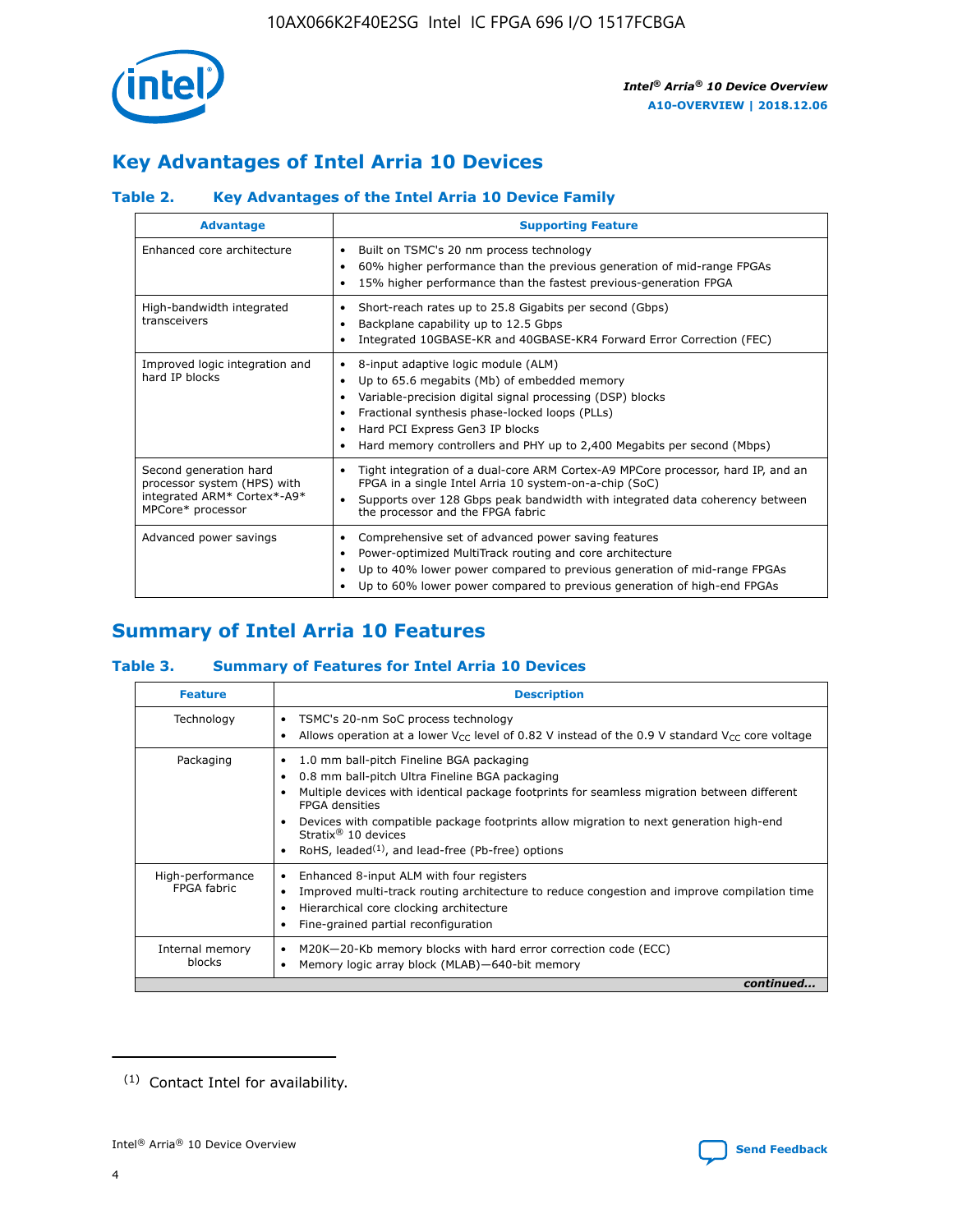r



| <b>Feature</b>                         |                                                                                                        | <b>Description</b>                                                                                                                                                                                                                                                                                                                                                                                                                                                                                                                                                                                                                                                                                                                                                                                                                                               |  |  |  |  |  |  |
|----------------------------------------|--------------------------------------------------------------------------------------------------------|------------------------------------------------------------------------------------------------------------------------------------------------------------------------------------------------------------------------------------------------------------------------------------------------------------------------------------------------------------------------------------------------------------------------------------------------------------------------------------------------------------------------------------------------------------------------------------------------------------------------------------------------------------------------------------------------------------------------------------------------------------------------------------------------------------------------------------------------------------------|--|--|--|--|--|--|
| Embedded Hard IP<br>blocks             | Variable-precision DSP                                                                                 | Native support for signal processing precision levels from $18 \times 19$ to<br>$\bullet$<br>54 x 54<br>Native support for 27 x 27 multiplier mode<br>$\bullet$<br>64-bit accumulator and cascade for systolic finite impulse responses<br>(FIRs)<br>Internal coefficient memory banks<br>$\bullet$<br>Preadder/subtractor for improved efficiency<br>Additional pipeline register to increase performance and reduce<br>power<br>Supports floating point arithmetic:<br>- Perform multiplication, addition, subtraction, multiply-add,<br>multiply-subtract, and complex multiplication.<br>- Supports multiplication with accumulation capability, cascade<br>summation, and cascade subtraction capability.<br>- Dynamic accumulator reset control.<br>- Support direct vector dot and complex multiplication chaining<br>multiply floating point DSP blocks. |  |  |  |  |  |  |
|                                        | Memory controller                                                                                      | DDR4, DDR3, and DDR3L                                                                                                                                                                                                                                                                                                                                                                                                                                                                                                                                                                                                                                                                                                                                                                                                                                            |  |  |  |  |  |  |
|                                        | PCI Express*                                                                                           | PCI Express (PCIe*) Gen3 (x1, x2, x4, or x8), Gen2 (x1, x2, x4, or x8)<br>and Gen1 (x1, x2, x4, or x8) hard IP with complete protocol stack,<br>endpoint, and root port                                                                                                                                                                                                                                                                                                                                                                                                                                                                                                                                                                                                                                                                                          |  |  |  |  |  |  |
|                                        | Transceiver I/O                                                                                        | $\bullet$<br>10GBASE-KR/40GBASE-KR4 Forward Error Correction (FEC)<br>PCS hard IPs that support:<br>$\bullet$<br>- 10-Gbps Ethernet (10GbE)<br>- PCIe PIPE interface<br>- Interlaken<br>- Gbps Ethernet (GbE)<br>- Common Public Radio Interface (CPRI) with deterministic latency<br>support<br>- Gigabit-capable passive optical network (GPON) with fast lock-<br>time support<br>13.5G JESD204b<br>$\bullet$<br>8B/10B, 64B/66B, 64B/67B encoders and decoders<br>Custom mode support for proprietary protocols                                                                                                                                                                                                                                                                                                                                              |  |  |  |  |  |  |
| Core clock networks                    | ٠<br>٠                                                                                                 | Up to 800 MHz fabric clocking, depending on the application:<br>- 667 MHz external memory interface clocking with 2,400 Mbps DDR4 interface<br>- 800 MHz LVDS interface clocking with 1,600 Mbps LVDS interface<br>Global, regional, and peripheral clock networks<br>Clock networks that are not used can be gated to reduce dynamic power                                                                                                                                                                                                                                                                                                                                                                                                                                                                                                                      |  |  |  |  |  |  |
| Phase-locked loops<br>(PLLs)           | High-resolution fractional synthesis PLLs:<br>٠<br>Integer PLLs:<br>- Adjacent to general purpose I/Os | - Precision clock synthesis, clock delay compensation, and zero delay buffering (ZDB)<br>- Support integer mode and fractional mode<br>- Fractional mode support with third-order delta-sigma modulation<br>- Support external memory and LVDS interfaces                                                                                                                                                                                                                                                                                                                                                                                                                                                                                                                                                                                                        |  |  |  |  |  |  |
| FPGA General-purpose<br>$I/Os$ (GPIOs) | On-chip termination (OCT)                                                                              | 1.6 Gbps LVDS-every pair can be configured as receiver or transmitter<br>1.2 V to 3.0 V single-ended LVTTL/LVCMOS interfacing                                                                                                                                                                                                                                                                                                                                                                                                                                                                                                                                                                                                                                                                                                                                    |  |  |  |  |  |  |
| <b>External Memory</b><br>Interface    |                                                                                                        | Hard memory controller- DDR4, DDR3, and DDR3L support<br>$-$ DDR4 $-$ speeds up to 1,200 MHz/2,400 Mbps<br>- DDR3-speeds up to 1,067 MHz/2,133 Mbps<br>Soft memory controller—provides support for RLDRAM $3^{(2)}$ , QDR IV $^{(2)}$ , and QDR II+<br>continued                                                                                                                                                                                                                                                                                                                                                                                                                                                                                                                                                                                                 |  |  |  |  |  |  |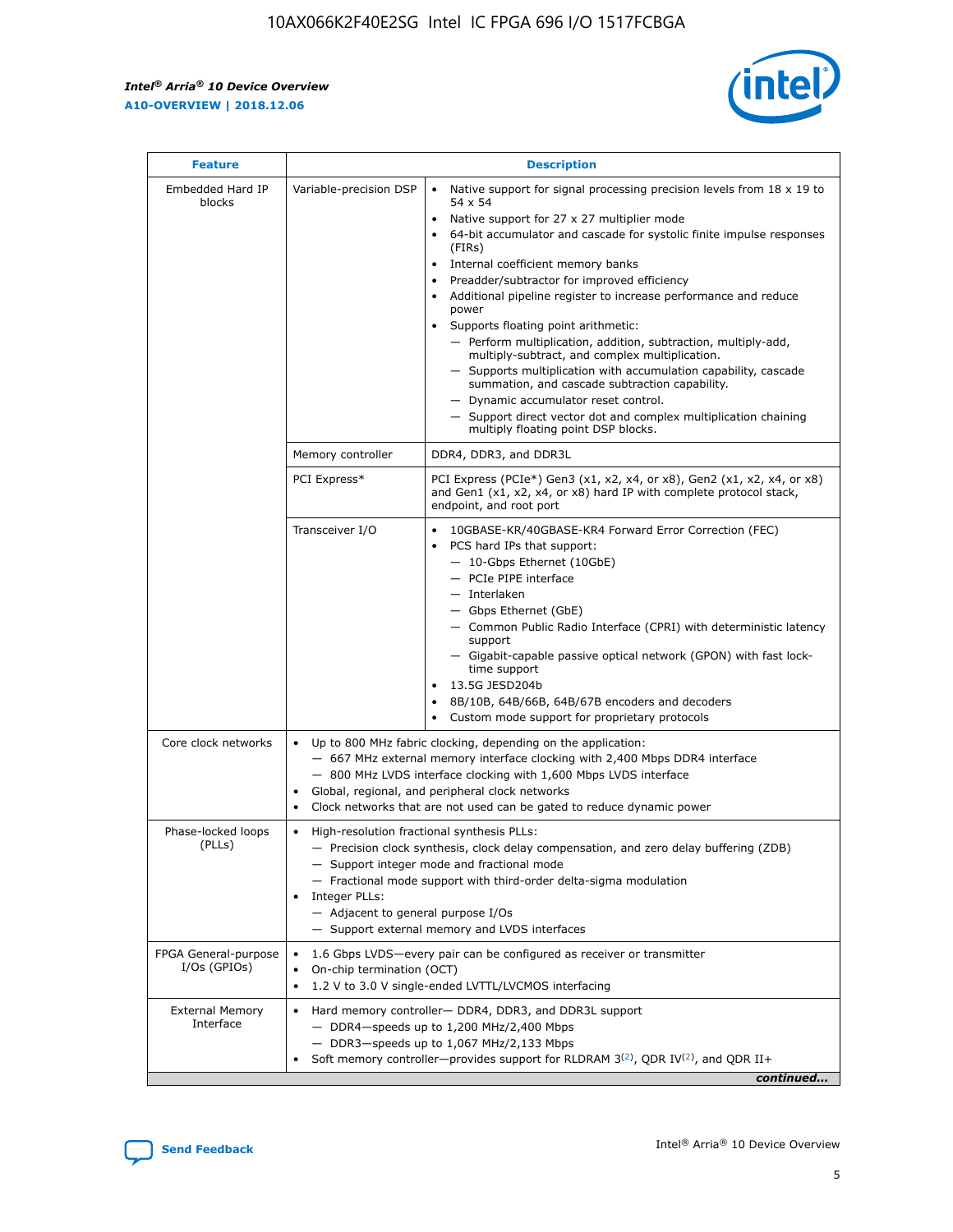

| <b>Feature</b>                                    | <b>Description</b>                                                                                                                                                                                                                                                                                                                                                                                                                                                                                                                                                                                                                         |
|---------------------------------------------------|--------------------------------------------------------------------------------------------------------------------------------------------------------------------------------------------------------------------------------------------------------------------------------------------------------------------------------------------------------------------------------------------------------------------------------------------------------------------------------------------------------------------------------------------------------------------------------------------------------------------------------------------|
| Low-power serial<br>transceivers                  | • Continuous operating range:<br>- Intel Arria 10 GX-1 Gbps to 17.4 Gbps<br>- Intel Arria 10 GT-1 Gbps to 25.8 Gbps<br>Backplane support:<br>$-$ Intel Arria 10 GX-up to 12.5<br>- Intel Arria 10 GT-up to 12.5<br>Extended range down to 125 Mbps with oversampling<br>ATX transmit PLLs with user-configurable fractional synthesis capability<br>Electronic Dispersion Compensation (EDC) support for XFP, SFP+, QSFP, and CFP optical<br>module<br>• Adaptive linear and decision feedback equalization<br>Transmitter pre-emphasis and de-emphasis<br>$\bullet$<br>Dynamic partial reconfiguration of individual transceiver channels |
| <b>HPS</b><br>(Intel Arria 10 SX<br>devices only) | Dual-core ARM Cortex-A9 MPCore processor-1.2 GHz CPU with<br>Processor and system<br>$\bullet$<br>1.5 GHz overdrive capability<br>256 KB on-chip RAM and 64 KB on-chip ROM<br>System peripherals-general-purpose timers, watchdog timers, direct<br>memory access (DMA) controller, FPGA configuration manager, and<br>clock and reset managers<br>Security features-anti-tamper, secure boot, Advanced Encryption<br>$\bullet$<br>Standard (AES) and authentication (SHA)<br>ARM CoreSight* JTAG debug access port, trace port, and on-chip<br>trace storage                                                                              |
|                                                   | <b>External interfaces</b><br>Hard memory interface-Hard memory controller (2,400 Mbps DDR4,<br>$\bullet$<br>and 2,133 Mbps DDR3), Quad serial peripheral interface (QSPI) flash<br>controller, NAND flash controller, direct memory access (DMA)<br>controller, Secure Digital/MultiMediaCard (SD/MMC) controller<br>Communication interface-10/100/1000 Ethernet media access<br>$\bullet$<br>control (MAC), USB On-The-GO (OTG) controllers, I <sup>2</sup> C controllers,<br>UART 16550, serial peripheral interface (SPI), and up to 62<br>HPS GPIO interfaces (48 direct-share I/Os)                                                 |
|                                                   | High-performance ARM AMBA* AXI bus bridges that support<br>Interconnects to core<br>$\bullet$<br>simultaneous read and write<br>HPS-FPGA bridges-include the FPGA-to-HPS, HPS-to-FPGA, and<br>$\bullet$<br>lightweight HPS-to-FPGA bridges that allow the FPGA fabric to issue<br>transactions to slaves in the HPS, and vice versa<br>Configuration bridge that allows HPS configuration manager to<br>configure the core logic via dedicated 32-bit configuration port<br>FPGA-to-HPS SDRAM controller bridge-provides configuration<br>interfaces for the multiport front end (MPFE) of the HPS SDRAM<br>controller                     |
| Configuration                                     | Tamper protection—comprehensive design protection to protect your valuable IP investments<br>Enhanced 256-bit advanced encryption standard (AES) design security with authentication<br>٠<br>Configuration via protocol (CvP) using PCIe Gen1, Gen2, or Gen3<br>continued                                                                                                                                                                                                                                                                                                                                                                  |

<sup>(2)</sup> Intel Arria 10 devices support this external memory interface using hard PHY with soft memory controller.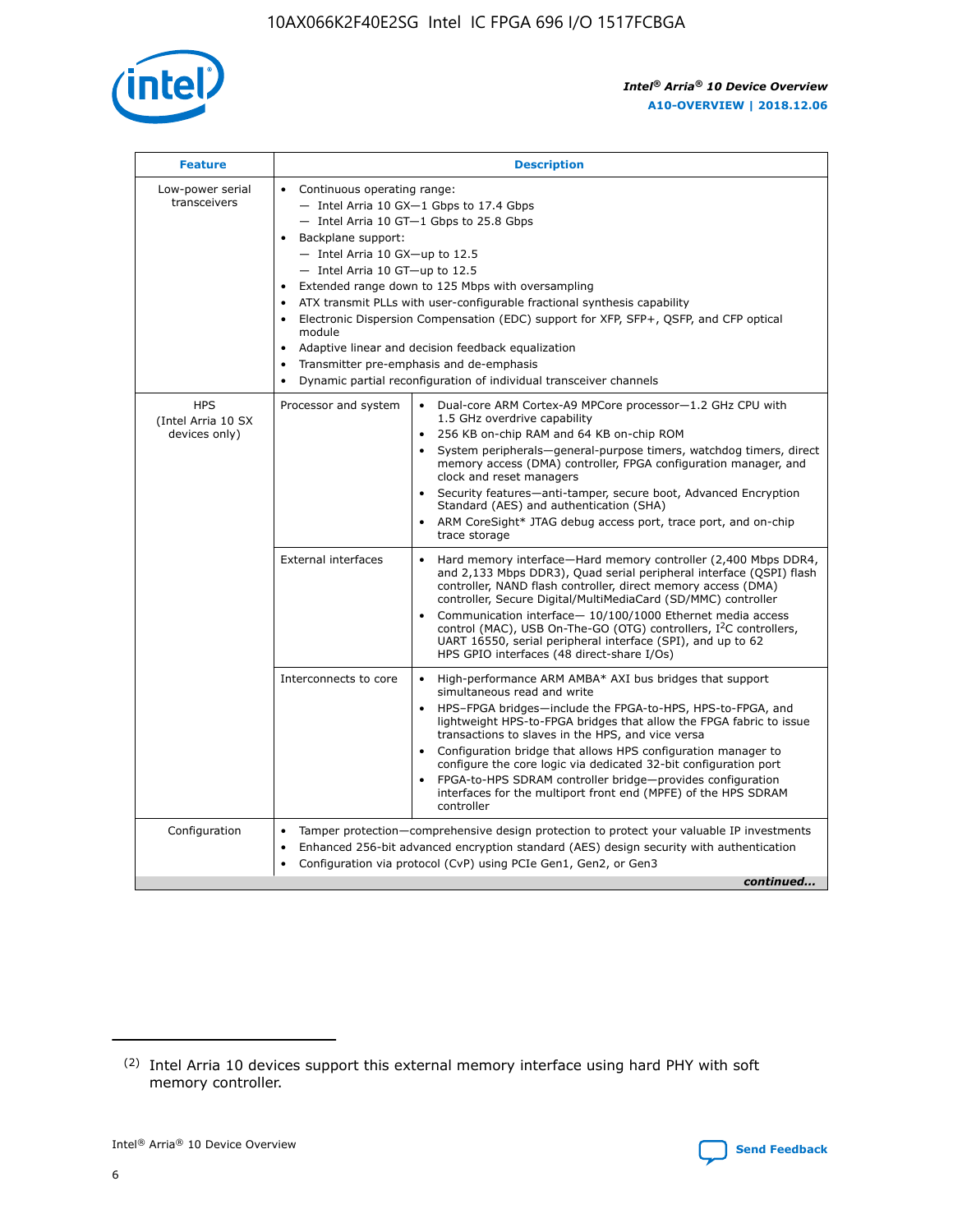

| <b>Feature</b>     | <b>Description</b>                                                                                                                                                                                               |
|--------------------|------------------------------------------------------------------------------------------------------------------------------------------------------------------------------------------------------------------|
|                    | Dynamic reconfiguration of the transceivers and PLLs<br>Fine-grained partial reconfiguration of the core fabric<br>Active Serial x4 Interface<br>$\bullet$                                                       |
| Power management   | SmartVID<br>$\bullet$<br>Low static power device options<br>Programmable Power Technology<br>Intel Quartus <sup>®</sup> Prime integrated power analysis                                                          |
| Software and tools | Intel Quartus Prime design suite<br>Transceiver toolkit<br>Platform Designer system integration tool<br>DSP Builder for Intel FPGAs<br>OpenCL <sup>™</sup> support<br>Intel SoC FPGA Embedded Design Suite (EDS) |

## **Related Information**

[Intel Arria 10 Transceiver PHY Overview](https://www.intel.com/content/www/us/en/programmable/documentation/nik1398707230472.html#nik1398706768037) Provides details on Intel Arria 10 transceivers.

## **Intel Arria 10 Device Variants and Packages**

#### **Table 4. Device Variants for the Intel Arria 10 Device Family**

| <b>Variant</b>    | <b>Description</b>                                                                                                                                                                                                     |
|-------------------|------------------------------------------------------------------------------------------------------------------------------------------------------------------------------------------------------------------------|
| Intel Arria 10 GX | FPGA featuring 17.4 Gbps transceivers for short reach applications with 12.5 backplane driving<br>capability.                                                                                                          |
| Intel Arria 10 GT | FPGA featuring:<br>17.4 Gbps transceivers for short reach applications with 12.5 backplane driving capability.<br>25.8 Gbps transceivers for supporting CAUI-4 and CEI-25G applications with CFP2 and CFP4<br>modules. |
| Intel Arria 10 SX | SoC integrating ARM-based HPS and FPGA featuring 17.4 Gbps transceivers for short reach<br>applications with 12.5 backplane driving capability.                                                                        |

## **Intel Arria 10 GX**

This section provides the available options, maximum resource counts, and package plan for the Intel Arria 10 GX devices.

The information in this section is correct at the time of publication. For the latest information and to get more details, refer to the Intel FPGA Product Selector.

#### **Related Information**

#### [Intel FPGA Product Selector](http://www.altera.com/products/selector/psg-selector.html) Provides the latest information on Intel products.

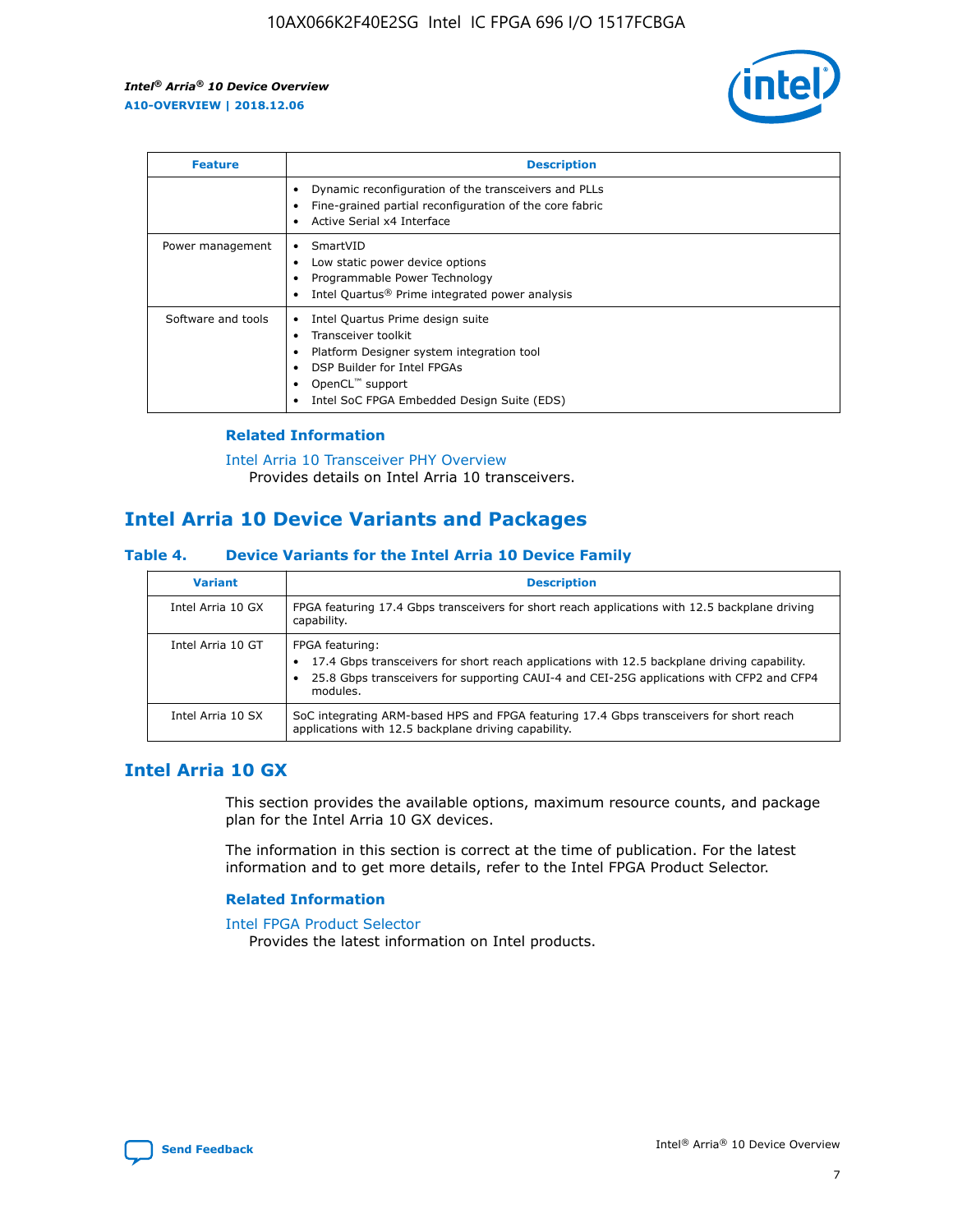

## **Available Options**





#### **Related Information**

[Transceiver Performance for Intel Arria 10 GX/SX Devices](https://www.intel.com/content/www/us/en/programmable/documentation/mcn1413182292568.html#mcn1413213965502) Provides more information about the transceiver speed grade.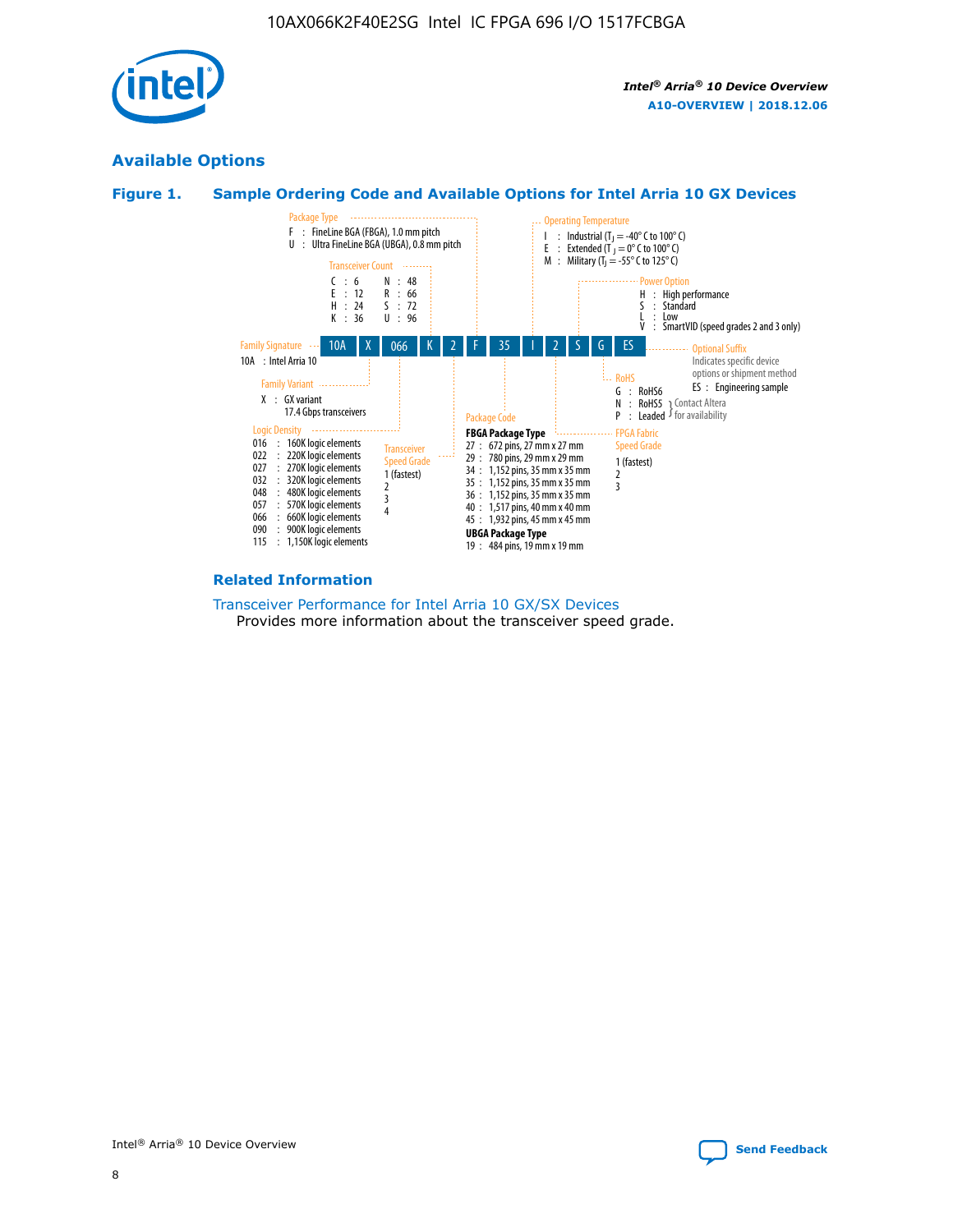

## **Maximum Resources**

#### **Table 5. Maximum Resource Counts for Intel Arria 10 GX Devices (GX 160, GX 220, GX 270, GX 320, and GX 480)**

| <b>Resource</b>         |                                                          | <b>Product Line</b> |                                                 |         |                |                |  |  |  |
|-------------------------|----------------------------------------------------------|---------------------|-------------------------------------------------|---------|----------------|----------------|--|--|--|
|                         |                                                          | <b>GX 160</b>       | <b>GX 220</b><br><b>GX 270</b><br><b>GX 320</b> |         |                | <b>GX 480</b>  |  |  |  |
| Logic Elements (LE) (K) |                                                          | 160                 | 220                                             | 270     | 320            | 480            |  |  |  |
| <b>ALM</b>              |                                                          | 61,510              | 80,330                                          | 101,620 | 119,900        | 183,590        |  |  |  |
| Register                |                                                          | 246,040             | 321,320                                         | 406,480 | 479,600        | 734,360        |  |  |  |
| Memory (Kb)             | M <sub>20</sub> K                                        | 8,800               | 11,740                                          | 15,000  | 17,820         | 28,620         |  |  |  |
| <b>MLAB</b>             |                                                          | 1,050               | 1,690                                           | 2,452   | 2,727          | 4,164          |  |  |  |
|                         | Variable-precision DSP Block<br>156<br>192<br>830<br>985 |                     |                                                 |         | 1,368          |                |  |  |  |
| 18 x 19 Multiplier      |                                                          | 312                 | 384                                             | 1,660   | 1,970          | 2,736          |  |  |  |
| PLL                     | Fractional<br>Synthesis                                  | 6                   | 6                                               | 8       | 8              | 12             |  |  |  |
|                         | I/O                                                      | 6                   | 6                                               | 8       | 8              | 12             |  |  |  |
| 17.4 Gbps Transceiver   |                                                          | 12                  | 12                                              | 24      | 24             |                |  |  |  |
| GPIO <sup>(3)</sup>     |                                                          | 288                 | 288                                             | 384     | 384            | 492            |  |  |  |
| LVDS Pair $(4)$         |                                                          | 120                 | 120                                             | 168     | 168            | 222            |  |  |  |
| PCIe Hard IP Block      |                                                          | 1                   | 1                                               | 2       | $\overline{2}$ | $\overline{2}$ |  |  |  |
| Hard Memory Controller  |                                                          | 6                   | 6                                               | 8       | 8              | 12             |  |  |  |

<sup>(4)</sup> Each LVDS I/O pair can be used as differential input or output.



<sup>(3)</sup> The number of GPIOs does not include transceiver I/Os. In the Intel Quartus Prime software, the number of user I/Os includes transceiver I/Os.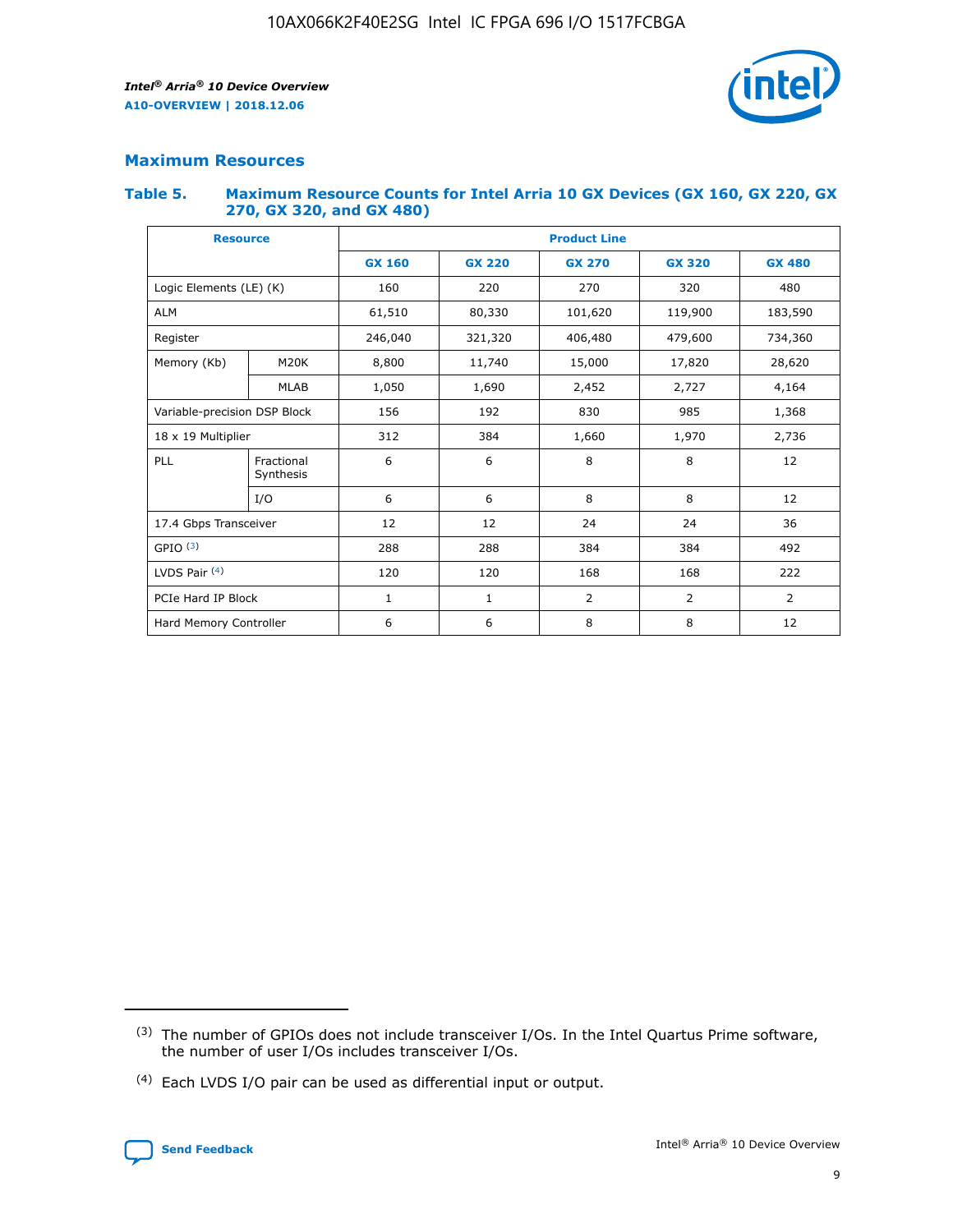

### **Table 6. Maximum Resource Counts for Intel Arria 10 GX Devices (GX 570, GX 660, GX 900, and GX 1150)**

|                              | <b>Resource</b>         | <b>Product Line</b> |                |                |                |  |  |  |
|------------------------------|-------------------------|---------------------|----------------|----------------|----------------|--|--|--|
|                              |                         | <b>GX 570</b>       | <b>GX 660</b>  | <b>GX 900</b>  | <b>GX 1150</b> |  |  |  |
| Logic Elements (LE) (K)      |                         | 570                 | 660            | 900            | 1,150          |  |  |  |
| <b>ALM</b>                   |                         | 217,080             | 251,680        | 339,620        | 427,200        |  |  |  |
| Register                     |                         | 868,320             | 1,006,720      | 1,358,480      | 1,708,800      |  |  |  |
| Memory (Kb)                  | <b>M20K</b>             | 36,000              | 42,620         | 48,460         | 54,260         |  |  |  |
|                              | <b>MLAB</b>             | 5,096               | 5,788          | 9,386          | 12,984         |  |  |  |
| Variable-precision DSP Block |                         | 1,523               | 1,687          | 1,518          | 1,518          |  |  |  |
| $18 \times 19$ Multiplier    |                         | 3,046               | 3,374          | 3,036          | 3,036          |  |  |  |
| PLL                          | Fractional<br>Synthesis | 16                  | 16             | 32             | 32             |  |  |  |
|                              | I/O                     | 16                  | 16             | 16             | 16             |  |  |  |
| 17.4 Gbps Transceiver        |                         | 48                  | 48             |                | 96             |  |  |  |
| GPIO <sup>(3)</sup>          |                         | 696                 | 696            | 768            | 768            |  |  |  |
| LVDS Pair $(4)$              |                         | 324                 | 324            |                | 384            |  |  |  |
| PCIe Hard IP Block           |                         | 2                   | $\overline{2}$ | $\overline{4}$ | 4              |  |  |  |
| Hard Memory Controller       |                         | 16                  | 16             | 16             | 16             |  |  |  |

## **Package Plan**

## **Table 7. Package Plan for Intel Arria 10 GX Devices (U19, F27, and F29)**

Refer to I/O and High Speed I/O in Intel Arria 10 Devices chapter for the number of 3 V I/O, LVDS I/O, and LVDS channels in each device package.

| <b>Product Line</b> | U <sub>19</sub><br>$(19 \text{ mm} \times 19 \text{ mm})$<br>484-pin UBGA) |          |             |         | <b>F27</b><br>(27 mm × 27 mm,<br>672-pin FBGA) |             | <b>F29</b><br>(29 mm × 29 mm,<br>780-pin FBGA) |          |             |  |
|---------------------|----------------------------------------------------------------------------|----------|-------------|---------|------------------------------------------------|-------------|------------------------------------------------|----------|-------------|--|
|                     | 3 V I/O                                                                    | LVDS I/O | <b>XCVR</b> | 3 V I/O | <b>LVDS I/O</b>                                | <b>XCVR</b> | 3 V I/O                                        | LVDS I/O | <b>XCVR</b> |  |
| GX 160              | 48                                                                         | 192      | 6           | 48      | 192                                            | 12          | 48                                             | 240      | 12          |  |
| GX 220              | 48                                                                         | 192      | 6           | 48      | 192                                            | 12          | 48                                             | 240      | 12          |  |
| GX 270              |                                                                            |          |             | 48      | 192                                            | 12          | 48                                             | 312      | 12          |  |
| GX 320              |                                                                            |          |             | 48      | 192                                            | 12          | 48                                             | 312      | 12          |  |
| GX 480              |                                                                            |          |             |         |                                                |             | 48                                             | 312      | 12          |  |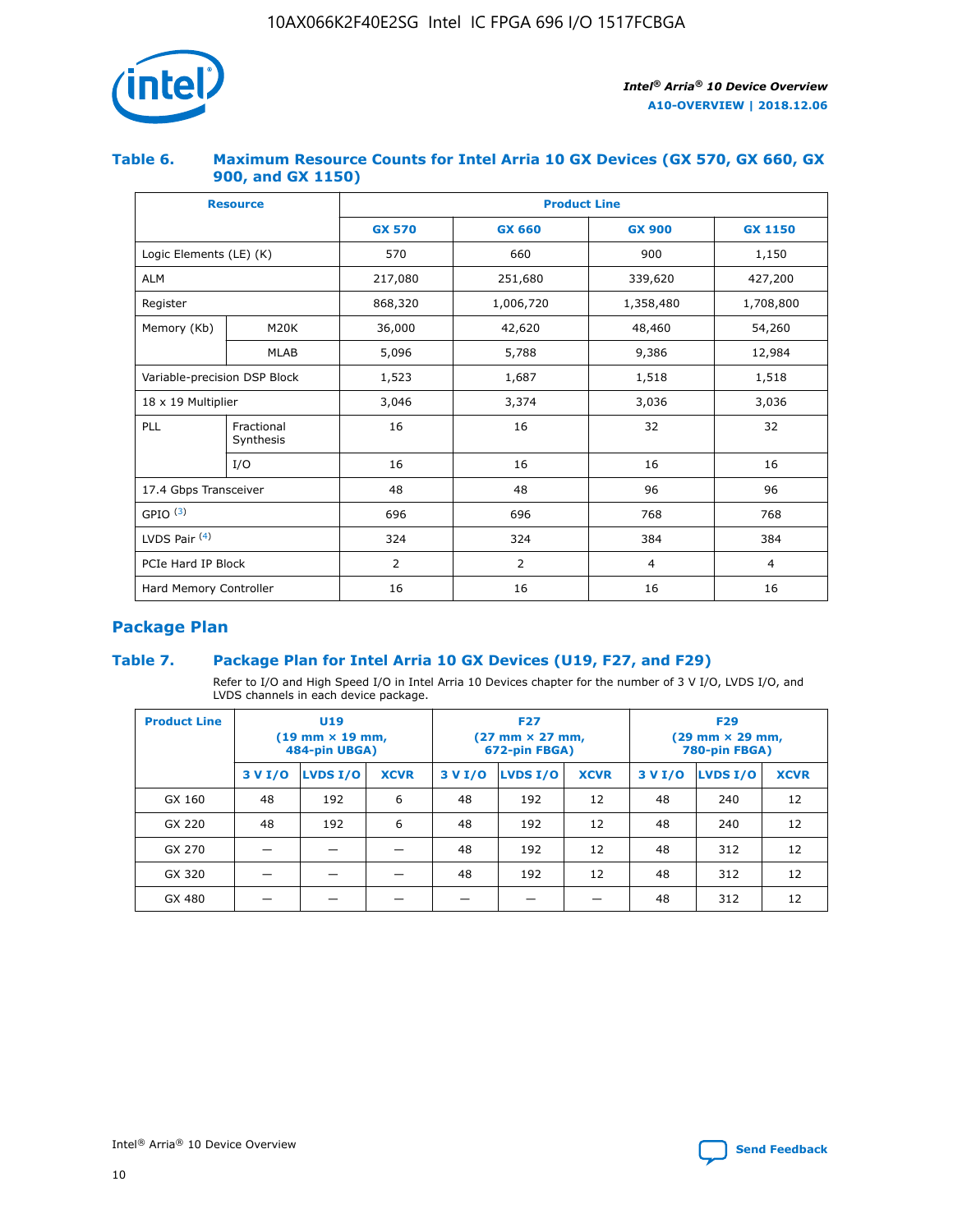

#### **Table 8. Package Plan for Intel Arria 10 GX Devices (F34, F35, NF40, and KF40)**

Refer to I/O and High Speed I/O in Intel Arria 10 Devices chapter for the number of 3 V I/O, LVDS I/O, and LVDS channels in each device package.

| <b>Product Line</b> | <b>F34</b><br>$(35 \text{ mm} \times 35 \text{ mm})$<br>1152-pin FBGA) |                    | <b>F35</b><br>$(35 \text{ mm} \times 35 \text{ mm})$<br><b>1152-pin FBGA)</b> |           | <b>KF40</b><br>$(40$ mm $\times$ 40 mm,<br>1517-pin FBGA) |             |           | <b>NF40</b><br>$(40$ mm $\times$ 40 mm,<br><b>1517-pin FBGA)</b> |             |            |                    |             |
|---------------------|------------------------------------------------------------------------|--------------------|-------------------------------------------------------------------------------|-----------|-----------------------------------------------------------|-------------|-----------|------------------------------------------------------------------|-------------|------------|--------------------|-------------|
|                     | 3V<br>I/O                                                              | <b>LVDS</b><br>I/O | <b>XCVR</b>                                                                   | 3V<br>I/O | <b>LVDS</b><br>I/O                                        | <b>XCVR</b> | 3V<br>I/O | <b>LVDS</b><br>I/O                                               | <b>XCVR</b> | 3 V<br>I/O | <b>LVDS</b><br>I/O | <b>XCVR</b> |
| GX 270              | 48                                                                     | 336                | 24                                                                            | 48        | 336                                                       | 24          |           |                                                                  |             |            |                    |             |
| GX 320              | 48                                                                     | 336                | 24                                                                            | 48        | 336                                                       | 24          |           |                                                                  |             |            |                    |             |
| GX 480              | 48                                                                     | 444                | 24                                                                            | 48        | 348                                                       | 36          |           |                                                                  |             |            |                    |             |
| GX 570              | 48                                                                     | 444                | 24                                                                            | 48        | 348                                                       | 36          | 96        | 600                                                              | 36          | 48         | 540                | 48          |
| GX 660              | 48                                                                     | 444                | 24                                                                            | 48        | 348                                                       | 36          | 96        | 600                                                              | 36          | 48         | 540                | 48          |
| GX 900              |                                                                        | 504                | 24                                                                            | -         |                                                           |             |           |                                                                  |             |            | 600                | 48          |
| GX 1150             |                                                                        | 504                | 24                                                                            |           |                                                           |             |           |                                                                  |             |            | 600                | 48          |

#### **Table 9. Package Plan for Intel Arria 10 GX Devices (RF40, NF45, SF45, and UF45)**

Refer to I/O and High Speed I/O in Intel Arria 10 Devices chapter for the number of 3 V I/O, LVDS I/O, and LVDS channels in each device package.

| <b>Product Line</b> | <b>RF40</b><br>$(40$ mm $\times$ 40 mm,<br>1517-pin FBGA) |                    |             | <b>NF45</b><br>$(45 \text{ mm} \times 45 \text{ mm})$<br><b>1932-pin FBGA)</b> |                    |             | <b>SF45</b><br>$(45 \text{ mm} \times 45 \text{ mm})$<br><b>1932-pin FBGA)</b> |                    |             | <b>UF45</b><br>$(45 \text{ mm} \times 45 \text{ mm})$<br><b>1932-pin FBGA)</b> |                    |             |
|---------------------|-----------------------------------------------------------|--------------------|-------------|--------------------------------------------------------------------------------|--------------------|-------------|--------------------------------------------------------------------------------|--------------------|-------------|--------------------------------------------------------------------------------|--------------------|-------------|
|                     | 3V<br>I/O                                                 | <b>LVDS</b><br>I/O | <b>XCVR</b> | 3 V<br>I/O                                                                     | <b>LVDS</b><br>I/O | <b>XCVR</b> | 3 V<br>I/O                                                                     | <b>LVDS</b><br>I/O | <b>XCVR</b> | 3V<br>I/O                                                                      | <b>LVDS</b><br>I/O | <b>XCVR</b> |
| GX 900              |                                                           | 342                | 66          | _                                                                              | 768                | 48          |                                                                                | 624                | 72          |                                                                                | 480                | 96          |
| GX 1150             |                                                           | 342                | 66          | _                                                                              | 768                | 48          |                                                                                | 624                | 72          |                                                                                | 480                | 96          |

#### **Related Information**

[I/O and High-Speed Differential I/O Interfaces in Intel Arria 10 Devices chapter, Intel](https://www.intel.com/content/www/us/en/programmable/documentation/sam1403482614086.html#sam1403482030321) [Arria 10 Device Handbook](https://www.intel.com/content/www/us/en/programmable/documentation/sam1403482614086.html#sam1403482030321)

Provides the number of 3 V and LVDS I/Os, and LVDS channels for each Intel Arria 10 device package.

## **Intel Arria 10 GT**

This section provides the available options, maximum resource counts, and package plan for the Intel Arria 10 GT devices.

The information in this section is correct at the time of publication. For the latest information and to get more details, refer to the Intel FPGA Product Selector.

#### **Related Information**

#### [Intel FPGA Product Selector](http://www.altera.com/products/selector/psg-selector.html)

Provides the latest information on Intel products.

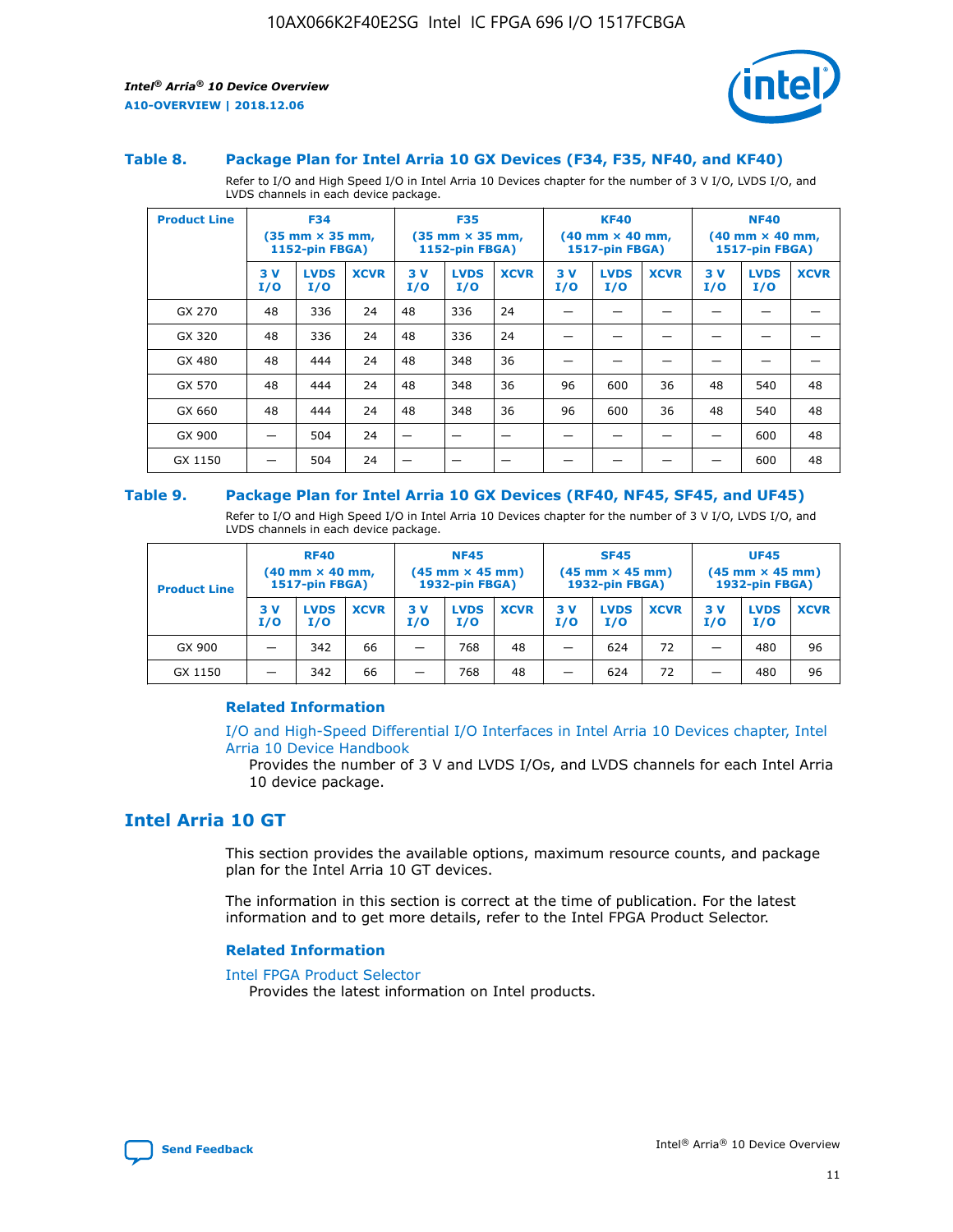

## **Available Options**

## **Figure 2. Sample Ordering Code and Available Options for Intel Arria 10 GT Devices**

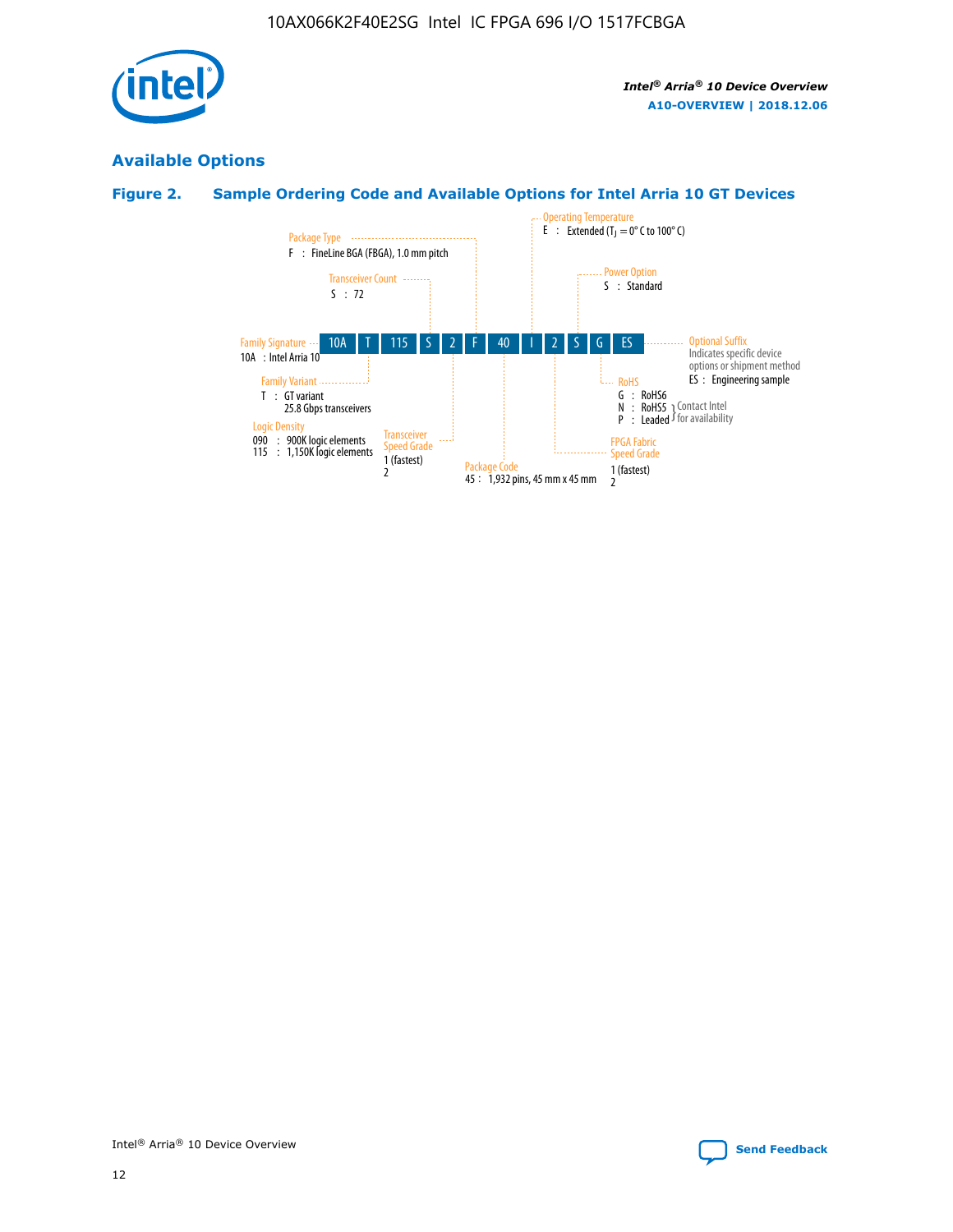

## **Maximum Resources**

#### **Table 10. Maximum Resource Counts for Intel Arria 10 GT Devices**

| <b>Resource</b>              |                      |                | <b>Product Line</b> |  |
|------------------------------|----------------------|----------------|---------------------|--|
|                              |                      | <b>GT 900</b>  | <b>GT 1150</b>      |  |
| Logic Elements (LE) (K)      |                      | 900            | 1,150               |  |
| <b>ALM</b>                   |                      | 339,620        | 427,200             |  |
| Register                     |                      | 1,358,480      | 1,708,800           |  |
| Memory (Kb)                  | M <sub>20</sub> K    | 48,460         | 54,260              |  |
|                              | <b>MLAB</b>          | 9,386          | 12,984              |  |
| Variable-precision DSP Block |                      | 1,518          | 1,518               |  |
| 18 x 19 Multiplier           |                      | 3,036          | 3,036               |  |
| PLL                          | Fractional Synthesis | 32             | 32                  |  |
|                              | I/O                  | 16             | 16                  |  |
| Transceiver                  | 17.4 Gbps            | 72(5)          | 72(5)               |  |
|                              | 25.8 Gbps            | 6              | 6                   |  |
| GPIO <sup>(6)</sup>          |                      | 624            | 624                 |  |
| LVDS Pair $(7)$              |                      | 312            | 312                 |  |
| PCIe Hard IP Block           |                      | $\overline{4}$ | $\overline{4}$      |  |
| Hard Memory Controller       |                      | 16             | 16                  |  |

#### **Related Information**

#### [Intel Arria 10 GT Channel Usage](https://www.intel.com/content/www/us/en/programmable/documentation/nik1398707230472.html#nik1398707008178)

Configuring GT/GX channels in Intel Arria 10 GT devices.

## **Package Plan**

#### **Table 11. Package Plan for Intel Arria 10 GT Devices**

Refer to I/O and High Speed I/O in Intel Arria 10 Devices chapter for the number of 3 V I/O, LVDS I/O, and LVDS channels in each device package.

| <b>Product Line</b> | <b>SF45</b><br>(45 mm × 45 mm, 1932-pin FBGA) |                 |             |  |  |  |
|---------------------|-----------------------------------------------|-----------------|-------------|--|--|--|
|                     | 3 V I/O                                       | <b>LVDS I/O</b> | <b>XCVR</b> |  |  |  |
| GT 900              |                                               | 624             | 72          |  |  |  |
| GT 1150             |                                               | 624             |             |  |  |  |

<sup>(7)</sup> Each LVDS I/O pair can be used as differential input or output.



 $(5)$  If all 6 GT channels are in use, 12 of the GX channels are not usable.

<sup>(6)</sup> The number of GPIOs does not include transceiver I/Os. In the Intel Quartus Prime software, the number of user I/Os includes transceiver I/Os.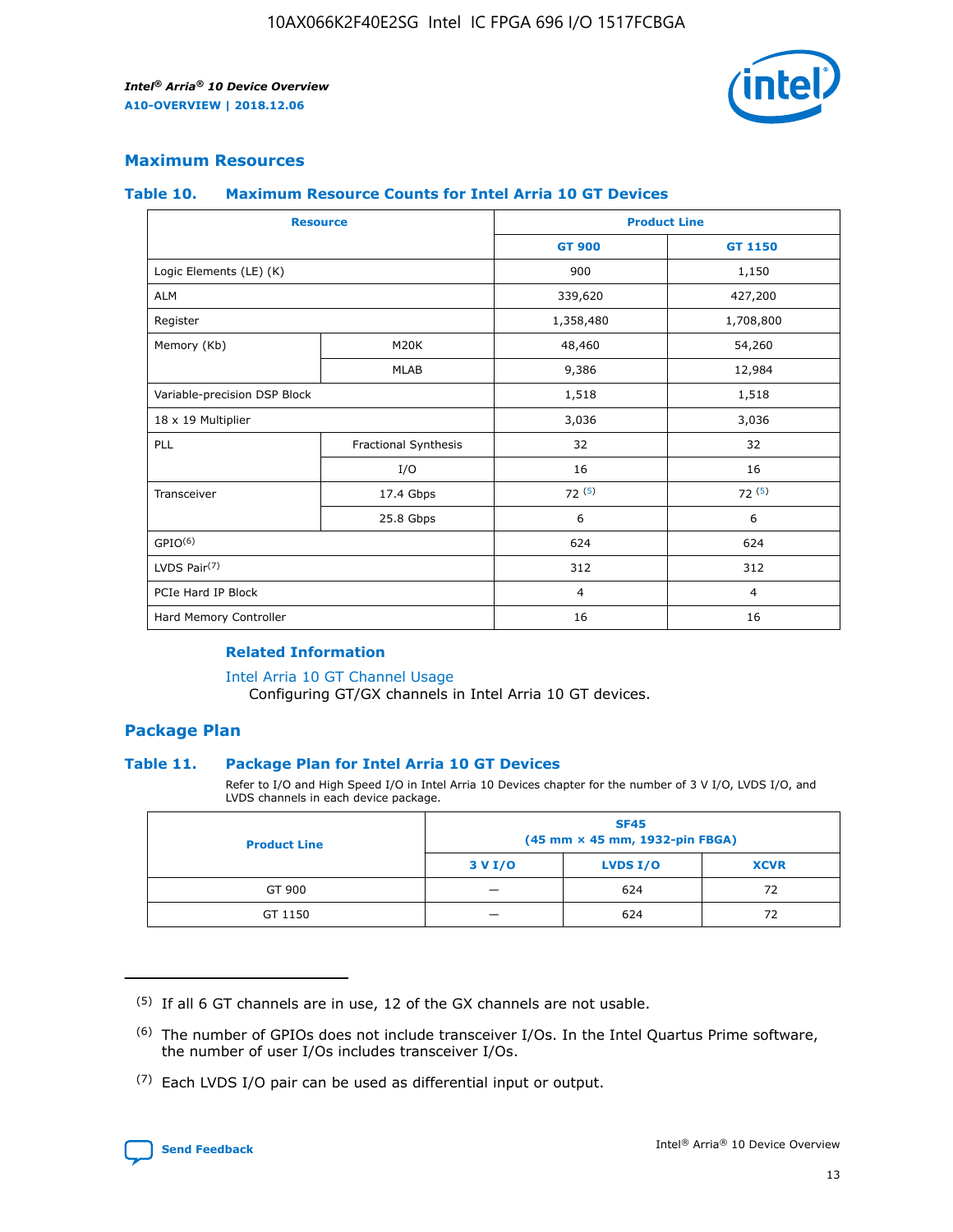

#### **Related Information**

[I/O and High-Speed Differential I/O Interfaces in Intel Arria 10 Devices chapter, Intel](https://www.intel.com/content/www/us/en/programmable/documentation/sam1403482614086.html#sam1403482030321) [Arria 10 Device Handbook](https://www.intel.com/content/www/us/en/programmable/documentation/sam1403482614086.html#sam1403482030321)

Provides the number of 3 V and LVDS I/Os, and LVDS channels for each Intel Arria 10 device package.

## **Intel Arria 10 SX**

This section provides the available options, maximum resource counts, and package plan for the Intel Arria 10 SX devices.

The information in this section is correct at the time of publication. For the latest information and to get more details, refer to the Intel FPGA Product Selector.

#### **Related Information**

[Intel FPGA Product Selector](http://www.altera.com/products/selector/psg-selector.html) Provides the latest information on Intel products.

#### **Available Options**

#### **Figure 3. Sample Ordering Code and Available Options for Intel Arria 10 SX Devices**



#### **Related Information**

[Transceiver Performance for Intel Arria 10 GX/SX Devices](https://www.intel.com/content/www/us/en/programmable/documentation/mcn1413182292568.html#mcn1413213965502) Provides more information about the transceiver speed grade.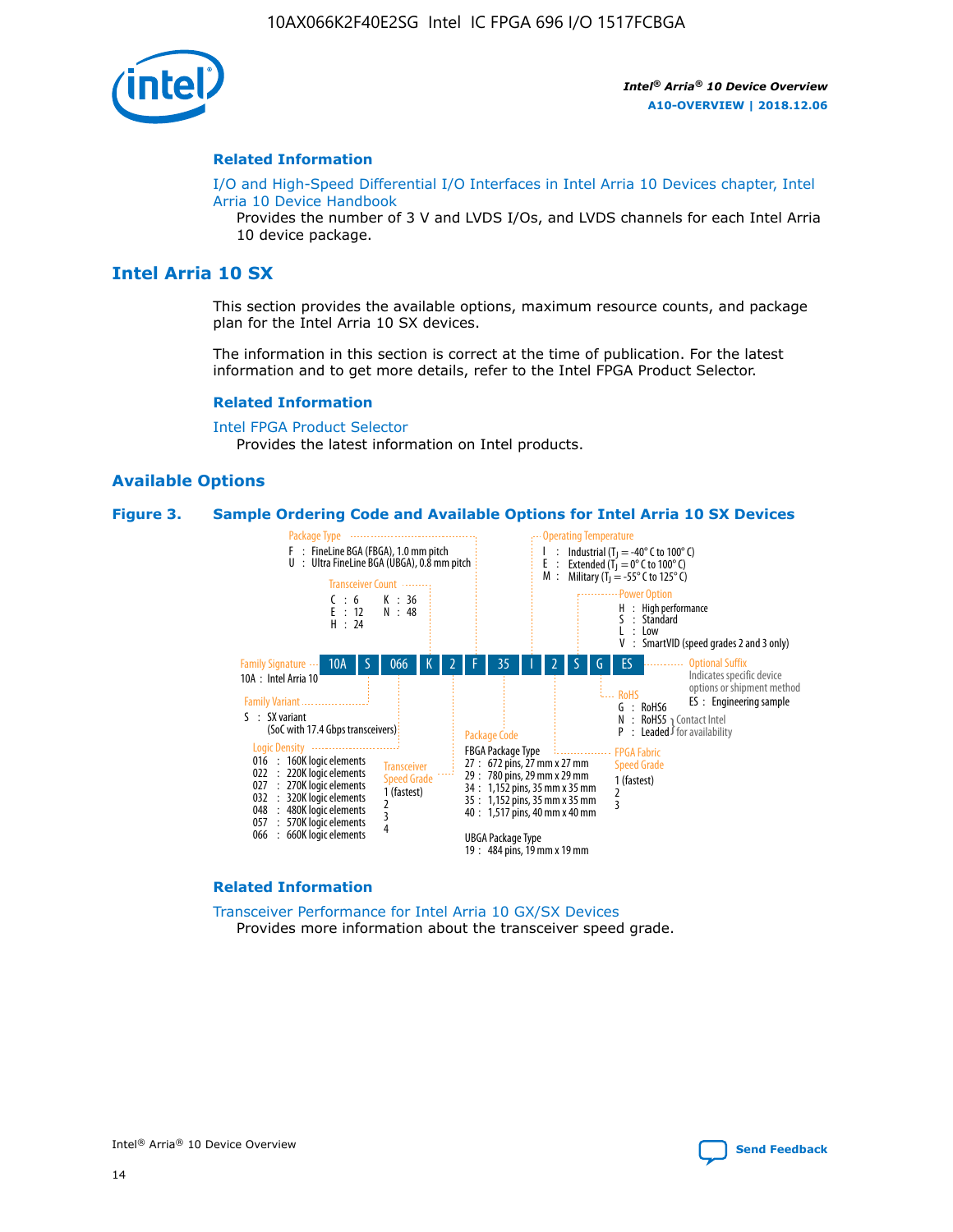

## **Maximum Resources**

#### **Table 12. Maximum Resource Counts for Intel Arria 10 SX Devices**

| <b>Resource</b>                   |                         | <b>Product Line</b> |               |                |                |                |                |                |  |  |  |
|-----------------------------------|-------------------------|---------------------|---------------|----------------|----------------|----------------|----------------|----------------|--|--|--|
|                                   |                         | <b>SX 160</b>       | <b>SX 220</b> | <b>SX 270</b>  | <b>SX 320</b>  | <b>SX 480</b>  | <b>SX 570</b>  | <b>SX 660</b>  |  |  |  |
| Logic Elements (LE) (K)           |                         | 160                 | 220           | 270            | 320            | 480            | 570            | 660            |  |  |  |
| <b>ALM</b>                        |                         | 61,510              | 80,330        | 101,620        | 119,900        | 183,590        | 217,080        | 251,680        |  |  |  |
| Register                          |                         | 246,040             | 321,320       | 406,480        | 479,600        | 734,360        | 868,320        | 1,006,720      |  |  |  |
| Memory (Kb)                       | M <sub>20</sub> K       | 8,800               | 11,740        | 15,000         | 17,820         | 28,620         | 36,000         | 42,620         |  |  |  |
|                                   | <b>MLAB</b>             | 1,050               | 1,690         | 2,452          | 2,727          | 4,164          | 5,096          | 5,788          |  |  |  |
| Variable-precision DSP Block      |                         | 156                 | 192           | 830            | 985            | 1,368          | 1,523          | 1,687          |  |  |  |
| 18 x 19 Multiplier                |                         | 312                 | 384           | 1,660          | 1,970          | 2,736          | 3,046          | 3,374          |  |  |  |
| PLL                               | Fractional<br>Synthesis | 6                   | 6             | 8              | 8              | 12             | 16             | 16             |  |  |  |
|                                   | I/O                     | 6                   | 6             | 8              | 8              | 12             | 16             | 16             |  |  |  |
| 17.4 Gbps Transceiver             |                         | 12                  | 12            | 24             | 24             | 36             | 48             | 48             |  |  |  |
| GPIO <sup>(8)</sup>               |                         | 288                 | 288           | 384            | 384            | 492            | 696            | 696            |  |  |  |
| LVDS Pair $(9)$                   |                         | 120                 | 120           | 168            | 168            | 174            | 324            | 324            |  |  |  |
| PCIe Hard IP Block                |                         | $\mathbf{1}$        | $\mathbf{1}$  | $\overline{2}$ | $\overline{2}$ | $\overline{2}$ | $\overline{2}$ | $\overline{2}$ |  |  |  |
| Hard Memory Controller            |                         | 6                   | 6             | 8              | 8              | 12             | 16             | 16             |  |  |  |
| ARM Cortex-A9 MPCore<br>Processor |                         | Yes                 | Yes           | Yes            | Yes            | Yes            | Yes            | <b>Yes</b>     |  |  |  |

## **Package Plan**

#### **Table 13. Package Plan for Intel Arria 10 SX Devices (U19, F27, F29, and F34)**

Refer to I/O and High Speed I/O in Intel Arria 10 Devices chapter for the number of 3 V I/O, LVDS I/O, and LVDS channels in each device package.

| <b>Product Line</b> | U19<br>$(19 \text{ mm} \times 19 \text{ mm})$<br>484-pin UBGA) |                    | <b>F27</b><br>$(27 \text{ mm} \times 27 \text{ mm})$<br>672-pin FBGA) |           | <b>F29</b><br>$(29 \text{ mm} \times 29 \text{ mm})$<br>780-pin FBGA) |             |            | <b>F34</b><br>$(35 \text{ mm} \times 35 \text{ mm})$<br><b>1152-pin FBGA)</b> |             |           |                    |             |
|---------------------|----------------------------------------------------------------|--------------------|-----------------------------------------------------------------------|-----------|-----------------------------------------------------------------------|-------------|------------|-------------------------------------------------------------------------------|-------------|-----------|--------------------|-------------|
|                     | 3V<br>I/O                                                      | <b>LVDS</b><br>I/O | <b>XCVR</b>                                                           | 3V<br>I/O | <b>LVDS</b><br>I/O                                                    | <b>XCVR</b> | 3 V<br>I/O | <b>LVDS</b><br>I/O                                                            | <b>XCVR</b> | 3V<br>I/O | <b>LVDS</b><br>I/O | <b>XCVR</b> |
| SX 160              | 48                                                             | 144                | 6                                                                     | 48        | 192                                                                   | 12          | 48         | 240                                                                           | 12          | –         |                    |             |
| SX 220              | 48                                                             | 144                | 6                                                                     | 48        | 192                                                                   | 12          | 48         | 240                                                                           | 12          |           |                    |             |
| SX 270              |                                                                |                    |                                                                       | 48        | 192                                                                   | 12          | 48         | 312                                                                           | 12          | 48        | 336                | 24          |
| SX 320              |                                                                |                    |                                                                       | 48        | 192                                                                   | 12          | 48         | 312                                                                           | 12          | 48        | 336                | 24          |
|                     | continued                                                      |                    |                                                                       |           |                                                                       |             |            |                                                                               |             |           |                    |             |

 $(8)$  The number of GPIOs does not include transceiver I/Os. In the Intel Quartus Prime software, the number of user I/Os includes transceiver I/Os.

 $(9)$  Each LVDS I/O pair can be used as differential input or output.

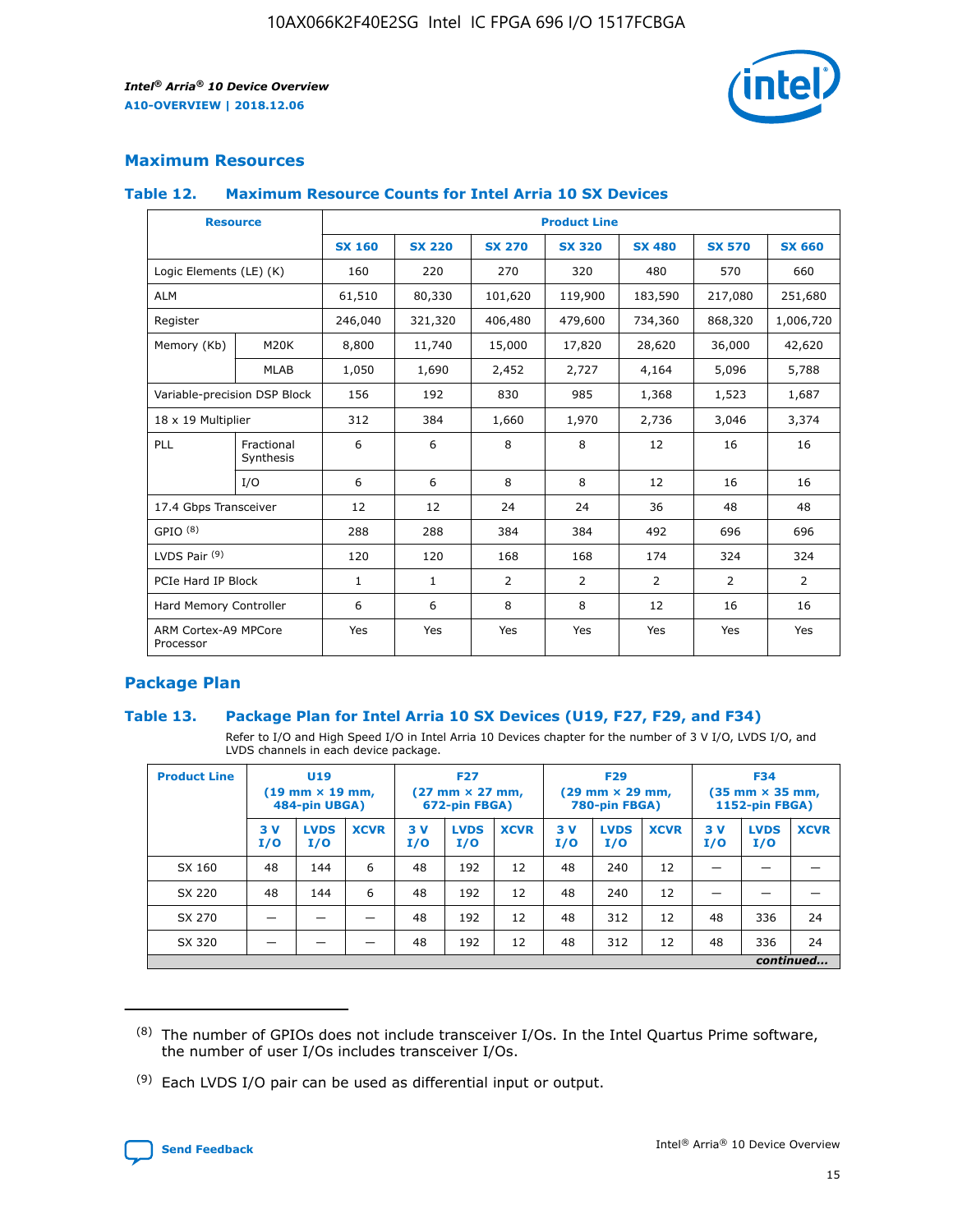

| <b>Product Line</b> | <b>U19</b><br>$(19 \text{ mm} \times 19 \text{ mm})$<br>484-pin UBGA) |                    | <b>F27</b><br>$(27 \text{ mm} \times 27 \text{ mm})$<br>672-pin FBGA) |            | <b>F29</b><br>$(29$ mm $\times$ 29 mm,<br>780-pin FBGA) |             |           | <b>F34</b><br>$(35$ mm $\times$ 35 mm,<br><b>1152-pin FBGA)</b> |             |           |                    |             |
|---------------------|-----------------------------------------------------------------------|--------------------|-----------------------------------------------------------------------|------------|---------------------------------------------------------|-------------|-----------|-----------------------------------------------------------------|-------------|-----------|--------------------|-------------|
|                     | 3 V<br>I/O                                                            | <b>LVDS</b><br>I/O | <b>XCVR</b>                                                           | 3 V<br>I/O | <b>LVDS</b><br>I/O                                      | <b>XCVR</b> | 3V<br>I/O | <b>LVDS</b><br>I/O                                              | <b>XCVR</b> | 3V<br>I/O | <b>LVDS</b><br>I/O | <b>XCVR</b> |
| SX 480              |                                                                       |                    |                                                                       |            |                                                         |             | 48        | 312                                                             | 12          | 48        | 444                | 24          |
| SX 570              |                                                                       |                    |                                                                       |            |                                                         |             |           |                                                                 |             | 48        | 444                | 24          |
| SX 660              |                                                                       |                    |                                                                       |            |                                                         |             |           |                                                                 |             | 48        | 444                | 24          |

### **Table 14. Package Plan for Intel Arria 10 SX Devices (F35, KF40, and NF40)**

Refer to I/O and High Speed I/O in Intel Arria 10 Devices chapter for the number of 3 V I/O, LVDS I/O, and LVDS channels in each device package.

| <b>Product Line</b> | <b>F35</b><br>(35 mm × 35 mm,<br><b>1152-pin FBGA)</b> |          |             |                                           | <b>KF40</b><br>(40 mm × 40 mm,<br>1517-pin FBGA) |    | <b>NF40</b><br>$(40 \text{ mm} \times 40 \text{ mm})$<br>1517-pin FBGA) |          |             |  |
|---------------------|--------------------------------------------------------|----------|-------------|-------------------------------------------|--------------------------------------------------|----|-------------------------------------------------------------------------|----------|-------------|--|
|                     | 3 V I/O                                                | LVDS I/O | <b>XCVR</b> | <b>LVDS I/O</b><br>3 V I/O<br><b>XCVR</b> |                                                  |    | 3 V I/O                                                                 | LVDS I/O | <b>XCVR</b> |  |
| SX 270              | 48                                                     | 336      | 24          |                                           |                                                  |    |                                                                         |          |             |  |
| SX 320              | 48                                                     | 336      | 24          |                                           |                                                  |    |                                                                         |          |             |  |
| SX 480              | 48                                                     | 348      | 36          |                                           |                                                  |    |                                                                         |          |             |  |
| SX 570              | 48                                                     | 348      | 36          | 96                                        | 600                                              | 36 | 48                                                                      | 540      | 48          |  |
| SX 660              | 48                                                     | 348      | 36          | 96                                        | 600                                              | 36 | 48                                                                      | 540      | 48          |  |

## **Related Information**

[I/O and High-Speed Differential I/O Interfaces in Intel Arria 10 Devices chapter, Intel](https://www.intel.com/content/www/us/en/programmable/documentation/sam1403482614086.html#sam1403482030321) [Arria 10 Device Handbook](https://www.intel.com/content/www/us/en/programmable/documentation/sam1403482614086.html#sam1403482030321)

Provides the number of 3 V and LVDS I/Os, and LVDS channels for each Intel Arria 10 device package.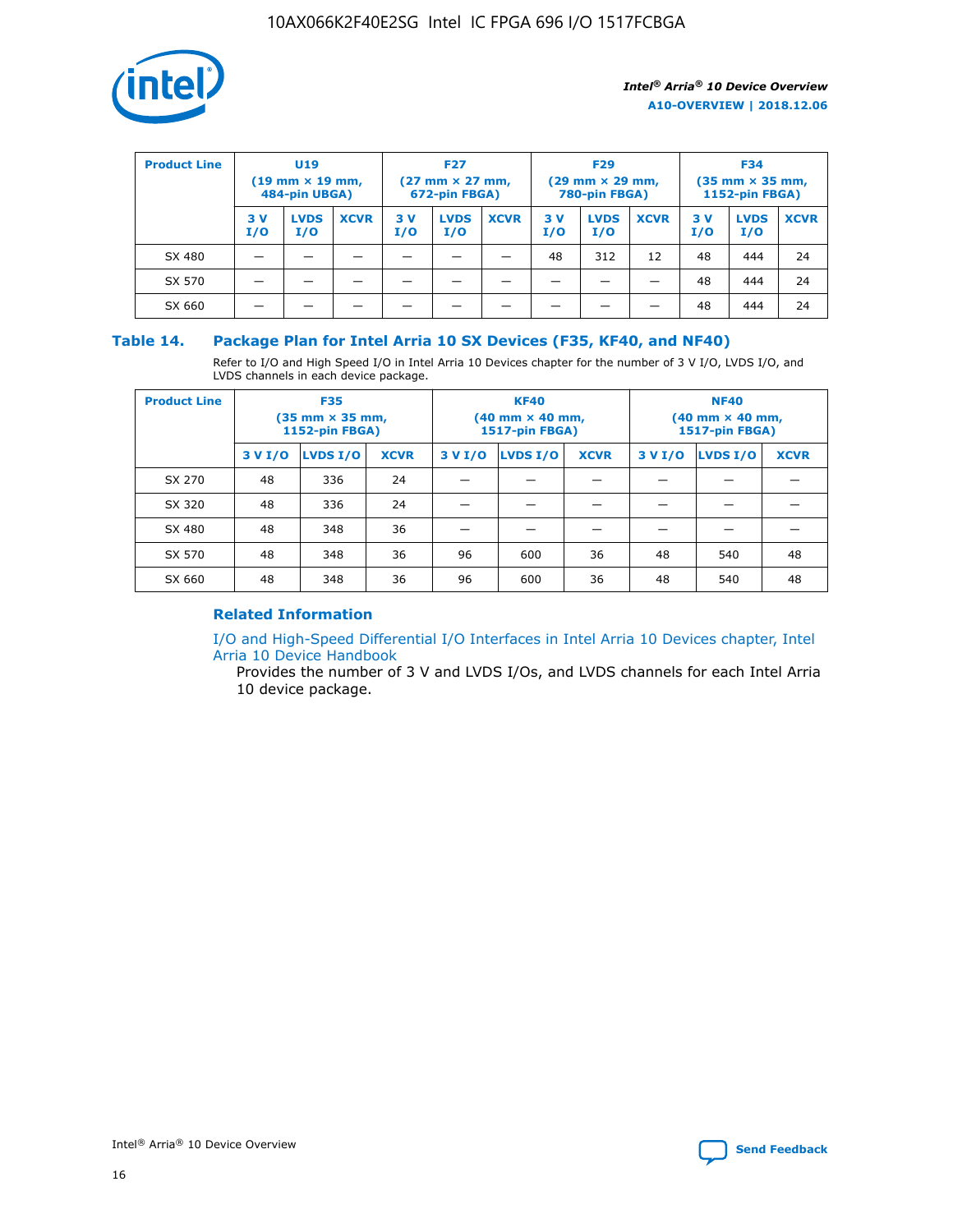

## **I/O Vertical Migration for Intel Arria 10 Devices**

#### **Figure 4. Migration Capability Across Intel Arria 10 Product Lines**

- The arrows indicate the migration paths. The devices included in each vertical migration path are shaded. Devices with fewer resources in the same path have lighter shades.
- To achieve the full I/O migration across product lines in the same migration path, restrict I/Os and transceivers usage to match the product line with the lowest I/O and transceiver counts.
- An LVDS I/O bank in the source device may be mapped to a 3 V I/O bank in the target device. To use memory interface clock frequency higher than 533 MHz, assign external memory interface pins only to banks that are LVDS I/O in both devices.
- There may be nominal 0.15 mm package height difference between some product lines in the same package type.
	- **Variant Product Line Package U19 F27 F29 F34 F35 KF40 NF40 RF40 NF45 SF45 UF45** Intel® Arria® 10 GX GX 160 GX 220 GX 270 GX 320 GX 480 GX 570 GX 660 GX 900 GX 1150 Intel Arria 10 GT GT 900 GT 1150 Intel Arria 10 SX SX 160 SX 220 SX 270 SX 320 SX 480 SX 570 SX 660
- Some migration paths are not shown in the Intel Quartus Prime software **Pin Migration View**.

*Note:* To verify the pin migration compatibility, use the **Pin Migration View** window in the Intel Quartus Prime software Pin Planner.

## **Adaptive Logic Module**

Intel Arria 10 devices use a 20 nm ALM as the basic building block of the logic fabric.

The ALM architecture is the same as the previous generation FPGAs, allowing for efficient implementation of logic functions and easy conversion of IP between the device generations.

The ALM, as shown in following figure, uses an 8-input fracturable look-up table (LUT) with four dedicated registers to help improve timing closure in register-rich designs and achieve an even higher design packing capability than the traditional two-register per LUT architecture.

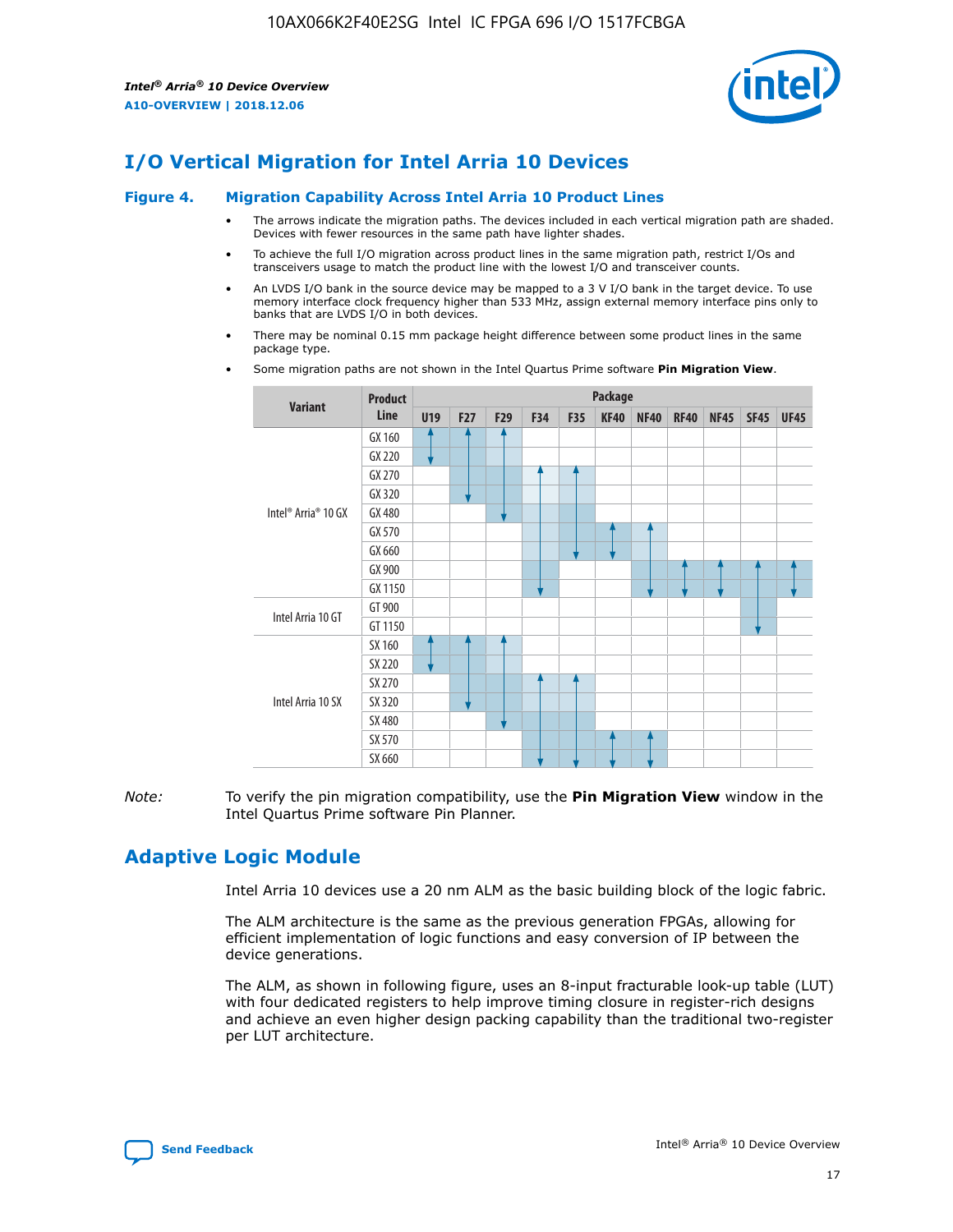

**Figure 5. ALM for Intel Arria 10 Devices**



The Intel Quartus Prime software optimizes your design according to the ALM logic structure and automatically maps legacy designs into the Intel Arria 10 ALM architecture.

## **Variable-Precision DSP Block**

The Intel Arria 10 variable precision DSP blocks support fixed-point arithmetic and floating-point arithmetic.

Features for fixed-point arithmetic:

- High-performance, power-optimized, and fully registered multiplication operations
- 18-bit and 27-bit word lengths
- Two 18 x 19 multipliers or one 27 x 27 multiplier per DSP block
- Built-in addition, subtraction, and 64-bit double accumulation register to combine multiplication results
- Cascading 19-bit or 27-bit when pre-adder is disabled and cascading 18-bit when pre-adder is used to form the tap-delay line for filtering applications
- Cascading 64-bit output bus to propagate output results from one block to the next block without external logic support
- Hard pre-adder supported in 19-bit and 27-bit modes for symmetric filters
- Internal coefficient register bank in both 18-bit and 27-bit modes for filter implementation
- 18-bit and 27-bit systolic finite impulse response (FIR) filters with distributed output adder
- Biased rounding support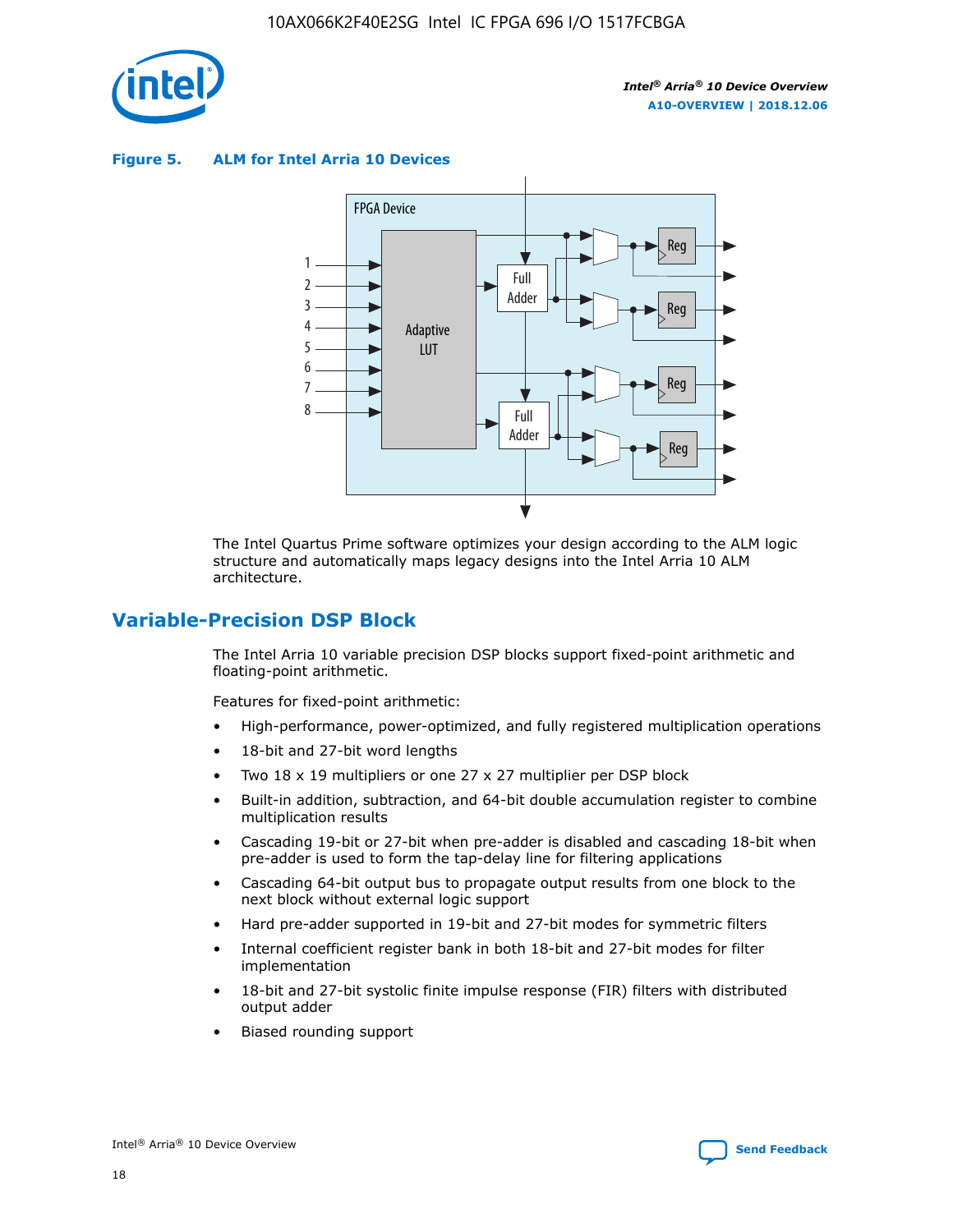

Features for floating-point arithmetic:

- A completely hardened architecture that supports multiplication, addition, subtraction, multiply-add, and multiply-subtract
- Multiplication with accumulation capability and a dynamic accumulator reset control
- Multiplication with cascade summation capability
- Multiplication with cascade subtraction capability
- Complex multiplication
- Direct vector dot product
- Systolic FIR filter

#### **Table 15. Variable-Precision DSP Block Configurations for Intel Arria 10 Devices**

| <b>Usage Example</b>                                       | <b>Multiplier Size (Bit)</b>    | <b>DSP Block Resources</b> |
|------------------------------------------------------------|---------------------------------|----------------------------|
| Medium precision fixed point                               | Two 18 x 19                     |                            |
| High precision fixed or Single precision<br>floating point | One 27 x 27                     |                            |
| Fixed point FFTs                                           | One 19 x 36 with external adder |                            |
| Very high precision fixed point                            | One 36 x 36 with external adder |                            |
| Double precision floating point                            | One 54 x 54 with external adder | 4                          |

#### **Table 16. Resources for Fixed-Point Arithmetic in Intel Arria 10 Devices**

The table lists the variable-precision DSP resources by bit precision for each Intel Arria 10 device.

| <b>Variant</b>  | <b>Product Line</b> | Variable-<br>precision<br><b>DSP Block</b> | <b>Independent Input and Output</b><br><b>Multiplications Operator</b> |                                     | 18 x 19<br><b>Multiplier</b><br><b>Adder Sum</b> | $18 \times 18$<br><b>Multiplier</b><br><b>Adder</b> |
|-----------------|---------------------|--------------------------------------------|------------------------------------------------------------------------|-------------------------------------|--------------------------------------------------|-----------------------------------------------------|
|                 |                     |                                            | 18 x 19<br><b>Multiplier</b>                                           | $27 \times 27$<br><b>Multiplier</b> | <b>Mode</b>                                      | <b>Summed with</b><br>36 bit Input                  |
| AIntel Arria 10 | GX 160              | 156                                        | 312                                                                    | 156                                 | 156                                              | 156                                                 |
| GX              | GX 220              | 192                                        | 384                                                                    | 192                                 | 192                                              | 192                                                 |
|                 | GX 270              | 830                                        | 1,660                                                                  | 830                                 | 830                                              | 830                                                 |
|                 | GX 320              | 984                                        | 1,968                                                                  | 984                                 | 984                                              | 984                                                 |
|                 | GX 480              | 1,368                                      | 2,736                                                                  | 1,368                               | 1,368                                            | 1,368                                               |
|                 | GX 570              | 1,523                                      | 3,046                                                                  | 1,523                               | 1,523                                            | 1,523                                               |
|                 | GX 660              | 1,687                                      | 3,374                                                                  | 1,687                               | 1,687                                            | 1,687                                               |
|                 | GX 900              | 1,518                                      | 3,036                                                                  | 1,518                               | 1,518                                            | 1,518                                               |
|                 | GX 1150             | 1,518                                      | 3,036                                                                  | 1,518                               | 1,518                                            | 1,518                                               |
| Intel Arria 10  | GT 900              | 1,518                                      | 3,036                                                                  | 1,518                               | 1,518                                            | 1,518                                               |
| GT              | GT 1150             | 1,518                                      | 3,036                                                                  | 1,518                               | 1,518                                            | 1,518                                               |
| Intel Arria 10  | SX 160              | 156                                        | 312                                                                    | 156                                 | 156                                              | 156                                                 |
| <b>SX</b>       | SX 220              | 192                                        | 384                                                                    | 192                                 | 192                                              | 192                                                 |
|                 | SX 270              | 830                                        | 1,660                                                                  | 830                                 | 830                                              | 830                                                 |
|                 |                     |                                            |                                                                        |                                     |                                                  | continued                                           |

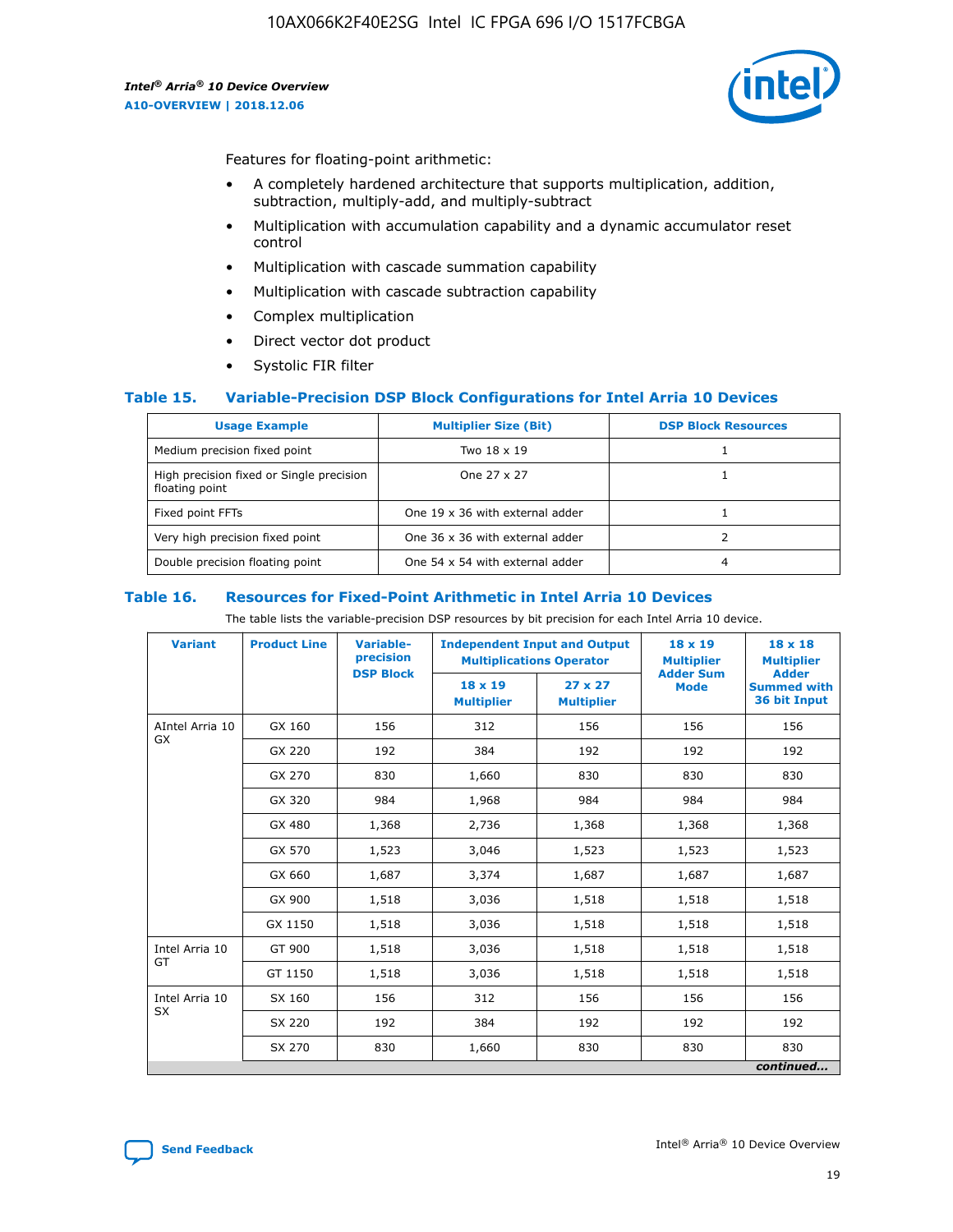

| <b>Variant</b> | <b>Product Line</b> | Variable-<br>precision | <b>Independent Input and Output</b><br><b>Multiplications Operator</b> |                                     | $18 \times 19$<br><b>Multiplier</b> | $18 \times 18$<br><b>Multiplier</b><br><b>Adder</b> |  |
|----------------|---------------------|------------------------|------------------------------------------------------------------------|-------------------------------------|-------------------------------------|-----------------------------------------------------|--|
|                |                     | <b>DSP Block</b>       | $18 \times 19$<br><b>Multiplier</b>                                    | $27 \times 27$<br><b>Multiplier</b> | <b>Adder Sum</b><br><b>Mode</b>     | <b>Summed with</b><br>36 bit Input                  |  |
|                | SX 320              | 984                    | 1,968                                                                  | 984                                 | 984                                 | 984                                                 |  |
|                | SX 480              | 1,368                  | 2,736                                                                  | 1,368                               | 1,368                               | 1,368                                               |  |
|                | SX 570              | 1,523                  | 3,046                                                                  | 1,523                               | 1,523                               | 1,523                                               |  |
|                | SX 660              | 1,687                  | 3,374                                                                  | 1,687                               | 1,687                               | 1,687                                               |  |

## **Table 17. Resources for Floating-Point Arithmetic in Intel Arria 10 Devices**

The table lists the variable-precision DSP resources by bit precision for each Intel Arria 10 device.

| <b>Variant</b> | <b>Product Line</b> | <b>Variable-</b><br>precision<br><b>DSP Block</b> | <b>Single</b><br><b>Precision</b><br><b>Floating-Point</b><br><b>Multiplication</b><br><b>Mode</b> | <b>Single-Precision</b><br><b>Floating-Point</b><br><b>Adder Mode</b> | Single-<br><b>Precision</b><br><b>Floating-Point</b><br><b>Multiply</b><br><b>Accumulate</b><br><b>Mode</b> | <b>Peak</b><br><b>Giga Floating-</b><br><b>Point</b><br><b>Operations</b><br>per Second<br>(GFLOPs) |
|----------------|---------------------|---------------------------------------------------|----------------------------------------------------------------------------------------------------|-----------------------------------------------------------------------|-------------------------------------------------------------------------------------------------------------|-----------------------------------------------------------------------------------------------------|
| Intel Arria 10 | GX 160              | 156                                               | 156                                                                                                | 156                                                                   | 156                                                                                                         | 140                                                                                                 |
| GX             | GX 220              | 192                                               | 192                                                                                                | 192                                                                   | 192                                                                                                         | 173                                                                                                 |
|                | GX 270              | 830                                               | 830                                                                                                | 830                                                                   | 830                                                                                                         | 747                                                                                                 |
|                | GX 320              | 984                                               | 984                                                                                                | 984                                                                   | 984                                                                                                         | 886                                                                                                 |
|                | GX 480              | 1,369                                             | 1,368                                                                                              | 1,368                                                                 | 1,368                                                                                                       | 1,231                                                                                               |
|                | GX 570              | 1,523                                             | 1,523                                                                                              | 1,523                                                                 | 1,523                                                                                                       | 1,371                                                                                               |
|                | GX 660              | 1,687                                             | 1,687                                                                                              | 1,687                                                                 | 1,687                                                                                                       | 1,518                                                                                               |
|                | GX 900              | 1,518                                             | 1,518                                                                                              | 1,518                                                                 | 1,518                                                                                                       | 1,366                                                                                               |
|                | GX 1150             | 1,518                                             | 1,518                                                                                              | 1,518                                                                 | 1,518                                                                                                       | 1,366                                                                                               |
| Intel Arria 10 | GT 900              | 1,518                                             | 1,518                                                                                              | 1,518                                                                 | 1,518                                                                                                       | 1,366                                                                                               |
| GT             | GT 1150             | 1,518                                             | 1,518                                                                                              | 1,518                                                                 | 1,518                                                                                                       | 1,366                                                                                               |
| Intel Arria 10 | SX 160              | 156                                               | 156                                                                                                | 156                                                                   | 156                                                                                                         | 140                                                                                                 |
| <b>SX</b>      | SX 220              | 192                                               | 192                                                                                                | 192                                                                   | 192                                                                                                         | 173                                                                                                 |
|                | SX 270              | 830                                               | 830                                                                                                | 830                                                                   | 830                                                                                                         | 747                                                                                                 |
|                | SX 320              | 984                                               | 984                                                                                                | 984                                                                   | 984                                                                                                         | 886                                                                                                 |
|                | SX 480              | 1,369                                             | 1,368                                                                                              | 1,368                                                                 | 1,368                                                                                                       | 1,231                                                                                               |
|                | SX 570              | 1,523                                             | 1,523                                                                                              | 1,523                                                                 | 1,523                                                                                                       | 1,371                                                                                               |
|                | SX 660              | 1,687                                             | 1,687                                                                                              | 1,687                                                                 | 1,687                                                                                                       | 1,518                                                                                               |

# **Embedded Memory Blocks**

The embedded memory blocks in the devices are flexible and designed to provide an optimal amount of small- and large-sized memory arrays to fit your design requirements.

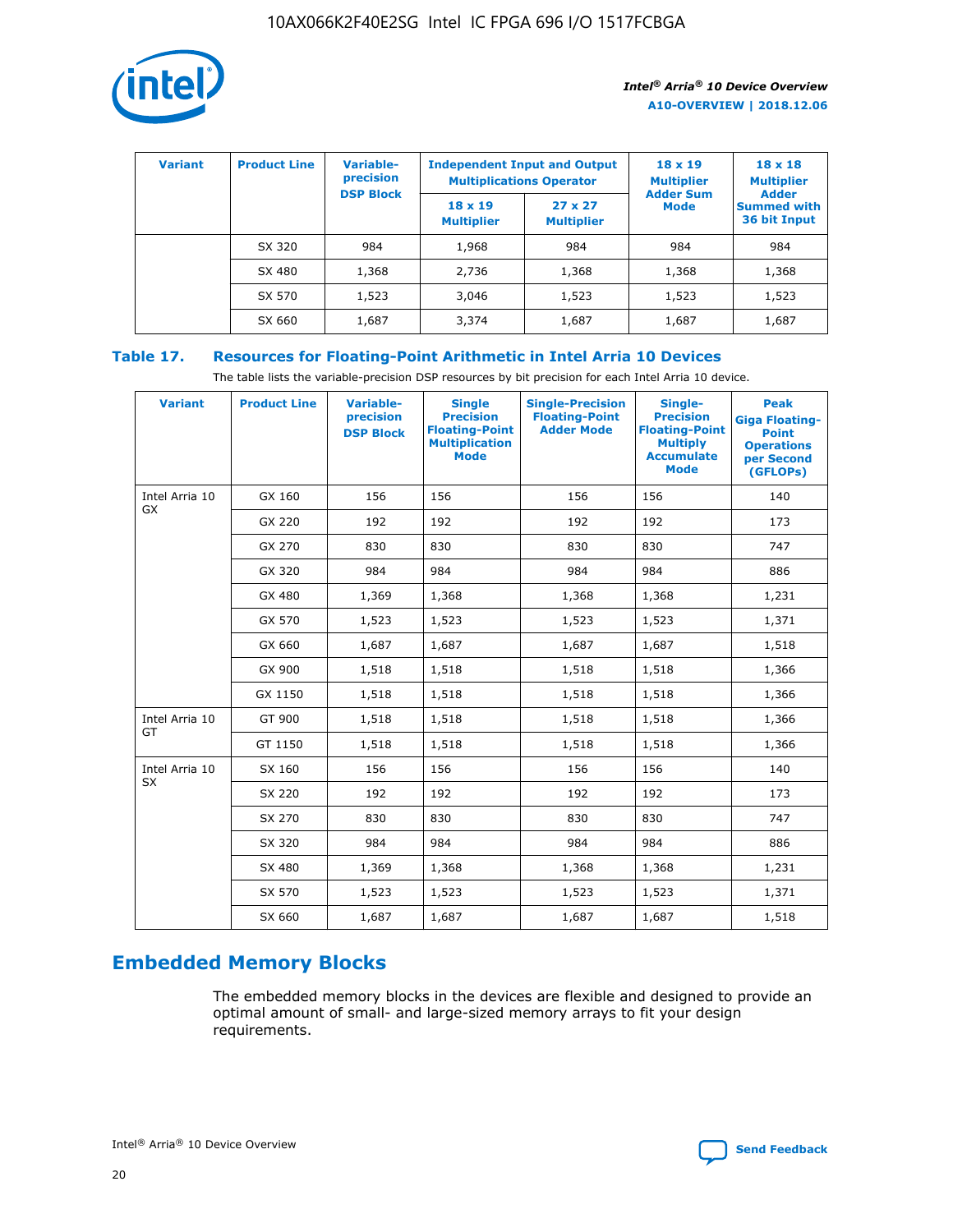

## **Types of Embedded Memory**

The Intel Arria 10 devices contain two types of memory blocks:

- 20 Kb M20K blocks—blocks of dedicated memory resources. The M20K blocks are ideal for larger memory arrays while still providing a large number of independent ports.
- 640 bit memory logic array blocks (MLABs)—enhanced memory blocks that are configured from dual-purpose logic array blocks (LABs). The MLABs are ideal for wide and shallow memory arrays. The MLABs are optimized for implementation of shift registers for digital signal processing (DSP) applications, wide and shallow FIFO buffers, and filter delay lines. Each MLAB is made up of ten adaptive logic modules (ALMs). In the Intel Arria 10 devices, you can configure these ALMs as ten 32 x 2 blocks, giving you one 32 x 20 simple dual-port SRAM block per MLAB.

## **Embedded Memory Capacity in Intel Arria 10 Devices**

|                   | <b>Product</b> |              | <b>M20K</b>         |              | <b>MLAB</b>         | <b>Total RAM Bit</b> |
|-------------------|----------------|--------------|---------------------|--------------|---------------------|----------------------|
| <b>Variant</b>    | Line           | <b>Block</b> | <b>RAM Bit (Kb)</b> | <b>Block</b> | <b>RAM Bit (Kb)</b> | (Kb)                 |
| Intel Arria 10 GX | GX 160         | 440          | 8,800               | 1,680        | 1,050               | 9,850                |
|                   | GX 220         | 587          | 11,740              | 2,703        | 1,690               | 13,430               |
|                   | GX 270         | 750          | 15,000              | 3,922        | 2,452               | 17,452               |
|                   | GX 320         | 891          | 17,820              | 4,363        | 2,727               | 20,547               |
|                   | GX 480         | 1,431        | 28,620              | 6,662        | 4,164               | 32,784               |
|                   | GX 570         | 1,800        | 36,000              | 8,153        | 5,096               | 41,096               |
|                   | GX 660         | 2,131        | 42,620              | 9,260        | 5,788               | 48,408               |
|                   | GX 900         | 2,423        | 48,460              | 15,017       | 9,386               | 57,846               |
|                   | GX 1150        | 2,713        | 54,260              | 20,774       | 12,984              | 67,244               |
| Intel Arria 10 GT | GT 900         | 2,423        | 48,460              | 15,017       | 9,386               | 57,846               |
|                   | GT 1150        | 2,713        | 54,260              | 20,774       | 12,984              | 67,244               |
| Intel Arria 10 SX | SX 160         | 440          | 8,800               | 1,680        | 1,050               | 9,850                |
|                   | SX 220         | 587          | 11,740              | 2,703        | 1,690               | 13,430               |
|                   | SX 270         | 750          | 15,000              | 3,922        | 2,452               | 17,452               |
|                   | SX 320         | 891          | 17,820              | 4,363        | 2,727               | 20,547               |
|                   | SX 480         | 1,431        | 28,620              | 6,662        | 4,164               | 32,784               |
|                   | SX 570         | 1,800        | 36,000              | 8,153        | 5,096               | 41,096               |
|                   | SX 660         | 2,131        | 42,620              | 9,260        | 5,788               | 48,408               |

#### **Table 18. Embedded Memory Capacity and Distribution in Intel Arria 10 Devices**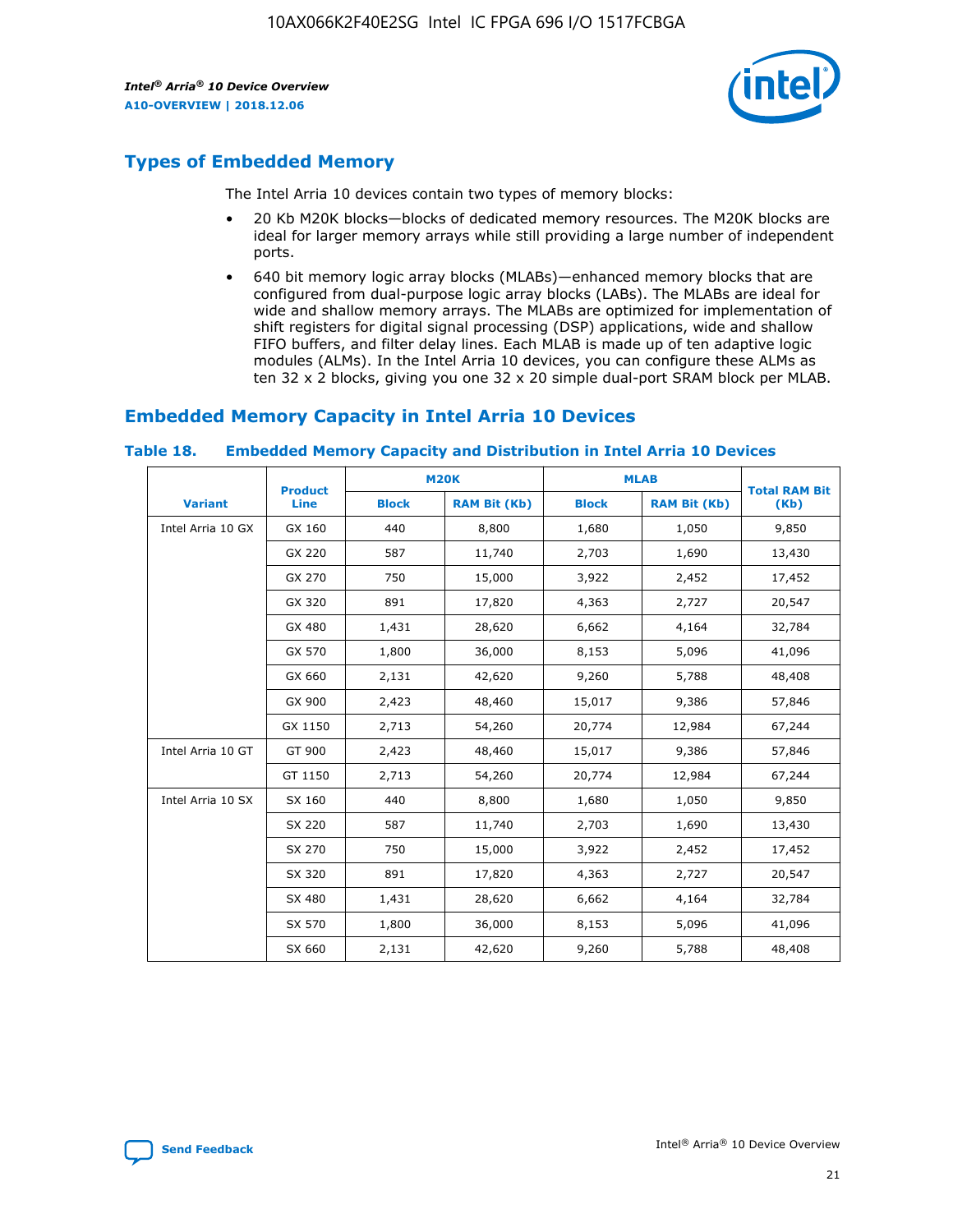

## **Embedded Memory Configurations for Single-port Mode**

#### **Table 19. Single-port Embedded Memory Configurations for Intel Arria 10 Devices**

This table lists the maximum configurations supported for single-port RAM and ROM modes.

| <b>Memory Block</b> | Depth (bits) | <b>Programmable Width</b> |
|---------------------|--------------|---------------------------|
| MLAB                | 32           | x16, x18, or x20          |
|                     | 64(10)       | x8, x9, x10               |
| M20K                | 512          | x40, x32                  |
|                     | 1K           | x20, x16                  |
|                     | 2K           | x10, x8                   |
|                     | 4K           | x5, x4                    |
|                     | 8K           | x2                        |
|                     | 16K          | x1                        |

## **Clock Networks and PLL Clock Sources**

The clock network architecture is based on Intel's global, regional, and peripheral clock structure. This clock structure is supported by dedicated clock input pins, fractional clock synthesis PLLs, and integer I/O PLLs.

## **Clock Networks**

The Intel Arria 10 core clock networks are capable of up to 800 MHz fabric operation across the full industrial temperature range. For the external memory interface, the clock network supports the hard memory controller with speeds up to 2,400 Mbps in a quarter-rate transfer.

To reduce power consumption, the Intel Quartus Prime software identifies all unused sections of the clock network and powers them down.

## **Fractional Synthesis and I/O PLLs**

Intel Arria 10 devices contain up to 32 fractional synthesis PLLs and up to 16 I/O PLLs that are available for both specific and general purpose uses in the core:

- Fractional synthesis PLLs—located in the column adjacent to the transceiver blocks
- I/O PLLs—located in each bank of the 48 I/Os

## **Fractional Synthesis PLLs**

You can use the fractional synthesis PLLs to:

- Reduce the number of oscillators that are required on your board
- Reduce the number of clock pins that are used in the device by synthesizing multiple clock frequencies from a single reference clock source

<sup>(10)</sup> Supported through software emulation and consumes additional MLAB blocks.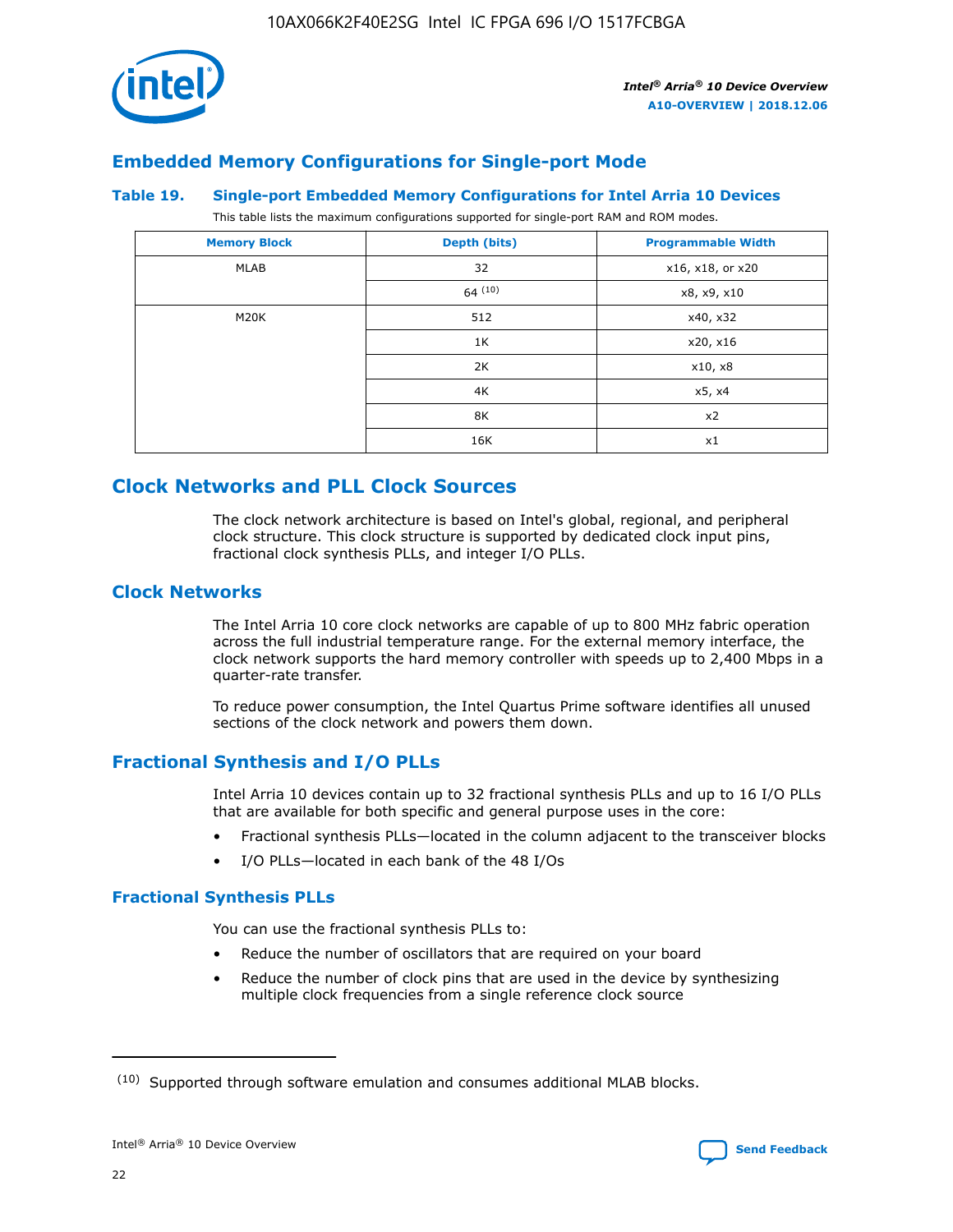10AX066K2F40E2SG Intel IC FPGA 696 I/O 1517FCBGA

*Intel® Arria® 10 Device Overview* **A10-OVERVIEW | 2018.12.06**



The fractional synthesis PLLs support the following features:

- Reference clock frequency synthesis for transceiver CMU and Advanced Transmit (ATX) PLLs
- Clock network delay compensation
- Zero-delay buffering
- Direct transmit clocking for transceivers
- Independently configurable into two modes:
	- Conventional integer mode equivalent to the general purpose PLL
	- Enhanced fractional mode with third order delta-sigma modulation
- PLL cascading

#### **I/O PLLs**

The integer mode I/O PLLs are located in each bank of 48 I/Os. You can use the I/O PLLs to simplify the design of external memory and high-speed LVDS interfaces.

In each I/O bank, the I/O PLLs are adjacent to the hard memory controllers and LVDS SERDES. Because these PLLs are tightly coupled with the I/Os that need to use them, it makes it easier to close timing.

You can use the I/O PLLs for general purpose applications in the core such as clock network delay compensation and zero-delay buffering.

Intel Arria 10 devices support PLL-to-PLL cascading.

## **FPGA General Purpose I/O**

Intel Arria 10 devices offer highly configurable GPIOs. Each I/O bank contains 48 general purpose I/Os and a high-efficiency hard memory controller.

The following list describes the features of the GPIOs:

- Consist of 3 V I/Os for high-voltage application and LVDS I/Os for differential signaling
	- Up to two 3 V I/O banks, available in some devices, that support up to 3 V I/O standards
	- LVDS I/O banks that support up to 1.8 V I/O standards
- Support a wide range of single-ended and differential I/O interfaces
- LVDS speeds up to 1.6 Gbps
- Each LVDS pair of pins has differential input and output buffers, allowing you to configure the LVDS direction for each pair.
- Programmable bus hold and weak pull-up
- Programmable differential output voltage  $(V_{OD})$  and programmable pre-emphasis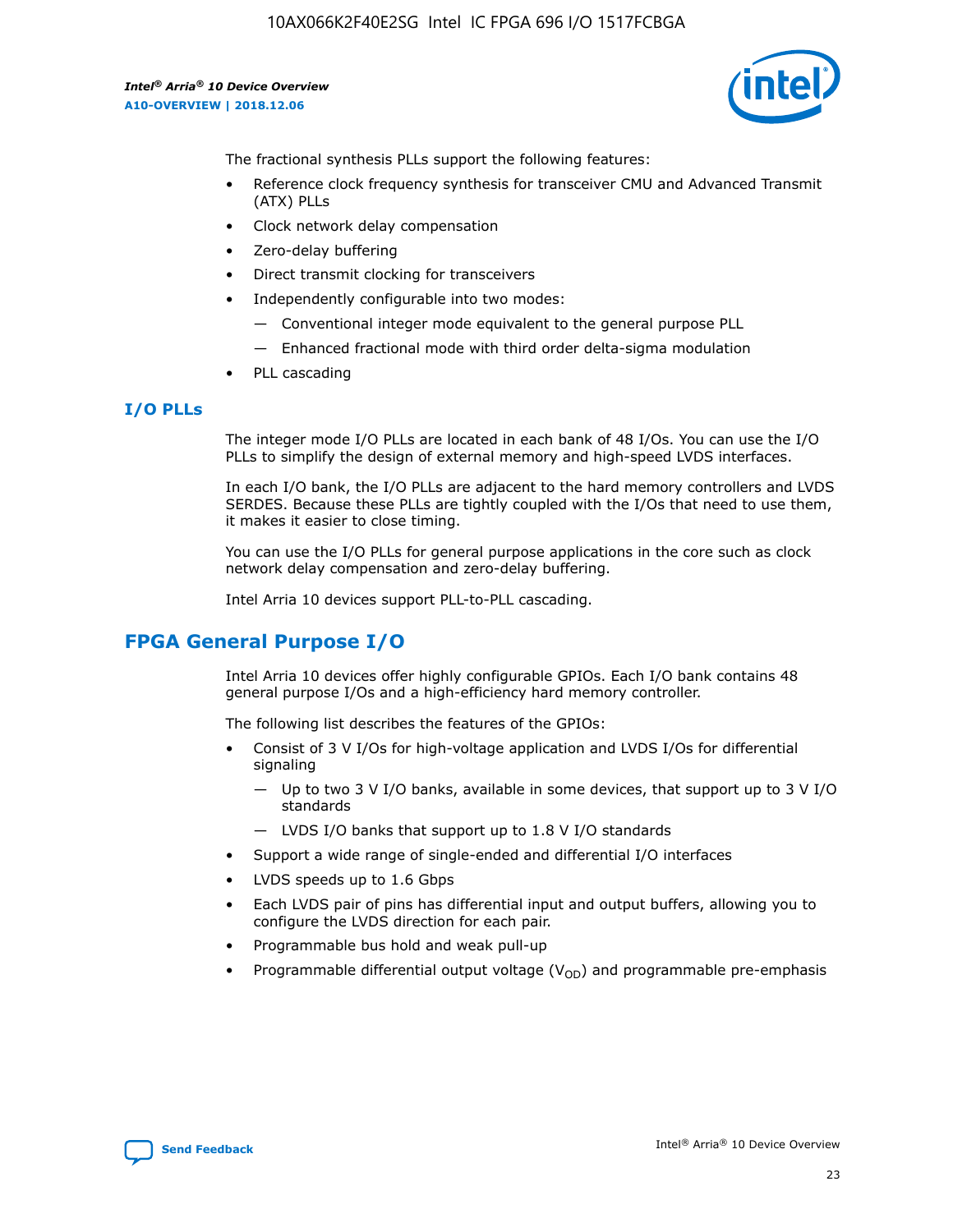

- Series (R<sub>S</sub>) and parallel (R<sub>T</sub>) on-chip termination (OCT) for all I/O banks with OCT calibration to limit the termination impedance variation
- On-chip dynamic termination that has the ability to swap between series and parallel termination, depending on whether there is read or write on a common bus for signal integrity
- Easy timing closure support using the hard read FIFO in the input register path, and delay-locked loop (DLL) delay chain with fine and coarse architecture

## **External Memory Interface**

Intel Arria 10 devices offer massive external memory bandwidth, with up to seven 32 bit DDR4 memory interfaces running at up to 2,400 Mbps. This bandwidth provides additional ease of design, lower power, and resource efficiencies of hardened highperformance memory controllers.

The memory interface within Intel Arria 10 FPGAs and SoCs delivers the highest performance and ease of use. You can configure up to a maximum width of 144 bits when using the hard or soft memory controllers. If required, you can bypass the hard memory controller and use a soft controller implemented in the user logic.

Each I/O contains a hardened DDR read/write path (PHY) capable of performing key memory interface functionality such as read/write leveling, FIFO buffering to lower latency and improve margin, timing calibration, and on-chip termination.

The timing calibration is aided by the inclusion of hard microcontrollers based on Intel's Nios® II technology, specifically tailored to control the calibration of multiple memory interfaces. This calibration allows the Intel Arria 10 device to compensate for any changes in process, voltage, or temperature either within the Intel Arria 10 device itself, or within the external memory device. The advanced calibration algorithms ensure maximum bandwidth and robust timing margin across all operating conditions.

In addition to parallel memory interfaces, Intel Arria 10 devices support serial memory technologies such as the Hybrid Memory Cube (HMC). The HMC is supported by the Intel Arria 10 high-speed serial transceivers which connect up to four HMC links, with each link running at data rates up to 15 Gbps.

#### **Related Information**

#### [External Memory Interface Spec Estimator](http://www.altera.com/technology/memory/estimator/mem-emif-index.html)

Provides a parametric tool that allows you to find and compare the performance of the supported external memory interfaces in IntelFPGAs.

## **Memory Standards Supported by Intel Arria 10 Devices**

The I/Os are designed to provide high performance support for existing and emerging external memory standards.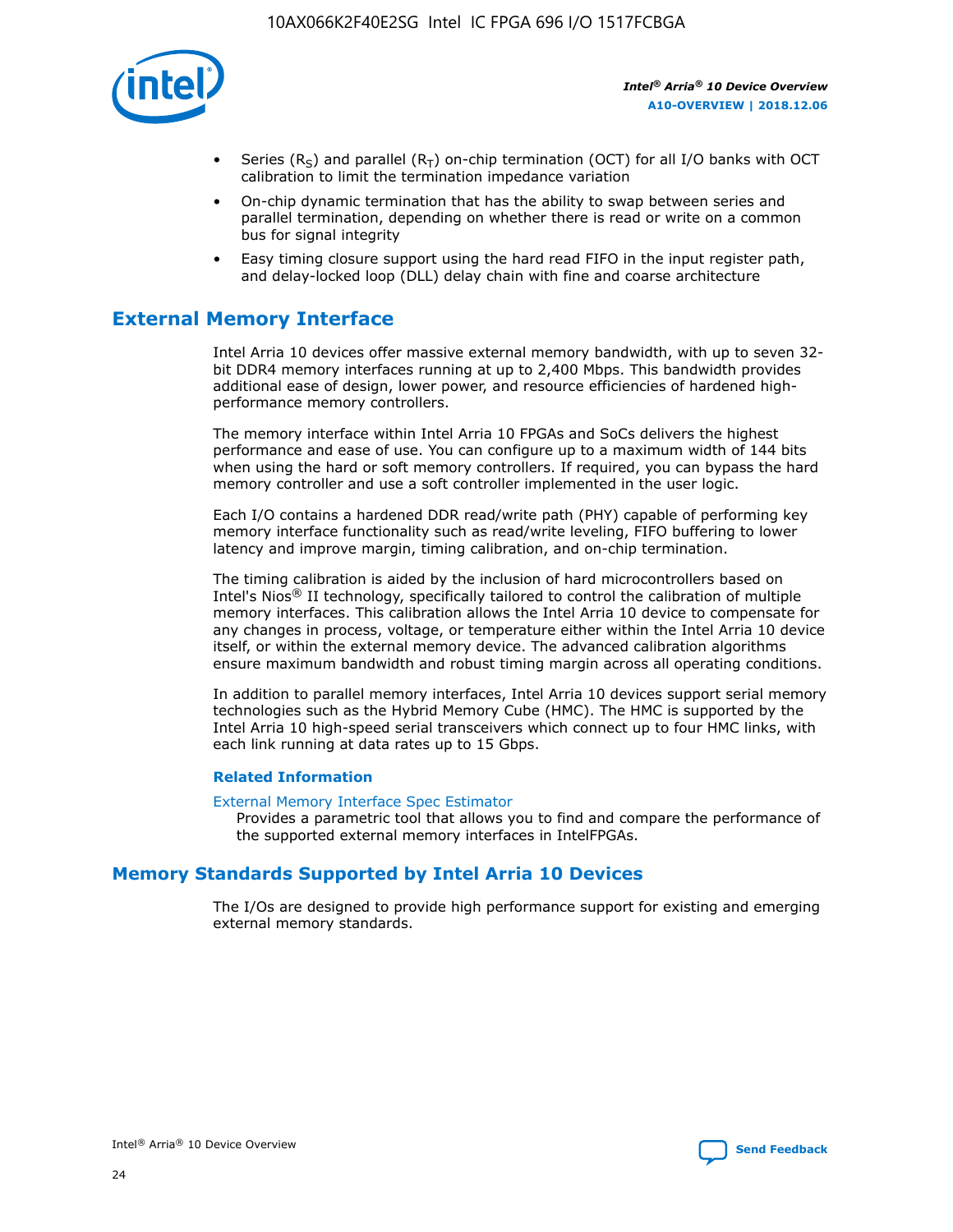

#### **Table 20. Memory Standards Supported by the Hard Memory Controller**

This table lists the overall capability of the hard memory controller. For specific details, refer to the External Memory Interface Spec Estimator and Intel Arria 10 Device Datasheet.

| <b>Memory Standard</b> | <b>Rate Support</b> | <b>Ping Pong PHY Support</b> | <b>Maximum Frequency</b><br>(MHz) |
|------------------------|---------------------|------------------------------|-----------------------------------|
| <b>DDR4 SDRAM</b>      | Quarter rate        | Yes                          | 1,067                             |
|                        |                     |                              | 1,200                             |
| DDR3 SDRAM             | Half rate           | Yes                          | 533                               |
|                        |                     |                              | 667                               |
|                        | Quarter rate        | Yes                          | 1,067                             |
|                        |                     |                              | 1,067                             |
| <b>DDR3L SDRAM</b>     | Half rate           | Yes                          | 533                               |
|                        |                     |                              | 667                               |
|                        | Quarter rate        | Yes                          | 933                               |
|                        |                     |                              | 933                               |
| LPDDR3 SDRAM           | Half rate           |                              | 533                               |
|                        | Quarter rate        |                              | 800                               |

#### **Table 21. Memory Standards Supported by the Soft Memory Controller**

| <b>Memory Standard</b>      | <b>Rate Support</b> | <b>Maximum Frequency</b><br>(MHz) |
|-----------------------------|---------------------|-----------------------------------|
| <b>RLDRAM 3 (11)</b>        | Quarter rate        | 1,200                             |
| ODR IV SRAM <sup>(11)</sup> | Quarter rate        | 1,067                             |
| <b>ODR II SRAM</b>          | Full rate           | 333                               |
|                             | Half rate           | 633                               |
| <b>ODR II+ SRAM</b>         | Full rate           | 333                               |
|                             | Half rate           | 633                               |
| <b>ODR II+ Xtreme SRAM</b>  | Full rate           | 333                               |
|                             | Half rate           | 633                               |

#### **Table 22. Memory Standards Supported by the HPS Hard Memory Controller**

The hard processor system (HPS) is available in Intel Arria 10 SoC devices only.

| <b>Memory Standard</b> | <b>Rate Support</b> | <b>Maximum Frequency</b><br>(MHz) |
|------------------------|---------------------|-----------------------------------|
| <b>DDR4 SDRAM</b>      | Half rate           | 1,200                             |
| <b>DDR3 SDRAM</b>      | Half rate           | 1,067                             |
| <b>DDR3L SDRAM</b>     | Half rate           | 933                               |

<sup>(11)</sup> Intel Arria 10 devices support this external memory interface using hard PHY with soft memory controller.

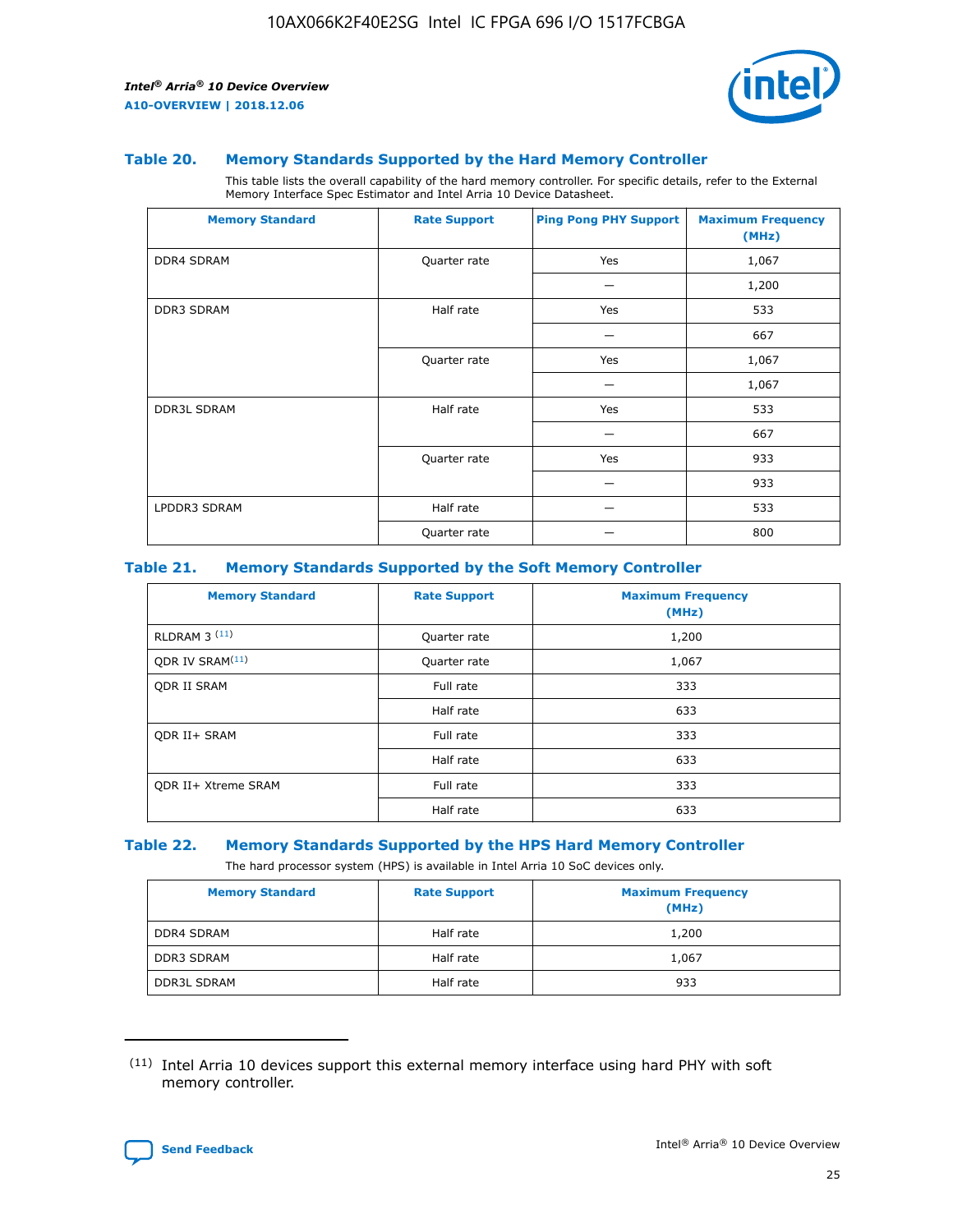

#### **Related Information**

#### [Intel Arria 10 Device Datasheet](https://www.intel.com/content/www/us/en/programmable/documentation/mcn1413182292568.html#mcn1413182153340)

Lists the memory interface performance according to memory interface standards, rank or chip select configurations, and Intel Arria 10 device speed grades.

## **PCIe Gen1, Gen2, and Gen3 Hard IP**

Intel Arria 10 devices contain PCIe hard IP that is designed for performance and ease-of-use:

- Includes all layers of the PCIe stack—transaction, data link and physical layers.
- Supports PCIe Gen3, Gen2, and Gen1 Endpoint and Root Port in x1, x2, x4, or x8 lane configuration.
- Operates independently from the core logic—optional configuration via protocol (CvP) allows the PCIe link to power up and complete link training in less than 100 ms while the Intel Arria 10 device completes loading the programming file for the rest of the FPGA.
- Provides added functionality that makes it easier to support emerging features such as Single Root I/O Virtualization (SR-IOV) and optional protocol extensions.
- Provides improved end-to-end datapath protection using ECC.
- Supports FPGA configuration via protocol (CvP) using PCIe at Gen3, Gen2, or Gen1 speed.

#### **Related Information**

PCS Features on page 30

## **Enhanced PCS Hard IP for Interlaken and 10 Gbps Ethernet**

## **Interlaken Support**

The Intel Arria 10 enhanced PCS hard IP provides integrated Interlaken PCS supporting rates up to 25.8 Gbps per lane.

The Interlaken PCS is based on the proven functionality of the PCS developed for Intel's previous generation FPGAs, which demonstrated interoperability with Interlaken ASSP vendors and third-party IP suppliers. The Interlaken PCS is present in every transceiver channel in Intel Arria 10 devices.

#### **Related Information**

PCS Features on page 30

## **10 Gbps Ethernet Support**

The Intel Arria 10 enhanced PCS hard IP supports 10GBASE-R PCS compliant with IEEE 802.3 10 Gbps Ethernet (10GbE). The integrated hard IP support for 10GbE and the 10 Gbps transceivers save external PHY cost, board space, and system power.

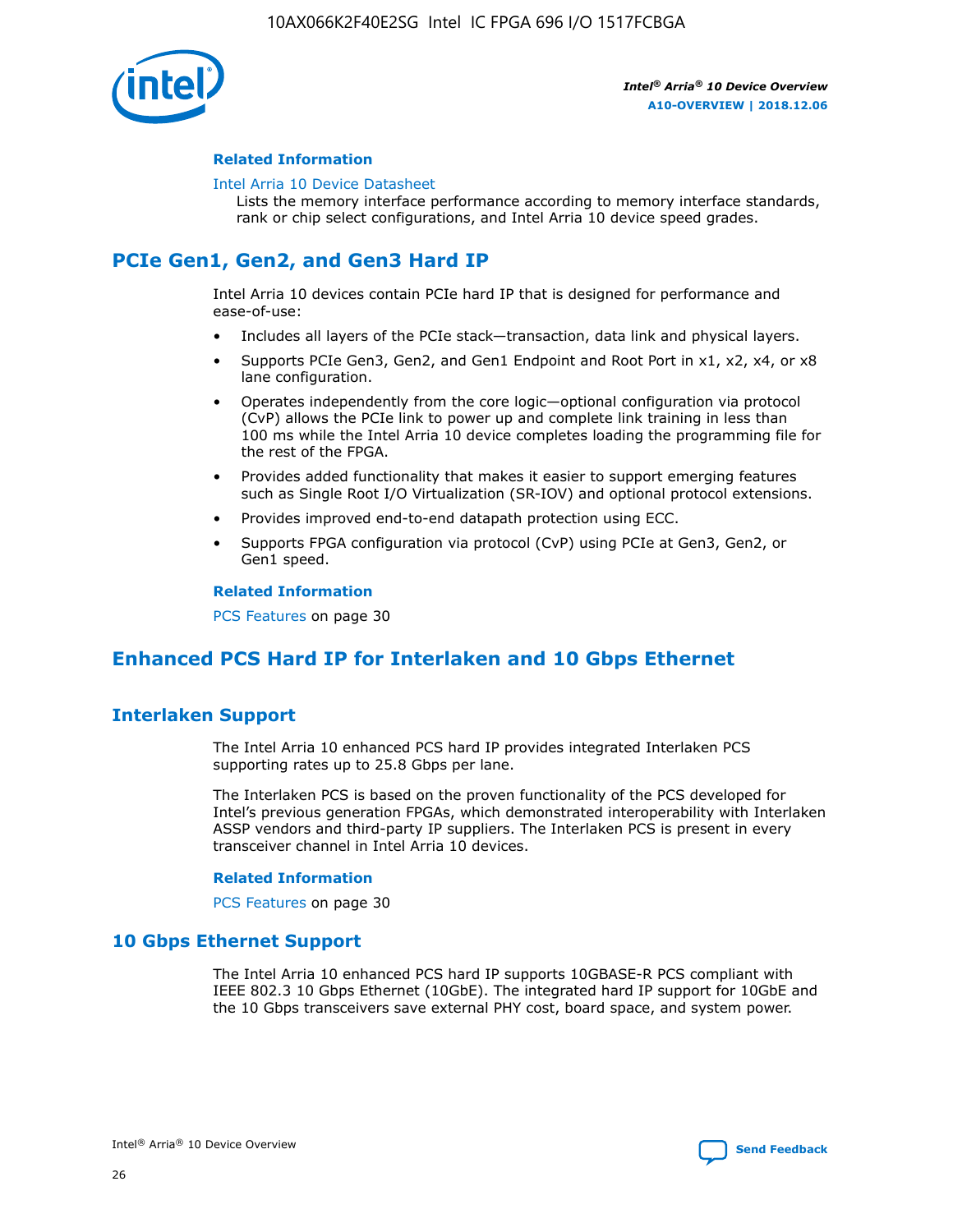

The scalable hard IP supports multiple independent 10GbE ports while using a single PLL for all the 10GBASE-R PCS instantiations, which saves on core logic resources and clock networks:

- Simplifies multiport 10GbE systems compared to XAUI interfaces that require an external XAUI-to-10G PHY.
- Incorporates Electronic Dispersion Compensation (EDC), which enables direct connection to standard 10 Gbps XFP and SFP+ pluggable optical modules.
- Supports backplane Ethernet applications and includes a hard 10GBASE-KR Forward Error Correction (FEC) circuit that you can use for 10 Gbps and 40 Gbps applications.

The 10 Gbps Ethernet PCS hard IP and 10GBASE-KR FEC are present in every transceiver channel.

#### **Related Information**

PCS Features on page 30

## **Low Power Serial Transceivers**

Intel Arria 10 FPGAs and SoCs include lowest power transceivers that deliver high bandwidth, throughput and low latency.

Intel Arria 10 devices deliver the industry's lowest power consumption per transceiver channel:

- 12.5 Gbps transceivers at as low as 242 mW
- 10 Gbps transceivers at as low as 168 mW
- 6 Gbps transceivers at as low as 117 mW

Intel Arria 10 transceivers support various data rates according to application:

- Chip-to-chip and chip-to-module applications—from 1 Gbps up to 25.8 Gbps
- Long reach and backplane applications—from 1 Gbps up to 12.5 with advanced adaptive equalization
- Critical power sensitive applications—from 1 Gbps up to 11.3 Gbps using lower power modes

The combination of 20 nm process technology and architectural advances provide the following benefits:

- Significant reduction in die area and power consumption
- Increase of up to two times in transceiver I/O density compared to previous generation devices while maintaining optimal signal integrity
- Up to 72 total transceiver channels—you can configure up to 6 of these channels to run as fast as 25.8 Gbps
- All channels feature continuous data rate support up to the maximum rated speed

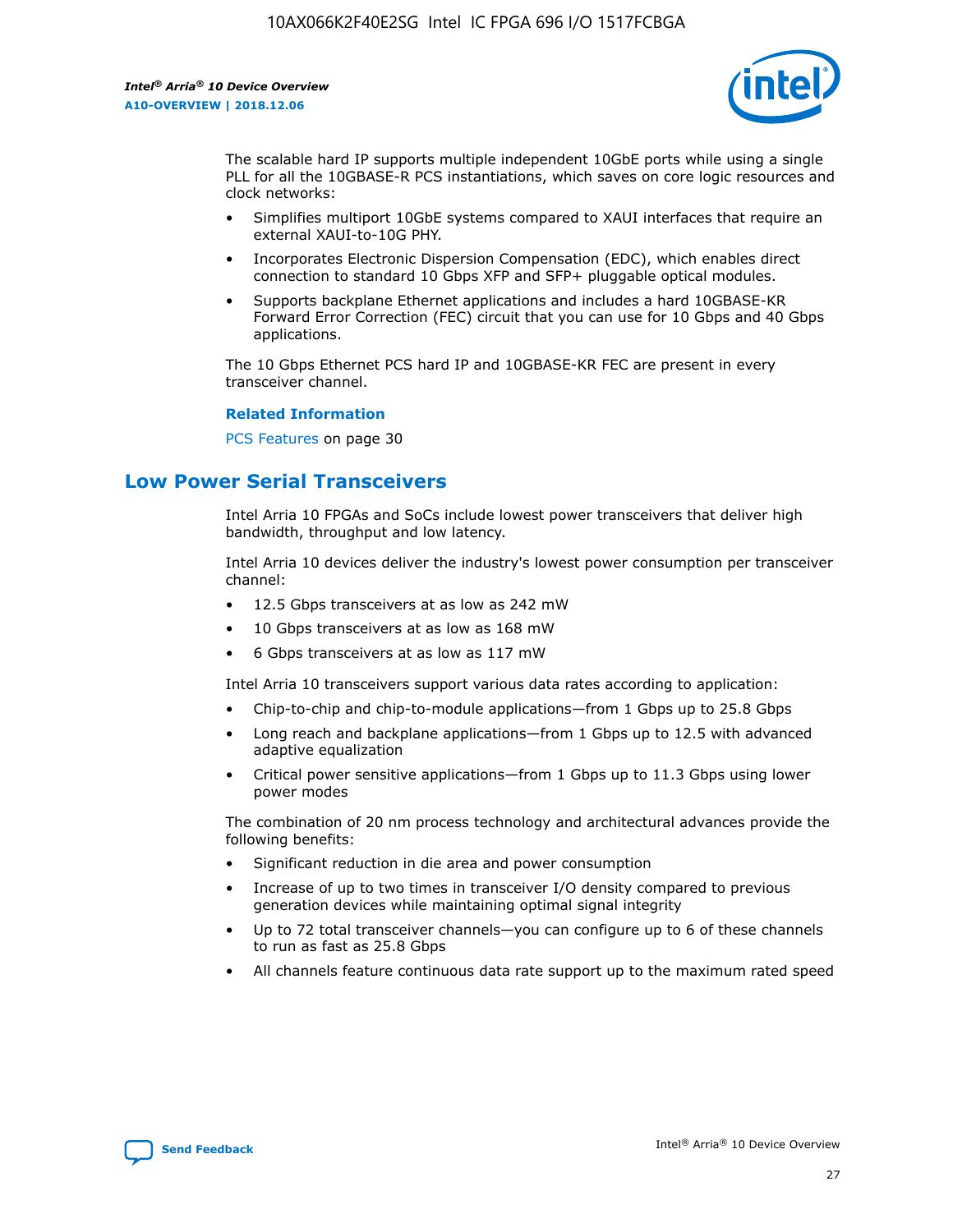

## Transceiver PMA TX/RX PCS ATX PLL Transceiver PMA TX/RX PCS fPLL Network Flexible Clock Distribution Network PCS Transceiver PMA TX/RX FPGA **Clock Distribution** Fabric PCS Transceiver PMA TX/RX ATX Flexible PLL PCS Transceiver PMA TX/RX ▲ fPLL Transceiver PMA TX/RX PCS 4

#### **Figure 6. Intel Arria 10 Transceiver Block Architecture**

## **Transceiver Channels**

All transceiver channels feature a dedicated Physical Medium Attachment (PMA) and a hardened Physical Coding Sublayer (PCS).

- The PMA provides primary interfacing capabilities to physical channels.
- The PCS typically handles encoding/decoding, word alignment, and other preprocessing functions before transferring data to the FPGA core fabric.

A transceiver channel consists of a PMA and a PCS block. Most transceiver banks have 6 channels. There are some transceiver banks that contain only 3 channels.

A wide variety of bonded and non-bonded data rate configurations is possible using a highly configurable clock distribution network. Up to 80 independent transceiver data rates can be configured.

The following figures are graphical representations of top views of the silicon die, which correspond to reverse views for flip chip packages. Different Intel Arria 10 devices may have different floorplans than the ones shown in the figures.

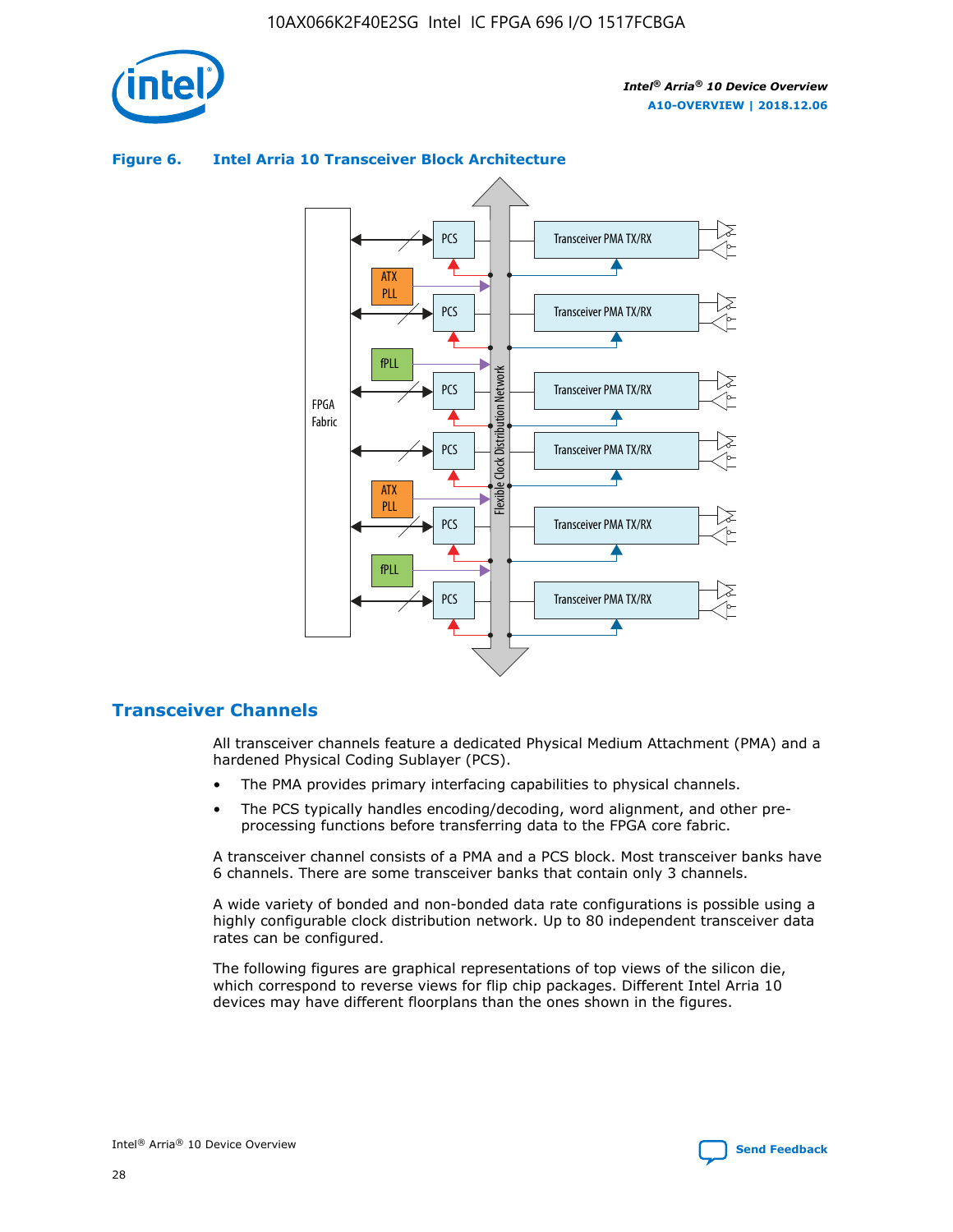

## **Figure 7. Device Chip Overview for Intel Arria 10 GX and GT Devices**





## **PMA Features**

Intel Arria 10 transceivers provide exceptional signal integrity at data rates up to 25.8 Gbps. Clocking options include ultra-low jitter ATX PLLs (LC tank based), clock multiplier unit (CMU) PLLs, and fractional PLLs.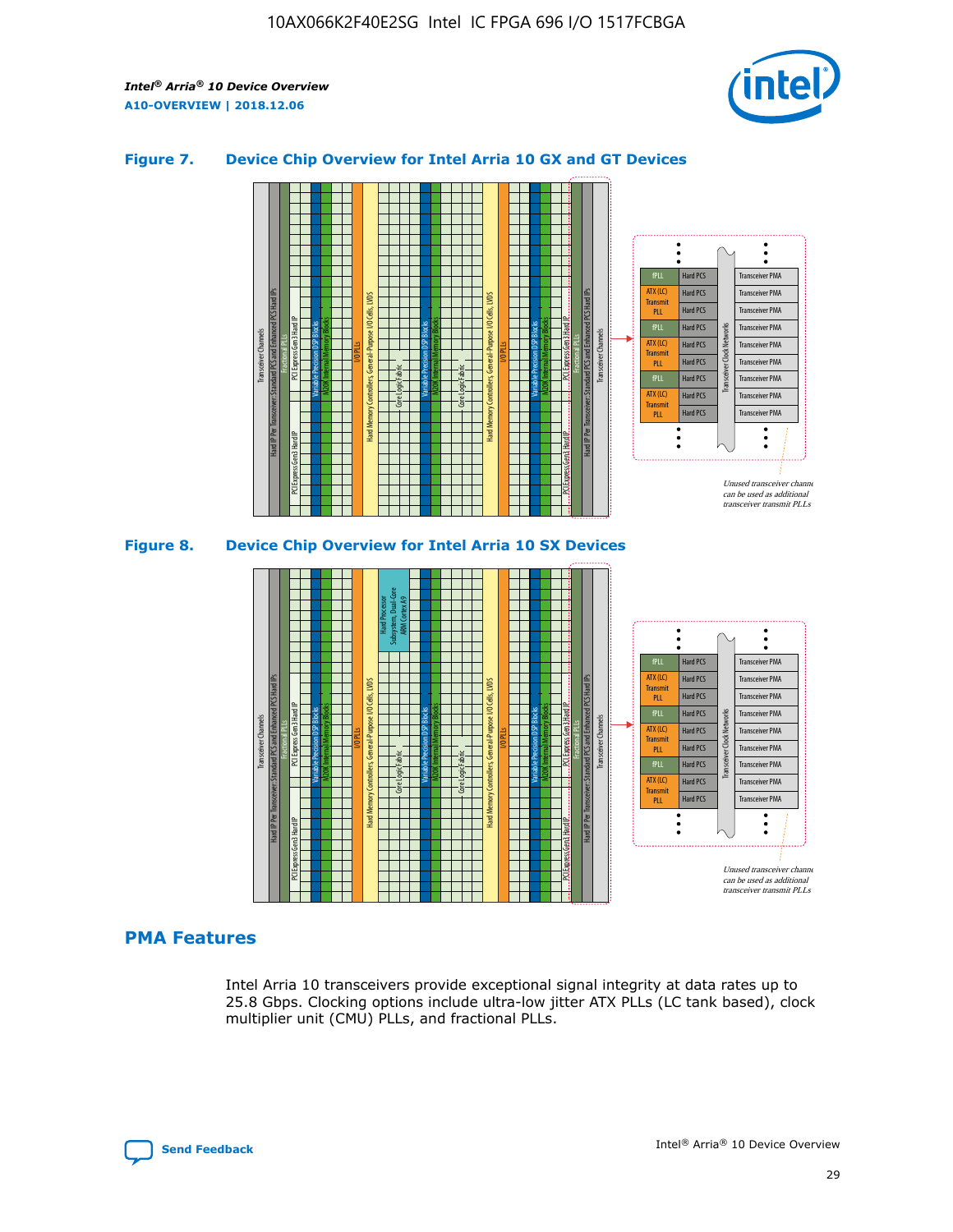

Each transceiver channel contains a channel PLL that can be used as the CMU PLL or clock data recovery (CDR) PLL. In CDR mode, the channel PLL recovers the receiver clock and data in the transceiver channel. Up to 80 independent data rates can be configured on a single Intel Arria 10 device.

### **Table 23. PMA Features of the Transceivers in Intel Arria 10 Devices**

| <b>Feature</b>                                             | <b>Capability</b>                                                                                                                                                                                                             |
|------------------------------------------------------------|-------------------------------------------------------------------------------------------------------------------------------------------------------------------------------------------------------------------------------|
| Chip-to-Chip Data Rates                                    | 1 Gbps to 17.4 Gbps (Intel Arria 10 GX devices)<br>1 Gbps to 25.8 Gbps (Intel Arria 10 GT devices)                                                                                                                            |
| <b>Backplane Support</b>                                   | Drive backplanes at data rates up to 12.5 Gbps                                                                                                                                                                                |
| <b>Optical Module Support</b>                              | SFP+/SFP, XFP, CXP, QSFP/QSFP28, CFP/CFP2/CFP4                                                                                                                                                                                |
| Cable Driving Support                                      | SFP+ Direct Attach, PCI Express over cable, eSATA                                                                                                                                                                             |
| Transmit Pre-Emphasis                                      | 4-tap transmit pre-emphasis and de-emphasis to compensate for system channel loss                                                                                                                                             |
| Continuous Time Linear<br>Equalizer (CTLE)                 | Dual mode, high-gain, and high-data rate, linear receive equalization to compensate for<br>system channel loss                                                                                                                |
| Decision Feedback Equalizer<br>(DFE)                       | 7-fixed and 4-floating tap DFE to equalize backplane channel loss in the presence of<br>crosstalk and noisy environments                                                                                                      |
| Variable Gain Amplifier                                    | Optimizes the signal amplitude prior to the CDR sampling and operates in fixed and<br>adaptive modes                                                                                                                          |
| Altera Digital Adaptive<br>Parametric Tuning (ADAPT)       | Fully digital adaptation engine to automatically adjust all link equalization parameters-<br>including CTLE, DFE, and variable gain amplifier blocks—that provide optimal link margin<br>without intervention from user logic |
| Precision Signal Integrity<br>Calibration Engine (PreSICE) | Hardened calibration controller to quickly calibrate all transceiver control parameters on<br>power-up, which provides the optimal signal integrity and jitter performance                                                    |
| Advanced Transmit (ATX)<br><b>PLL</b>                      | Low jitter ATX (LC tank based) PLLs with continuous tuning range to cover a wide range of<br>standard and proprietary protocols                                                                                               |
| <b>Fractional PLLs</b>                                     | On-chip fractional frequency synthesizers to replace on-board crystal oscillators and reduce<br>system cost                                                                                                                   |
| Digitally Assisted Analog<br><b>CDR</b>                    | Superior jitter tolerance with fast lock time                                                                                                                                                                                 |
| <b>Dynamic Partial</b><br>Reconfiguration                  | Allows independent control of the Avalon memory-mapped interface of each transceiver<br>channel for the highest transceiver flexibility                                                                                       |
| Multiple PCS-PMA and PCS-<br>PLD interface widths          | 8-, 10-, 16-, 20-, 32-, 40-, or 64-bit interface widths for flexibility of deserialization width,<br>encoding, and reduced latency                                                                                            |

## **PCS Features**

This table summarizes the Intel Arria 10 transceiver PCS features. You can use the transceiver PCS to support a wide range of protocols ranging from 1 Gbps to 25.8 Gbps.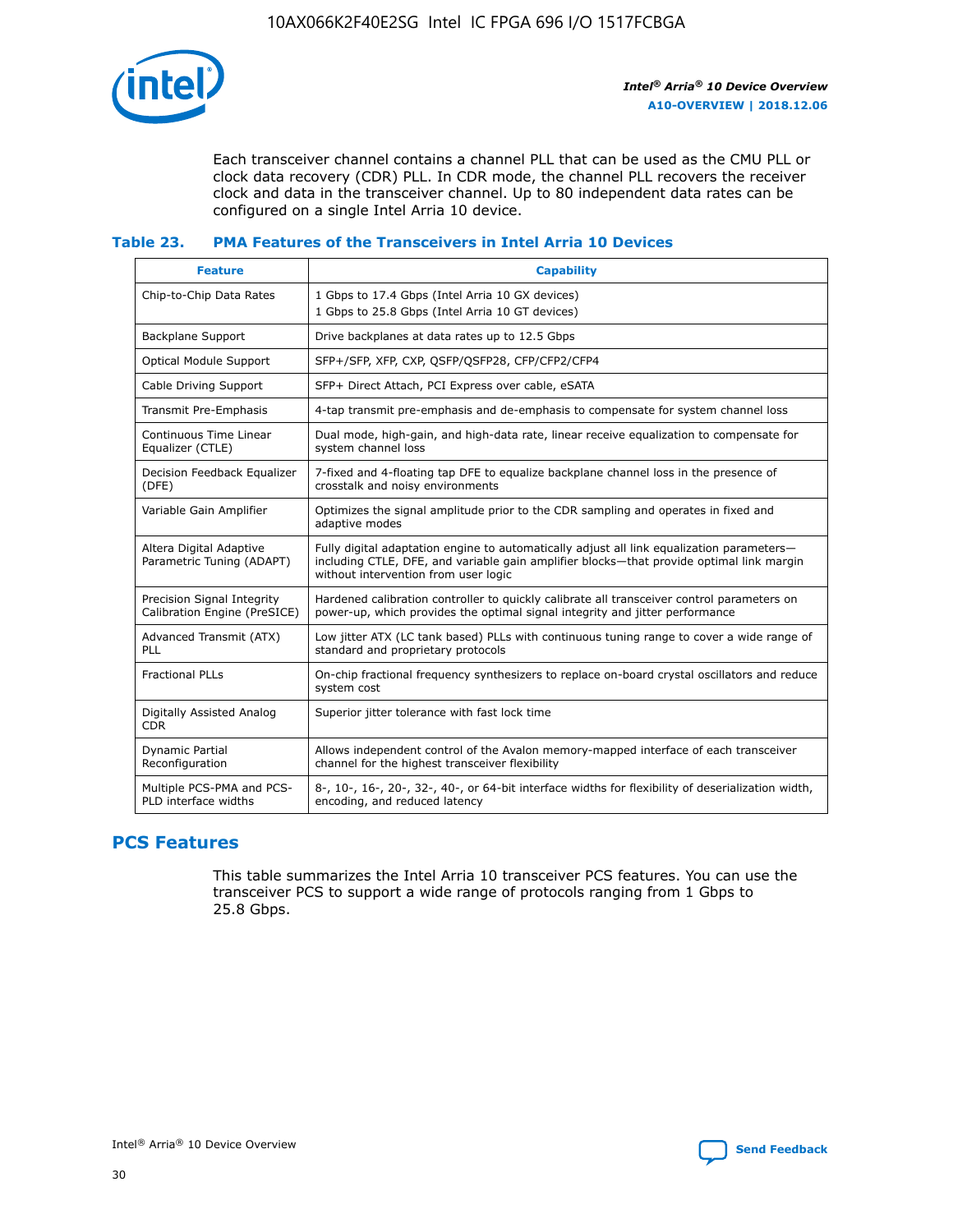

| <b>PCS</b>    | <b>Description</b>                                                                                                                                                                                                                                                                                                                                                                                             |
|---------------|----------------------------------------------------------------------------------------------------------------------------------------------------------------------------------------------------------------------------------------------------------------------------------------------------------------------------------------------------------------------------------------------------------------|
| Standard PCS  | Operates at a data rate up to 12 Gbps<br>Supports protocols such as PCI-Express, CPRI 4.2+, GigE, IEEE 1588 in Hard PCS<br>Implements other protocols using Basic/Custom (Standard PCS) transceiver<br>configuration rules.                                                                                                                                                                                    |
| Enhanced PCS  | Performs functions common to most serial data industry standards, such as word<br>alignment, encoding/decoding, and framing, before data is sent or received off-chip<br>through the PMA<br>• Handles data transfer to and from the FPGA fabric<br>Handles data transfer internally to and from the PMA<br>Provides frequency compensation<br>Performs channel bonding for multi-channel low skew applications |
| PCIe Gen3 PCS | Supports the seamless switching of Data and Clock between the Gen1, Gen2, and Gen3<br>data rates<br>Provides support for PIPE 3.0 features<br>Supports the PIPE interface with the Hard IP enabled, as well as with the Hard IP<br>bypassed                                                                                                                                                                    |

#### **Related Information**

- PCIe Gen1, Gen2, and Gen3 Hard IP on page 26
- Interlaken Support on page 26
- 10 Gbps Ethernet Support on page 26

## **PCS Protocol Support**

This table lists some of the protocols supported by the Intel Arria 10 transceiver PCS. For more information about the blocks in the transmitter and receiver data paths, refer to the related information.

| <b>Protocol</b>                                 | <b>Data Rate</b><br>(Gbps) | <b>Transceiver IP</b>       | <b>PCS Support</b>                      |
|-------------------------------------------------|----------------------------|-----------------------------|-----------------------------------------|
| PCIe Gen3 x1, x2, x4, x8                        | 8.0                        | Native PHY (PIPE)           | Standard PCS and PCIe<br>Gen3 PCS       |
| PCIe Gen2 x1, x2, x4, x8                        | 5.0                        | Native PHY (PIPE)           | <b>Standard PCS</b>                     |
| PCIe Gen1 x1, x2, x4, x8                        | 2.5                        | Native PHY (PIPE)           | Standard PCS                            |
| 1000BASE-X Gigabit Ethernet                     | 1.25                       | Native PHY                  | <b>Standard PCS</b>                     |
| 1000BASE-X Gigabit Ethernet with<br>IEEE 1588v2 | 1.25                       | Native PHY                  | Standard PCS                            |
| 10GBASE-R                                       | 10.3125                    | Native PHY                  | <b>Enhanced PCS</b>                     |
| 10GBASE-R with IEEE 1588v2                      | 10.3125                    | Native PHY                  | <b>Enhanced PCS</b>                     |
| 10GBASE-R with KR FEC                           | 10.3125                    | Native PHY                  | <b>Enhanced PCS</b>                     |
| 10GBASE-KR and 1000BASE-X                       | 10.3125                    | 1G/10GbE and 10GBASE-KR PHY | Standard PCS and<br><b>Enhanced PCS</b> |
| Interlaken (CEI-6G/11G)                         | 3.125 to 17.4              | Native PHY                  | <b>Enhanced PCS</b>                     |
| SFI-S/SFI-5.2                                   | 11.2                       | Native PHY                  | <b>Enhanced PCS</b>                     |
| $10G$ SDI                                       | 10.692                     | Native PHY                  | <b>Enhanced PCS</b>                     |
|                                                 |                            |                             | continued                               |

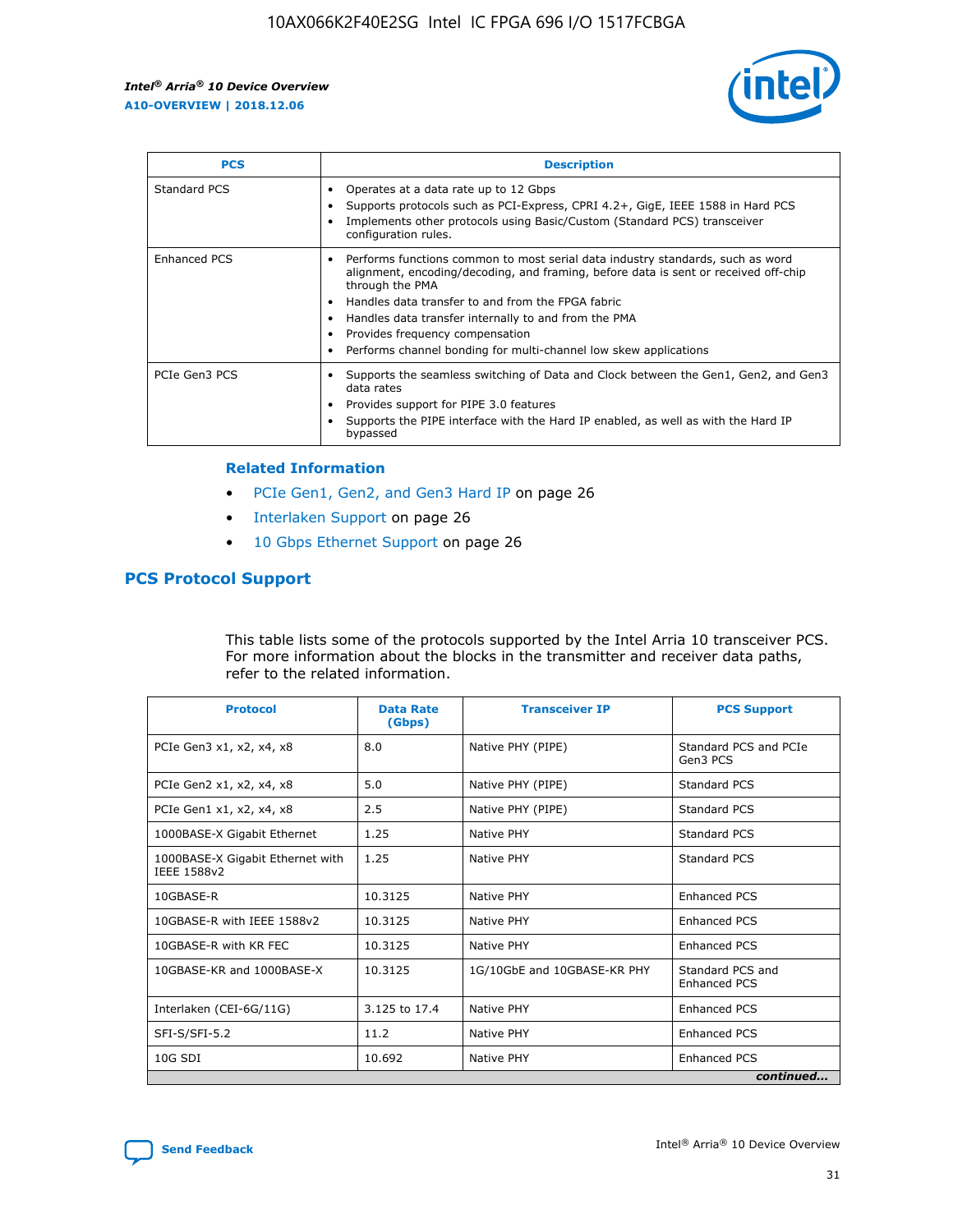

| <b>Protocol</b>      | <b>Data Rate</b><br>(Gbps) | <b>Transceiver IP</b> | <b>PCS Support</b> |
|----------------------|----------------------------|-----------------------|--------------------|
| CPRI 6.0 (64B/66B)   | 0.6144 to<br>10.1376       | Native PHY            | Enhanced PCS       |
| CPRI 4.2 (8B/10B)    | $0.6144$ to<br>9.8304      | Native PHY            | Standard PCS       |
| OBSAI RP3 v4.2       | 0.6144 to 6.144            | Native PHY            | Standard PCS       |
| SD-SDI/HD-SDI/3G-SDI | $0.143(12)$ to<br>2.97     | Native PHY            | Standard PCS       |

## **Related Information**

#### [Intel Arria 10 Transceiver PHY User Guide](https://www.intel.com/content/www/us/en/programmable/documentation/nik1398707230472.html#nik1398707091164)

Provides more information about the supported transceiver protocols and PHY IP, the PMA architecture, and the standard, enhanced, and PCIe Gen3 PCS architecture.

## **SoC with Hard Processor System**

Each SoC device combines an FPGA fabric and a hard processor system (HPS) in a single device. This combination delivers the flexibility of programmable logic with the power and cost savings of hard IP in these ways:

- Reduces board space, system power, and bill of materials cost by eliminating a discrete embedded processor
- Allows you to differentiate the end product in both hardware and software, and to support virtually any interface standard
- Extends the product life and revenue through in-field hardware and software updates

<sup>(12)</sup> The 0.143 Gbps data rate is supported using oversampling of user logic that you must implement in the FPGA fabric.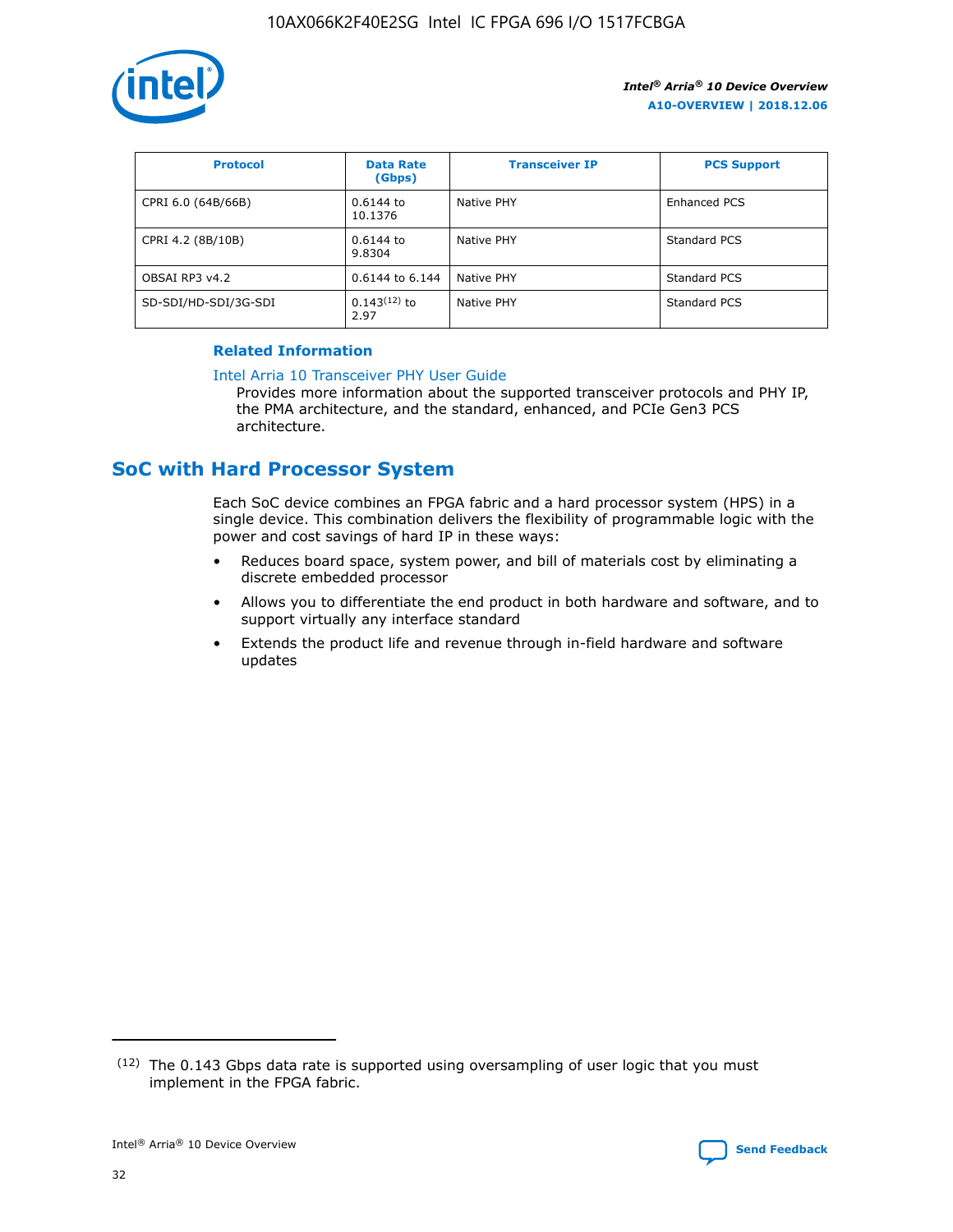

#### **Figure 9. HPS Block Diagram**

This figure shows a block diagram of the HPS with the dual ARM Cortex-A9 MPCore processor.



## **Key Advantages of 20-nm HPS**

The 20-nm HPS strikes a balance between enabling maximum software compatibility with 28-nm SoCs while still improving upon the 28-nm HPS architecture. These improvements address the requirements of the next generation target markets such as wireless and wireline communications, compute and storage equipment, broadcast and military in terms of performance, memory bandwidth, connectivity via backplane and security.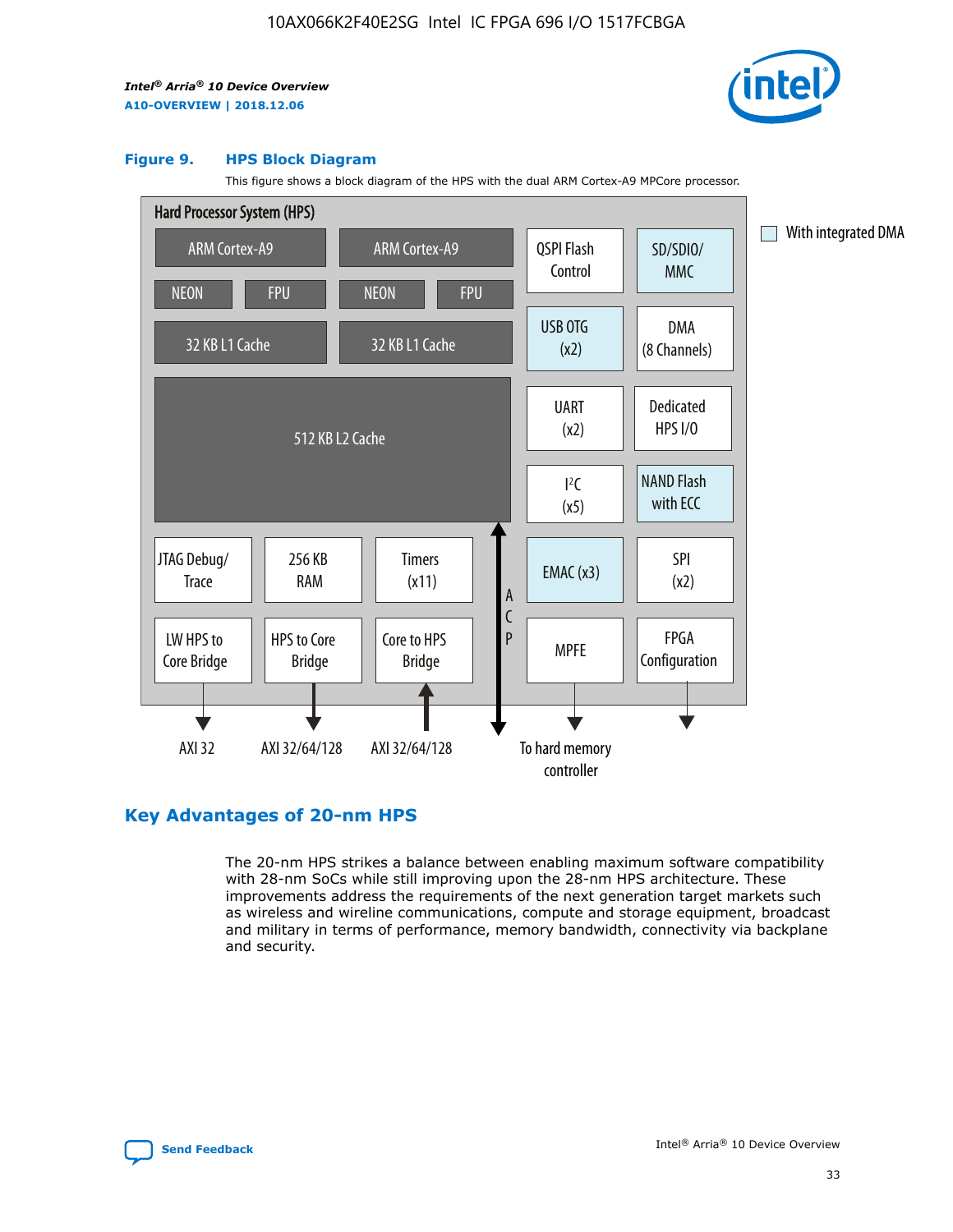

## **Table 24. Improvements in 20 nm HPS**

This table lists the key improvements of the 20 nm HPS compared to the 28 nm HPS.

| Advantages/<br><b>Improvements</b>                          | <b>Description</b>                                                                                                                                                                                                                                                                                                                                                                                                                                                                                                                                                                                                                                                                                                                                                                                                                                                                                                                                |
|-------------------------------------------------------------|---------------------------------------------------------------------------------------------------------------------------------------------------------------------------------------------------------------------------------------------------------------------------------------------------------------------------------------------------------------------------------------------------------------------------------------------------------------------------------------------------------------------------------------------------------------------------------------------------------------------------------------------------------------------------------------------------------------------------------------------------------------------------------------------------------------------------------------------------------------------------------------------------------------------------------------------------|
| Increased performance and<br>overdrive capability           | While the nominal processor frequency is 1.2 GHz, the 20 nm HPS offers an "overdrive"<br>feature which enables a higher processor operating frequency. This requires a higher supply<br>voltage value that is unique to the HPS and may require a separate regulator.                                                                                                                                                                                                                                                                                                                                                                                                                                                                                                                                                                                                                                                                             |
| Increased processor memory<br>bandwidth and DDR4<br>support | Up to 64-bit DDR4 memory at 2,400 Mbps support is available for the processor. The hard<br>memory controller for the HPS comprises a multi-port front end that manages connections<br>to a single port memory controller. The multi-port front end allows logic core and the HPS<br>to share ports and thereby the available bandwidth of the memory controller.                                                                                                                                                                                                                                                                                                                                                                                                                                                                                                                                                                                  |
| Flexible I/O sharing                                        | An advanced I/O pin muxing scheme allows improved sharing of I/O between the HPS and<br>the core logic. The following types of I/O are available for SoC:<br>17 dedicated I/Os-physically located inside the HPS block and are not accessible to<br>$\bullet$<br>logic within the core. The 17 dedicated I/Os are used for HPS clock, resets, and<br>interfacing with boot devices, QSPI, and SD/MMC.<br>48 direct shared I/O-located closest to the HPS block and are ideal for high speed HPS<br>$\bullet$<br>peripherals such as EMAC, USB, and others. There is one bank of 48 I/Os that supports<br>direct sharing where the 48 I/Os can be shared 12 I/Os at a time.<br>Standard (shared) I/O-all standard I/Os can be shared by the HPS peripherals and any<br>logic within the core. For designs where more than 48 I/Os are reguired to fully use all<br>the peripherals in the HPS, these I/Os can be connected through the core logic. |
| <b>EMAC</b> core                                            | Three EMAC cores are available in the HPS. The EMAC cores enable an application to<br>support two redundant Ethernet connections; for example, backplane, or two EMAC cores<br>for managing IEEE 1588 time stamp information while allowing a third EMAC core for debug<br>and configuration. All three EMACs can potentially share the same time stamps, simplifying<br>the 1588 time stamping implementation. A new serial time stamp interface allows core<br>logic to access and read the time stamp values. The integrated EMAC controllers can be<br>connected to external Ethernet PHY through the provided MDIO or I <sup>2</sup> C interface.                                                                                                                                                                                                                                                                                            |
| On-chip memory                                              | The on-chip memory is updated to 256 KB support and can support larger data sets and<br>real time algorithms.                                                                                                                                                                                                                                                                                                                                                                                                                                                                                                                                                                                                                                                                                                                                                                                                                                     |
| <b>ECC</b> enhancements                                     | Improvements in L2 Cache ECC management allow identification of errors down to the<br>address level. ECC enhancements also enable improved error injection and status reporting<br>via the introduction of new memory mapped access to syndrome and data signals.                                                                                                                                                                                                                                                                                                                                                                                                                                                                                                                                                                                                                                                                                 |
| HPS to FPGA Interconnect<br>Backbone                        | Although the HPS and the Logic Core can operate independently, they are tightly coupled<br>via a high-bandwidth system interconnect built from high-performance ARM AMBA AXI bus<br>bridges. IP bus masters in the FPGA fabric have access to HPS bus slaves via the FPGA-to-<br>HPS interconnect. Similarly, HPS bus masters have access to bus slaves in the core fabric<br>via the HPS-to-FPGA bridge. Both bridges are AMBA AXI-3 compliant and support<br>simultaneous read and write transactions. Up to three masters within the core fabric can<br>share the HPS SDRAM controller with the processor. Additionally, the processor can be used<br>to configure the core fabric under program control via a dedicated 32-bit configuration port.                                                                                                                                                                                            |
| FPGA configuration and HPS<br>booting                       | The FPGA fabric and HPS in the SoCs are powered independently. You can reduce the clock<br>frequencies or gate the clocks to reduce dynamic power.<br>You can configure the FPGA fabric and boot the HPS independently, in any order, providing<br>you with more design flexibility.                                                                                                                                                                                                                                                                                                                                                                                                                                                                                                                                                                                                                                                              |
| Security                                                    | New security features have been introduced for anti-tamper management, secure boot,<br>encryption (AES), and authentication (SHA).                                                                                                                                                                                                                                                                                                                                                                                                                                                                                                                                                                                                                                                                                                                                                                                                                |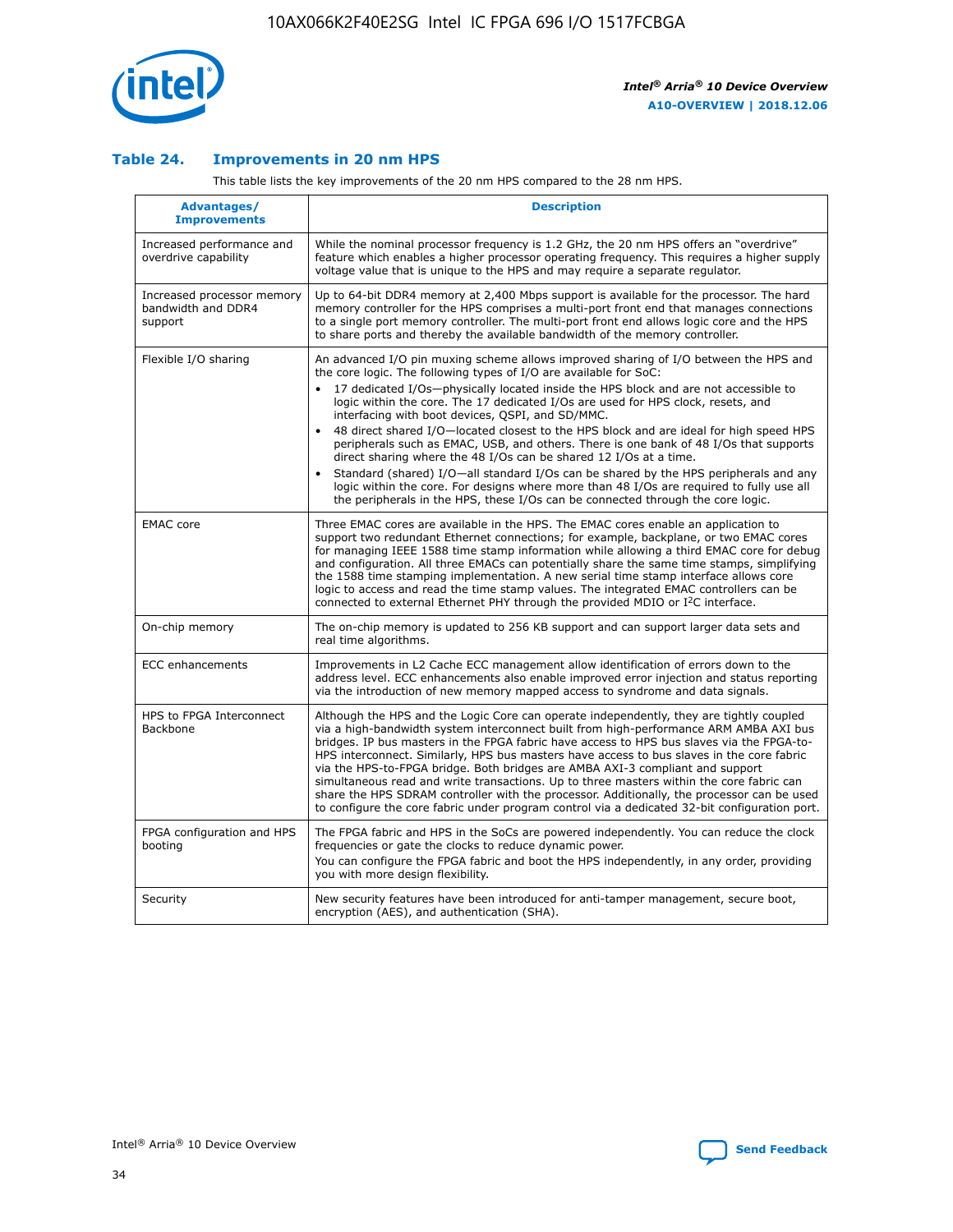

## **Features of the HPS**

The HPS has the following features:

- 1.2-GHz, dual-core ARM Cortex-A9 MPCore processor with up to 1.5-GHz via overdrive
	- ARMv7-A architecture that runs 32-bit ARM instructions, 16-bit and 32-bit Thumb instructions, and 8-bit Java byte codes in Jazelle style
	- Superscalar, variable length, out-of-order pipeline with dynamic branch prediction
	- Instruction Efficiency 2.5 MIPS/MHz, which provides total performance of 7500 MIPS at 1.5 GHz
- Each processor core includes:
	- 32 KB of L1 instruction cache, 32 KB of L1 data cache
	- Single- and double-precision floating-point unit and NEON media engine
	- CoreSight debug and trace technology
	- Snoop Control Unit (SCU) and Acceleration Coherency Port (ACP)
- 512 KB of shared L2 cache
- 256 KB of scratch RAM
- Hard memory controller with support for DDR3, DDR4 and optional error correction code (ECC) support
- Multiport Front End (MPFE) Scheduler interface to the hard memory controller
- 8-channel direct memory access (DMA) controller
- QSPI flash controller with SIO, DIO, QIO SPI Flash support
- NAND flash controller (ONFI 1.0 or later) with DMA and ECC support, updated to support 8 and 16-bit Flash devices and new command DMA to offload CPU for fast power down recovery
- Updated SD/SDIO/MMC controller to eMMC 4.5 with DMA with CE-ATA digital command support
- 3 10/100/1000 Ethernet media access control (MAC) with DMA
- 2 USB On-the-Go (OTG) controllers with DMA
- $\bullet$  5 I<sup>2</sup>C controllers (3 can be used by EMAC for MIO to external PHY)
- 2 UART 16550 Compatible controllers
- 4 serial peripheral interfaces (SPI) (2 Master, 2 Slaves)
- 62 programmable general-purpose I/Os, which includes 48 direct share I/Os that allows the HPS peripherals to connect directly to the FPGA I/Os
- 7 general-purpose timers
- 4 watchdog timers
- Anti-tamper, Secure Boot, Encryption (AES) and Authentication (SHA)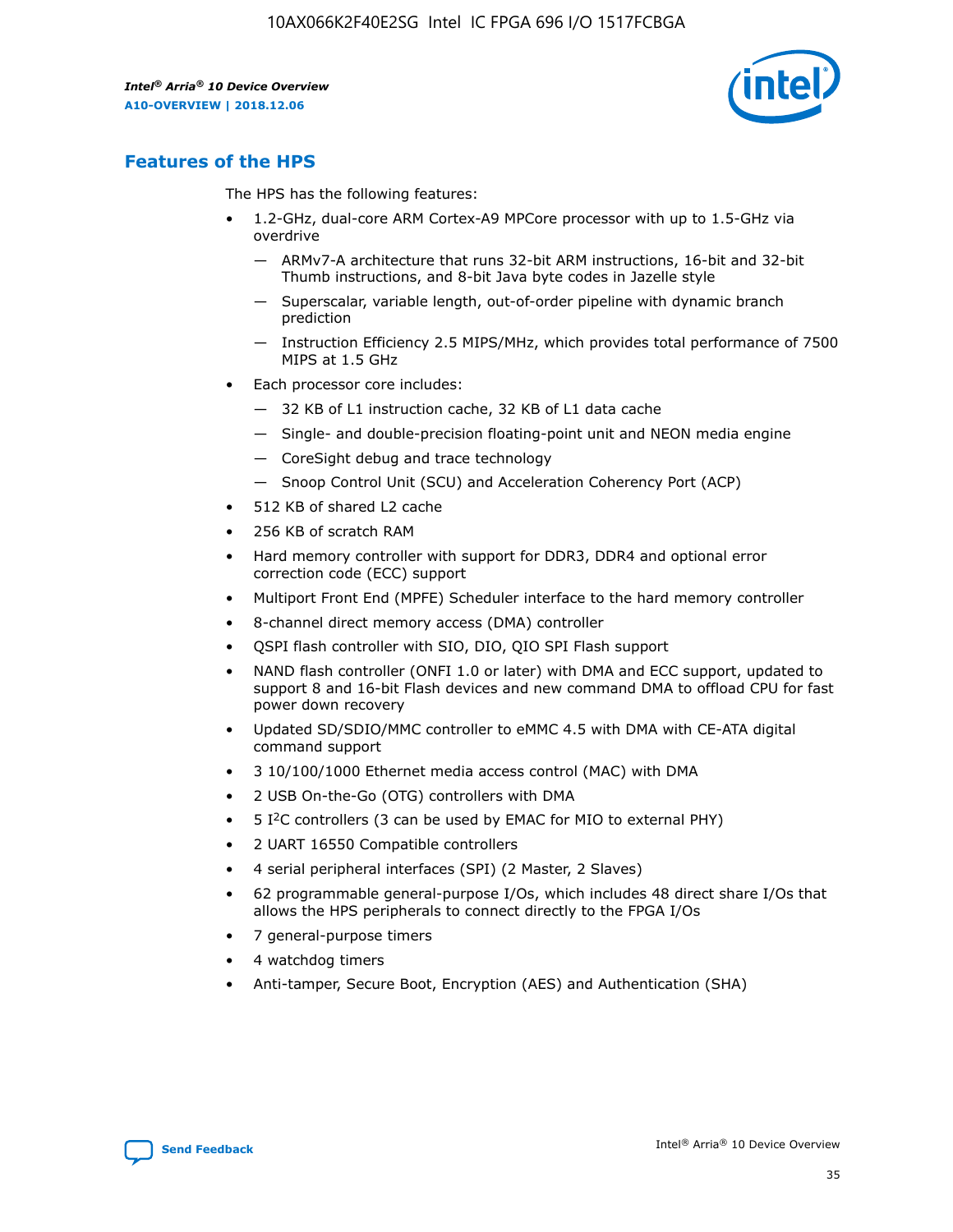

## **System Peripherals and Debug Access Port**

Each Ethernet MAC, USB OTG, NAND flash controller, and SD/MMC controller module has an integrated DMA controller. For modules without an integrated DMA controller, an additional DMA controller module provides up to eight channels of high-bandwidth data transfers. Peripherals that communicate off-chip are multiplexed with other peripherals at the HPS pin level. This allows you to choose which peripherals interface with other devices on your PCB.

The debug access port provides interfaces to industry standard JTAG debug probes and supports ARM CoreSight debug and core traces to facilitate software development.

### **HPS–FPGA AXI Bridges**

The HPS–FPGA bridges, which support the Advanced Microcontroller Bus Architecture (AMBA) Advanced eXtensible Interface (AXI™) specifications, consist of the following bridges:

- FPGA-to-HPS AMBA AXI bridge—a high-performance bus supporting 32, 64, and 128 bit data widths that allows the FPGA fabric to issue transactions to slaves in the HPS.
- HPS-to-FPGA Avalon/AMBA AXI bridge—a high-performance bus supporting 32, 64, and 128 bit data widths that allows the HPS to issue transactions to slaves in the FPGA fabric.
- Lightweight HPS-to-FPGA AXI bridge—a lower latency 32 bit width bus that allows the HPS to issue transactions to soft peripherals in the FPGA fabric. This bridge is primarily used for control and status register (CSR) accesses to peripherals in the FPGA fabric.

The HPS–FPGA AXI bridges allow masters in the FPGA fabric to communicate with slaves in the HPS logic, and vice versa. For example, the HPS-to-FPGA AXI bridge allows you to share memories instantiated in the FPGA fabric with one or both microprocessors in the HPS, while the FPGA-to-HPS AXI bridge allows logic in the FPGA fabric to access the memory and peripherals in the HPS.

Each HPS–FPGA bridge also provides asynchronous clock crossing for data transferred between the FPGA fabric and the HPS.

#### **HPS SDRAM Controller Subsystem**

The HPS SDRAM controller subsystem contains a multiport SDRAM controller and DDR PHY that are shared between the FPGA fabric (through the FPGA-to-HPS SDRAM interface), the level 2 (L2) cache, and the level 3 (L3) system interconnect. The FPGA-to-HPS SDRAM interface supports AMBA AXI and Avalon® Memory-Mapped (Avalon-MM) interface standards, and provides up to six individual ports for access by masters implemented in the FPGA fabric.

The HPS SDRAM controller supports up to 3 masters (command ports), 3x 64-bit read data ports and 3x 64-bit write data ports.

To maximize memory performance, the SDRAM controller subsystem supports command and data reordering, deficit round-robin arbitration with aging, and high-priority bypass features.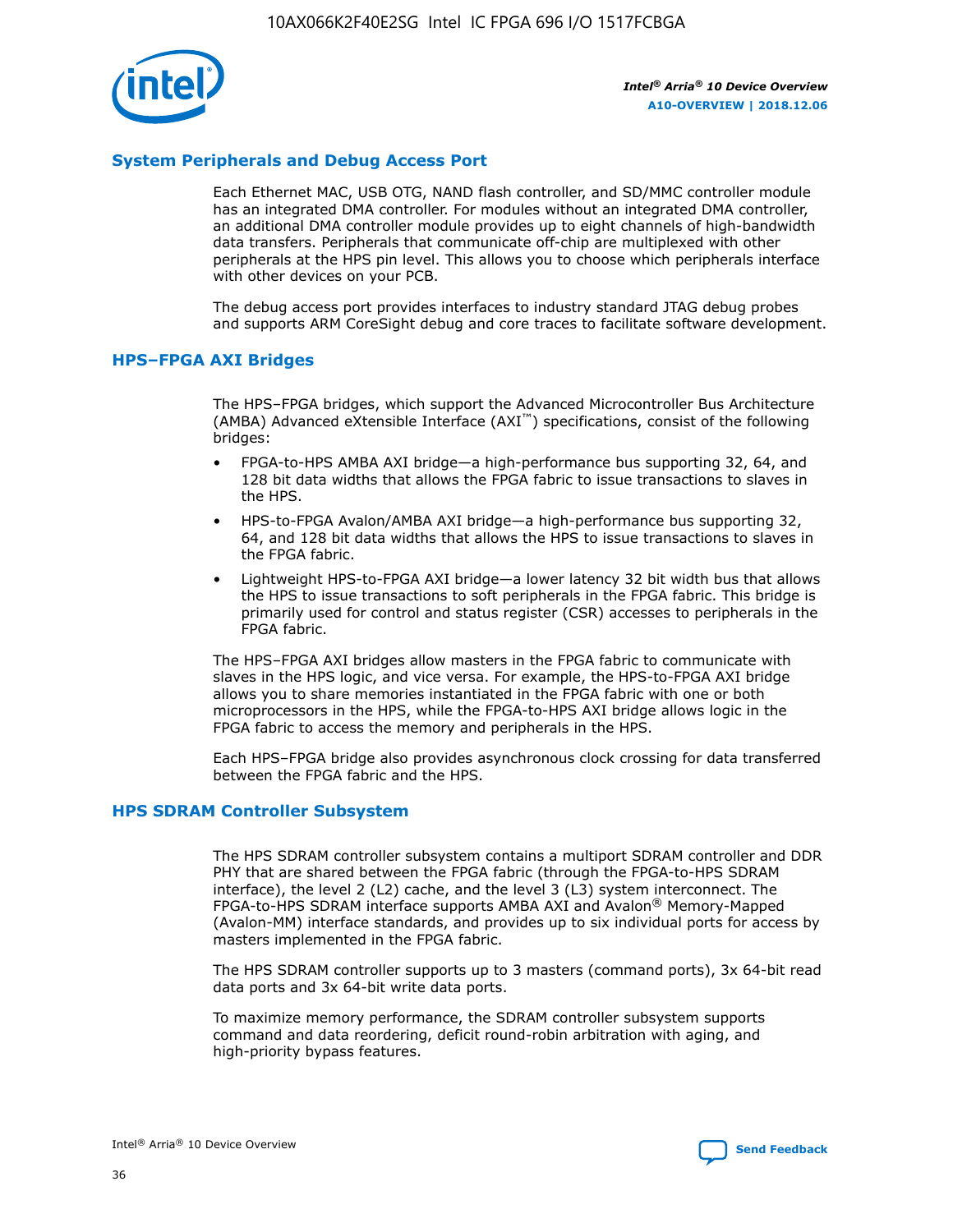

## **FPGA Configuration and HPS Booting**

The FPGA fabric and HPS in the SoC FPGA must be powered at the same time. You can reduce the clock frequencies or gate the clocks to reduce dynamic power.

Once powered, the FPGA fabric and HPS can be configured independently thus providing you with more design flexibility:

- You can boot the HPS independently. After the HPS is running, the HPS can fully or partially reconfigure the FPGA fabric at any time under software control. The HPS can also configure other FPGAs on the board through the FPGA configuration controller.
- Configure the FPGA fabric first, and then boot the HPS from memory accessible to the FPGA fabric.

## **Hardware and Software Development**

For hardware development, you can configure the HPS and connect your soft logic in the FPGA fabric to the HPS interfaces using the Platform Designer system integration tool in the Intel Quartus Prime software.

For software development, the ARM-based SoC FPGA devices inherit the rich software development ecosystem available for the ARM Cortex-A9 MPCore processor. The software development process for Intel SoC FPGAs follows the same steps as those for other SoC devices from other manufacturers. Support for Linux\*, VxWorks\*, and other operating systems are available for the SoC FPGAs. For more information on the operating systems support availability, contact the Intel FPGA sales team.

You can begin device-specific firmware and software development on the Intel SoC FPGA Virtual Target. The Virtual Target is a fast PC-based functional simulation of a target development system—a model of a complete development board. The Virtual Target enables the development of device-specific production software that can run unmodified on actual hardware.

## **Dynamic and Partial Reconfiguration**

The Intel Arria 10 devices support dynamic and partial reconfiguration. You can use dynamic and partial reconfiguration simultaneously to enable seamless reconfiguration of both the device core and transceivers.

## **Dynamic Reconfiguration**

You can reconfigure the PMA and PCS blocks while the device continues to operate. This feature allows you to change the data rates, protocol, and analog settings of a channel in a transceiver bank without affecting on-going data transfer in other transceiver banks. This feature is ideal for applications that require dynamic multiprotocol or multirate support.

## **Partial Reconfiguration**

Using partial reconfiguration, you can reconfigure some parts of the device while keeping the device in operation.

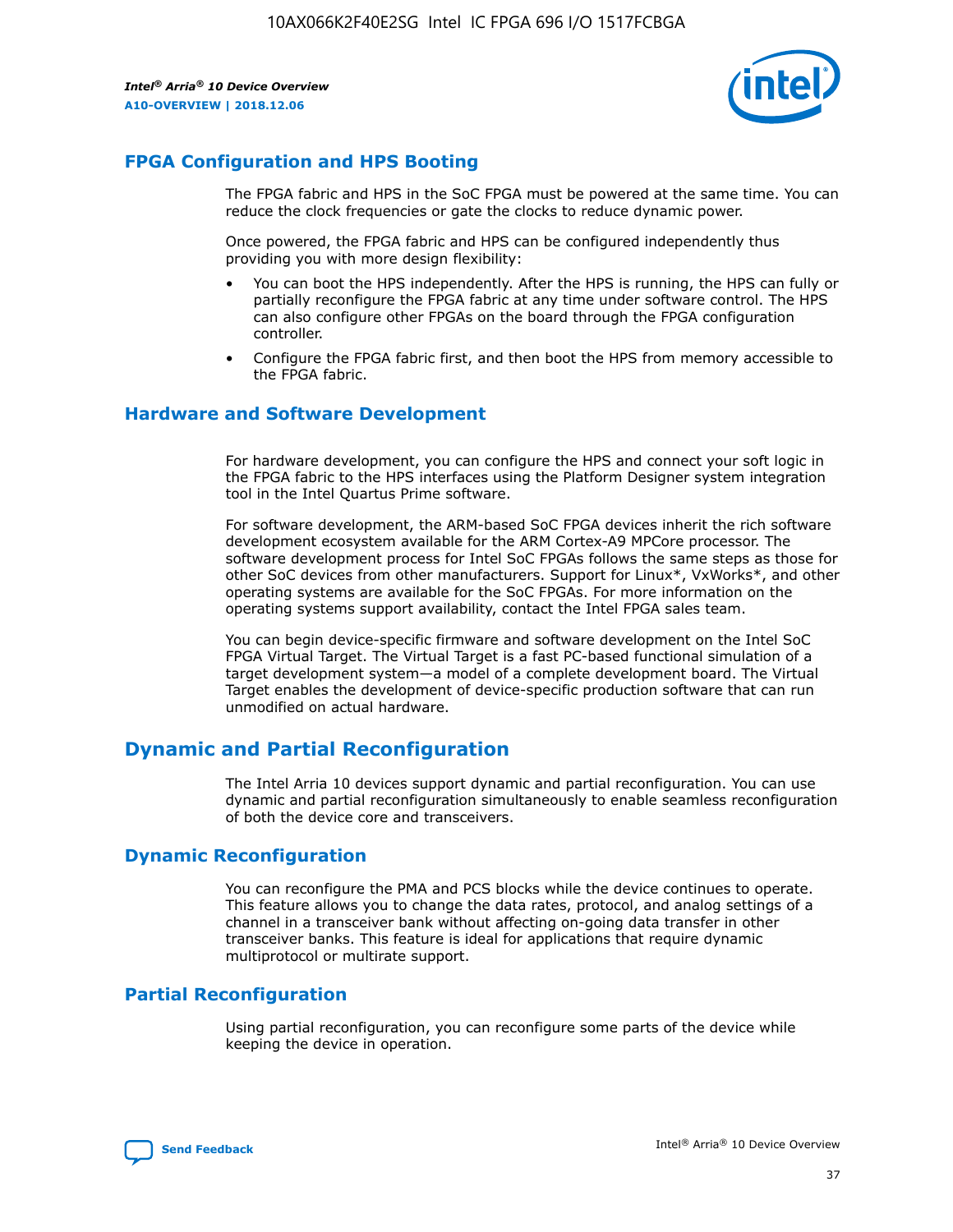

Instead of placing all device functions in the FPGA fabric, you can store some functions that do not run simultaneously in external memory and load them only when required. This capability increases the effective logic density of the device, and lowers cost and power consumption.

In the Intel solution, you do not have to worry about intricate device architecture to perform a partial reconfiguration. The partial reconfiguration capability is built into the Intel Quartus Prime design software, making such time-intensive task simple.

Intel Arria 10 devices support partial reconfiguration in the following configuration options:

- Using an internal host:
	- All supported configuration modes where the FPGA has access to external memory devices such as serial and parallel flash memory.
	- Configuration via Protocol [CvP (PCIe)]
- Using an external host—passive serial (PS), fast passive parallel (FPP) x8, FPP x16, and FPP x32 I/O interface.

# **Enhanced Configuration and Configuration via Protocol**

## **Table 25. Configuration Schemes and Features of Intel Arria 10 Devices**

Intel Arria 10 devices support 1.8 V programming voltage and several configuration schemes.

| <b>Scheme</b>                                                          | <b>Data</b><br><b>Width</b> | <b>Max Clock</b><br>Rate<br>(MHz) | <b>Max Data</b><br>Rate<br>(Mbps)<br>(13) | <b>Decompression</b> | <b>Design</b><br>Security <sup>(1</sup><br>4) | <b>Partial</b><br>Reconfiguration<br>(15) | <b>Remote</b><br><b>System</b><br><b>Update</b> |
|------------------------------------------------------------------------|-----------------------------|-----------------------------------|-------------------------------------------|----------------------|-----------------------------------------------|-------------------------------------------|-------------------------------------------------|
| <b>JTAG</b>                                                            | 1 bit                       | 33                                | 33                                        |                      |                                               | Yes(16)                                   |                                                 |
| Active Serial (AS)<br>through the<br>EPCO-L<br>configuration<br>device | 1 bit,<br>4 bits            | 100                               | 400                                       | Yes                  | Yes                                           | Yes(16)                                   | Yes                                             |
| Passive serial (PS)<br>through CPLD or<br>external<br>microcontroller  | 1 bit                       | 100                               | 100                                       | Yes                  | Yes                                           | Yes <sup>(16)</sup>                       | Parallel<br>Flash<br>Loader<br>(PFL) IP<br>core |
|                                                                        |                             |                                   |                                           |                      |                                               |                                           | continued                                       |

<sup>(13)</sup> Enabling either compression or design security features affects the maximum data rate. Refer to the Intel Arria 10 Device Datasheet for more information.

<sup>(14)</sup> Encryption and compression cannot be used simultaneously.

 $(15)$  Partial reconfiguration is an advanced feature of the device family. If you are interested in using partial reconfiguration, contact Intel for support.

 $(16)$  Partial configuration can be performed only when it is configured as internal host.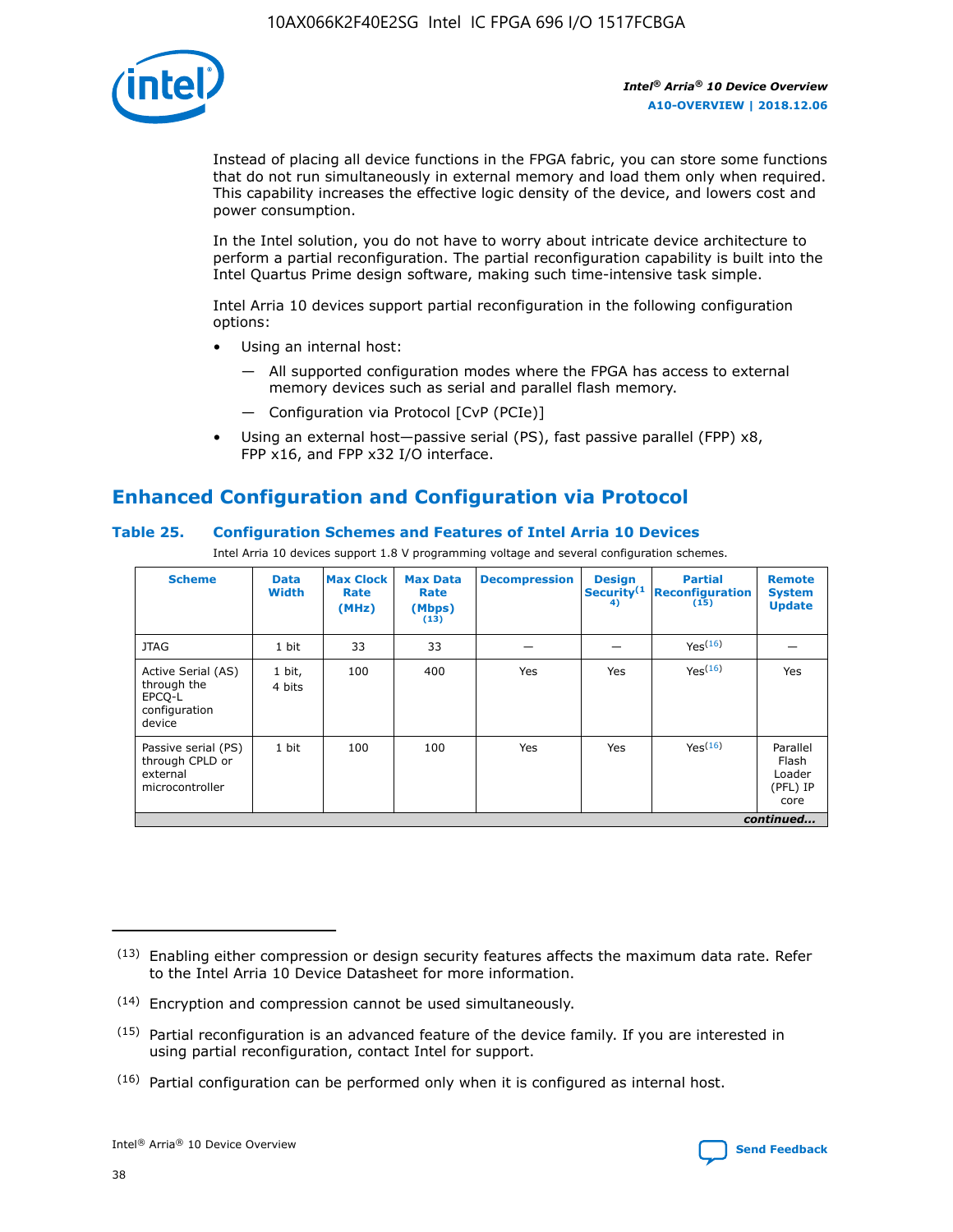

| <b>Scheme</b>                                   | <b>Data</b><br><b>Width</b> | <b>Max Clock</b><br>Rate<br>(MHz) | <b>Max Data</b><br>Rate<br>(Mbps)<br>(13) | <b>Decompression</b> | <b>Design</b><br>Security <sup>(1</sup><br>4) | <b>Partial</b><br><b>Reconfiguration</b><br>(15) | <b>Remote</b><br><b>System</b><br><b>Update</b> |
|-------------------------------------------------|-----------------------------|-----------------------------------|-------------------------------------------|----------------------|-----------------------------------------------|--------------------------------------------------|-------------------------------------------------|
| Fast passive                                    | 8 bits                      | 100                               | 3200                                      | Yes                  | Yes                                           | Yes <sup>(17)</sup>                              | PFL IP                                          |
| parallel (FPP)<br>through CPLD or               | 16 bits                     |                                   |                                           | Yes                  | Yes                                           |                                                  | core                                            |
| external<br>microcontroller                     | 32 bits                     |                                   |                                           | Yes                  | Yes                                           |                                                  |                                                 |
| Configuration via                               | 16 bits                     | 100                               | 3200                                      | Yes                  | Yes                                           | Yes <sup>(17)</sup>                              |                                                 |
| <b>HPS</b>                                      | 32 bits                     |                                   |                                           | Yes                  | Yes                                           |                                                  |                                                 |
| Configuration via<br>Protocol [CvP<br>$(PCIe*)$ | x1, x2,<br>x4, x8<br>lanes  |                                   | 8000                                      | Yes                  | Yes                                           | Yes(16)                                          |                                                 |

You can configure Intel Arria 10 devices through PCIe using Configuration via Protocol (CvP). The Intel Arria 10 CvP implementation conforms to the PCIe 100 ms power-up-to-active time requirement.

#### **Related Information**

[Configuration via Protocol \(CvP\) Implementation in Intel FPGAs User Guide](https://www.intel.com/content/www/us/en/programmable/documentation/dsu1441819344145.html#dsu1442269728522) Provides more information about the CvP configuration scheme.

## **SEU Error Detection and Correction**

Intel Arria 10 devices offer robust and easy-to-use single-event upset (SEU) error detection and correction circuitry.

The detection and correction circuitry includes protection for Configuration RAM (CRAM) programming bits and user memories. The CRAM is protected by a continuously running CRC error detection circuit with integrated ECC that automatically corrects one or two errors and detects higher order multi-bit errors. When more than two errors occur, correction is available through reloading of the core programming file, providing a complete design refresh while the FPGA continues to operate.

The physical layout of the Intel Arria 10 CRAM array is optimized to make the majority of multi-bit upsets appear as independent single-bit or double-bit errors which are automatically corrected by the integrated CRAM ECC circuitry. In addition to the CRAM protection, the M20K memory blocks also include integrated ECC circuitry and are layout-optimized for error detection and correction. The MLAB does not have ECC.

(14) Encryption and compression cannot be used simultaneously.

<sup>(17)</sup> Supported at a maximum clock rate of 100 MHz.



 $(13)$  Enabling either compression or design security features affects the maximum data rate. Refer to the Intel Arria 10 Device Datasheet for more information.

 $(15)$  Partial reconfiguration is an advanced feature of the device family. If you are interested in using partial reconfiguration, contact Intel for support.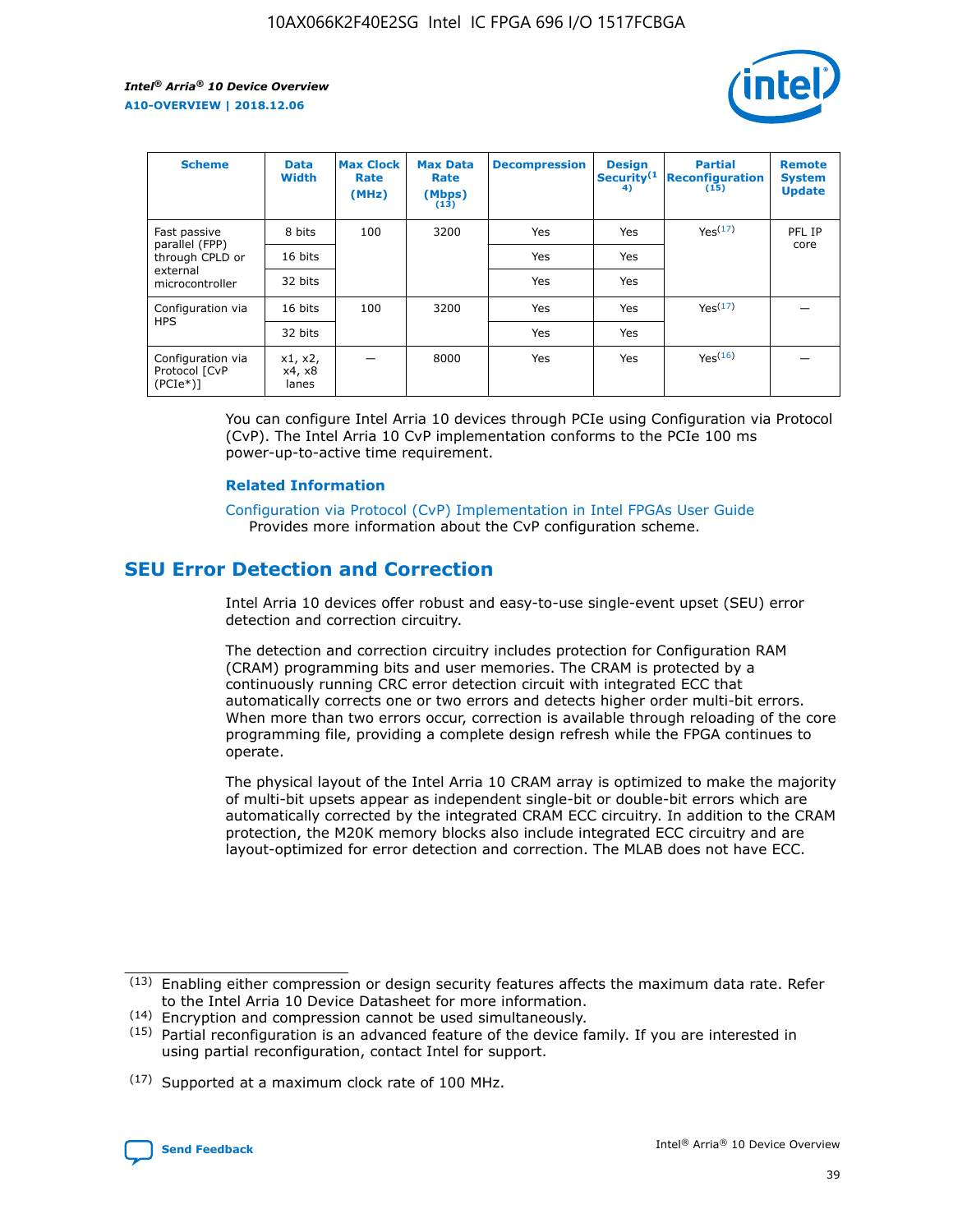

## **Power Management**

Intel Arria 10 devices leverage the advanced 20 nm process technology, a low 0.9 V core power supply, an enhanced core architecture, and several optional power reduction techniques to reduce total power consumption by as much as 40% compared to Arria V devices and as much as 60% compared to Stratix V devices.

The optional power reduction techniques in Intel Arria 10 devices include:

- **SmartVID**—a code is programmed into each device during manufacturing that allows a smart regulator to operate the device at lower core  $V_{CC}$  while maintaining performance
- **Programmable Power Technology**—non-critical timing paths are identified by the Intel Quartus Prime software and the logic in these paths is biased for low power instead of high performance
- **Low Static Power Options**—devices are available with either standard static power or low static power while maintaining performance

Furthermore, Intel Arria 10 devices feature Intel's industry-leading low power transceivers and include a number of hard IP blocks that not only reduce logic resources but also deliver substantial power savings compared to soft implementations. In general, hard IP blocks consume up to 90% less power than the equivalent soft logic implementations.

## **Incremental Compilation**

The Intel Quartus Prime software incremental compilation feature reduces compilation time and helps preserve performance to ease timing closure. The incremental compilation feature enables the partial reconfiguration flow for Intel Arria 10 devices.

Incremental compilation supports top-down, bottom-up, and team-based design flows. This feature facilitates modular, hierarchical, and team-based design flows where different designers compile their respective design sections in parallel. Furthermore, different designers or IP providers can develop and optimize different blocks of the design independently. These blocks can then be imported into the top level project.

## **Document Revision History for Intel Arria 10 Device Overview**

| <b>Document</b><br><b>Version</b> | <b>Changes</b>                                                                                                                                                                                                                                                              |
|-----------------------------------|-----------------------------------------------------------------------------------------------------------------------------------------------------------------------------------------------------------------------------------------------------------------------------|
| 2018.12.06                        | Added links to Intel Arria 10 device errata documents.<br>Removed automotive temperature option from the Intel Arria 10 GX devices.<br>Removed -3 fabric speed grade from the Intel Arria 10 GT devices.<br>Updated power options for the Intel Arria 10 GX and GT devices. |
| 2018.04.09                        | Updated the lowest $V_{CC}$ from 0.83 V to 0.82 V in the topic listing a summary of the device features.                                                                                                                                                                    |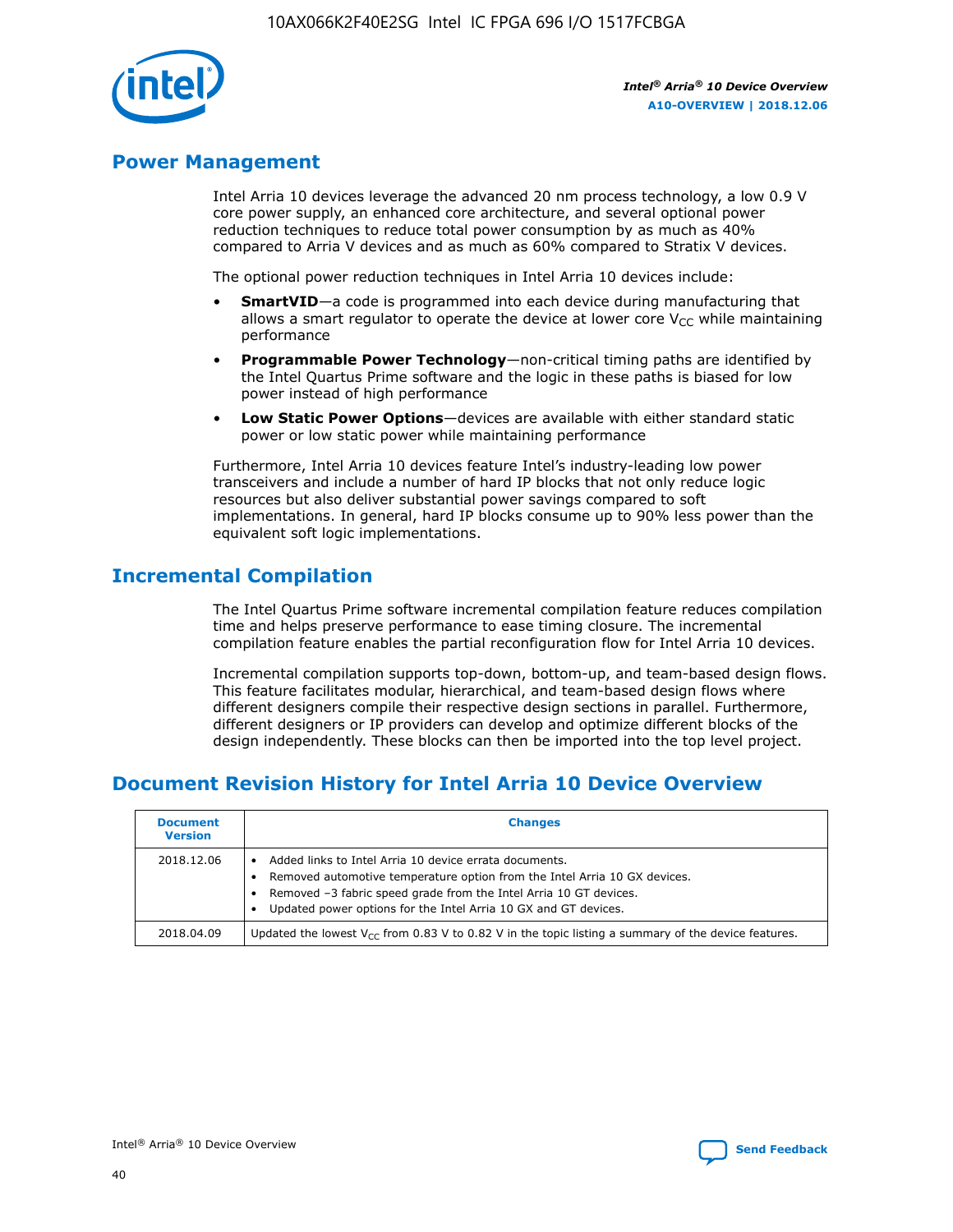$\mathsf{r}$ 



| <b>Date</b>    | <b>Version</b> | <b>Changes</b>                                                                                                                                                                                                                                                                                                                                                                                                                                                                                                                                                                                                                                                                                                                                                                                                                                                                                                                                                                                      |
|----------------|----------------|-----------------------------------------------------------------------------------------------------------------------------------------------------------------------------------------------------------------------------------------------------------------------------------------------------------------------------------------------------------------------------------------------------------------------------------------------------------------------------------------------------------------------------------------------------------------------------------------------------------------------------------------------------------------------------------------------------------------------------------------------------------------------------------------------------------------------------------------------------------------------------------------------------------------------------------------------------------------------------------------------------|
| January 2018   | 2018.01.17     | Updated the maximum data rate for HPS (Intel Arria 10 SX devices<br>external memory interface DDR3 controller from 2,166 Mbps to 2,133<br>Mbps.<br>Updated maximum frequency supported for half rate QDRII and QDRII<br>$\bullet$<br>+ SRAM to 633 MHz in Memory Standards Supported by the Soft<br>Memory Controller table.<br>Updated transceiver backplane capability to 12.5 Gbps.<br>$\bullet$<br>Removed transceiver speed grade 5 in Sample Ordering Core and<br>Available Options for Intel Arria 10 GX Devices figure.<br>Removed package code 40, low static power, SmartVID, industrial, and<br>military operating temperature support from Sample Ordering Core and<br>Available Options for Intel Arria 10 GT Devices figure.<br>Updated short reach transceiver rate for Intel Arria 10 GT devices to<br>$\bullet$<br>25.8 Gbps.<br>Removed On-Die Instrumentation - EyeQ and Jitter Margin Tool<br>support from PMA Features of the Transceivers in Intel Arria 10 Devices<br>table. |
| September 2017 | 2017.09.20     | Updated the maximum speed of the DDR4 external memory interface from<br>1,333 MHz/2,666 Mbps to 1,200 MHz/2,400 Mbps.                                                                                                                                                                                                                                                                                                                                                                                                                                                                                                                                                                                                                                                                                                                                                                                                                                                                               |
| July 2017      | 2017.07.13     | Corrected the automotive temperature range in the figure showing the<br>available options for the Intel Arria 10 GX devices from "-40°C to 100°C"<br>to "-40°C to 125°C".                                                                                                                                                                                                                                                                                                                                                                                                                                                                                                                                                                                                                                                                                                                                                                                                                           |
| July 2017      | 2017.07.06     | Added automotive temperature option to Intel Arria 10 GX device family.                                                                                                                                                                                                                                                                                                                                                                                                                                                                                                                                                                                                                                                                                                                                                                                                                                                                                                                             |
| May 2017       | 2017.05.08     | Corrected protocol names with "1588" to "IEEE 1588v2".<br>$\bullet$<br>Updated the vertical migration table to remove vertical migration<br>$\bullet$<br>between Intel Arria 10 GX and Intel Arria 10 SX device variants.<br>Removed all "Preliminary" marks.                                                                                                                                                                                                                                                                                                                                                                                                                                                                                                                                                                                                                                                                                                                                       |
| March 2017     | 2017.03.15     | Removed the topic about migration from Intel Arria 10 to Intel Stratix<br>10 devices.<br>Rebranded as Intel.<br>$\bullet$                                                                                                                                                                                                                                                                                                                                                                                                                                                                                                                                                                                                                                                                                                                                                                                                                                                                           |
| October 2016   | 2016.10.31     | Removed package F36 from Intel Arria 10 GX devices.<br>$\bullet$<br>Updated Intel Arria 10 GT sample ordering code and maximum GX<br>$\bullet$<br>transceiver count. Intel Arria 10 GT devices are available only in the<br>SF45 package option with a maximum of 72 transceivers.                                                                                                                                                                                                                                                                                                                                                                                                                                                                                                                                                                                                                                                                                                                  |
| May 2016       | 2016.05.02     | Updated the FPGA Configuration and HPS Booting topic.<br>Remove $V_{CC}$ PowerManager from the Summary of Features, Power<br>Management and Arria 10 Device Variants and packages topics. This<br>feature is no longer supported in Arria 10 devices.<br>Removed LPDDR3 from the Memory Standards Supported by the HPS<br>Hard Memory Controller table in the Memory Standards Supported by<br>Intel Arria 10 Devices topic. This standard is only supported by the<br>FPGA.<br>Removed transceiver speed grade 5 from the Device Variants and<br>Packages topic for Arria 10 GX and SX devices.                                                                                                                                                                                                                                                                                                                                                                                                    |
| February 2016  | 2016.02.11     | Changed the maximum Arria 10 GT datarate to 25.8 Gbps and the<br>minimum datarate to 1 Gbps globally.<br>Revised the state for Core clock networks in the Summary of Features<br>$\bullet$<br>topic.<br>• Changed the transceiver parameters in the "Summary of Features for<br>Arria 10 Devices" table.<br>Changed the transceiver parameters in the "Maximum Resource Counts"<br>for Arria 10 GT Devices" table.<br>• Changed the package availability for GT devices in the "Package Plan<br>for Arria 10 GT Devices" table.<br>Changed the package configurations for GT devices in the "Migration"<br>Capability Across Arria 10 Product Lines" figure.<br>continued                                                                                                                                                                                                                                                                                                                           |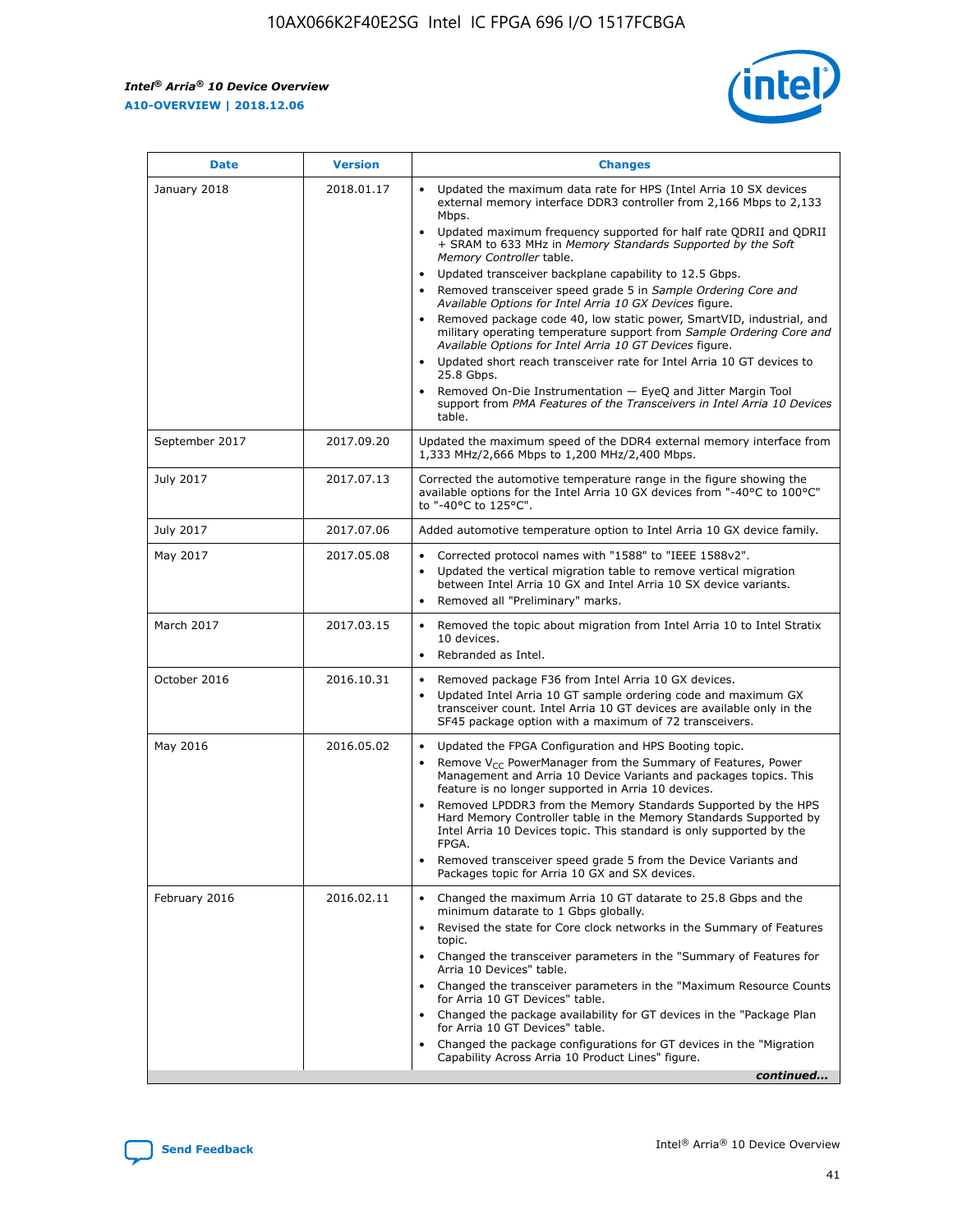

| <b>Date</b>   | <b>Version</b> | <b>Changes</b>                                                                                                                                                               |
|---------------|----------------|------------------------------------------------------------------------------------------------------------------------------------------------------------------------------|
|               |                | • Changed transceiver parameters in the "Low Power Serial Transceivers"<br>section.                                                                                          |
|               |                | • Changed the transceiver descriptions in the "Device Variants for the<br>Arria 10 Device Family" table.                                                                     |
|               |                | Changed the "Sample Ordering Code and Available Options for Arria 10<br>$\bullet$<br>GT Devices" figure.                                                                     |
|               |                | Changed the datarates for GT devices in the "PMA Features" section.                                                                                                          |
|               |                | Changed the datarates for GT devices in the "PCS Features" section.<br>$\bullet$                                                                                             |
| December 2015 | 2015.12.14     | Updated the number of M20K memory blocks for Arria 10 GX 660 from<br>2133 to 2131 and corrected the total RAM bit from 48,448 Kb to<br>48,408 Kb.                            |
|               |                | Corrected the number of DSP blocks for Arria 10 GX 660 from 1688 to<br>1687 in the table listing floating-point arithmetic resources.                                        |
| November 2015 | 2015.11.02     | Updated the maximum resources for Arria 10 GX 220, GX 320, GX 480,<br>$\bullet$<br>GX 660, SX 220, SX 320, SX 480, and SX 660.                                               |
|               |                | • Updated resource count for Arria 10 GX 320, GX 480, GX 660, SX 320,<br>SX 480, a SX 660 devices in Number of Multipliers in Intel Arria 10<br><b>Devices</b> table.        |
|               |                | Updated the available options for Arria 10 GX, GT, and SX.                                                                                                                   |
|               |                | Changed instances of Quartus II to Quartus Prime.<br>$\bullet$                                                                                                               |
| June 2015     | 2015.06.15     | Corrected label for Intel Arria 10 GT product lines in the vertical migration<br>figure.                                                                                     |
| May 2015      | 2015.05.15     | Corrected the DDR3 half rate and quarter rate maximum frequencies in the<br>table that lists the memory standards supported by the Intel Arria 10 hard<br>memory controller. |
| May 2015      | 2015.05.04     | • Added support for 13.5G JESD204b in the Summary of Features table.                                                                                                         |
|               |                | • Added a link to Arria 10 GT Channel Usage in the Arria 10 GT Package<br>Plan topic.                                                                                        |
|               |                | • Added a note to the table, Maximum Resource Counts for Arria 10 GT<br>devices.                                                                                             |
|               |                | • Updated the power requirements of the transceivers in the Low Power<br>Serial Transceivers topic.                                                                          |
| January 2015  | 2015.01.23     | • Added floating point arithmetic features in the Summary of Features<br>table.                                                                                              |
|               |                | • Updated the total embedded memory from 38.38 megabits (Mb) to<br>65.6 Mb.                                                                                                  |
|               |                | • Updated the table that lists the memory standards supported by Intel<br>Arria 10 devices.                                                                                  |
|               |                | Removed support for DDR3U, LPDDR3 SDRAM, RLDRAM 2, and DDR2.                                                                                                                 |
|               |                | Moved RLDRAM 3 support from hard memory controller to soft memory<br>controller. RLDRAM 3 support uses hard PHY with soft memory<br>controller.                              |
|               |                | Added soft memory controller support for QDR IV.<br>٠                                                                                                                        |
|               |                | Updated the maximum resource count table to include the number of<br>hard memory controllers available in each device variant.                                               |
|               |                | Updated the transceiver PCS data rate from 12.5 Gbps to 12 Gbps.<br>$\bullet$                                                                                                |
|               |                | Updated the max clock rate of PS, FPP x8, FPP x16, and Configuration<br>via HPS from 125 MHz to 100 MHz.                                                                     |
|               |                | Added a feature for fractional synthesis PLLs: PLL cascading.                                                                                                                |
|               |                | Updated the HPS programmable general-purpose I/Os from 54 to 62.<br>$\bullet$                                                                                                |
|               |                | continued                                                                                                                                                                    |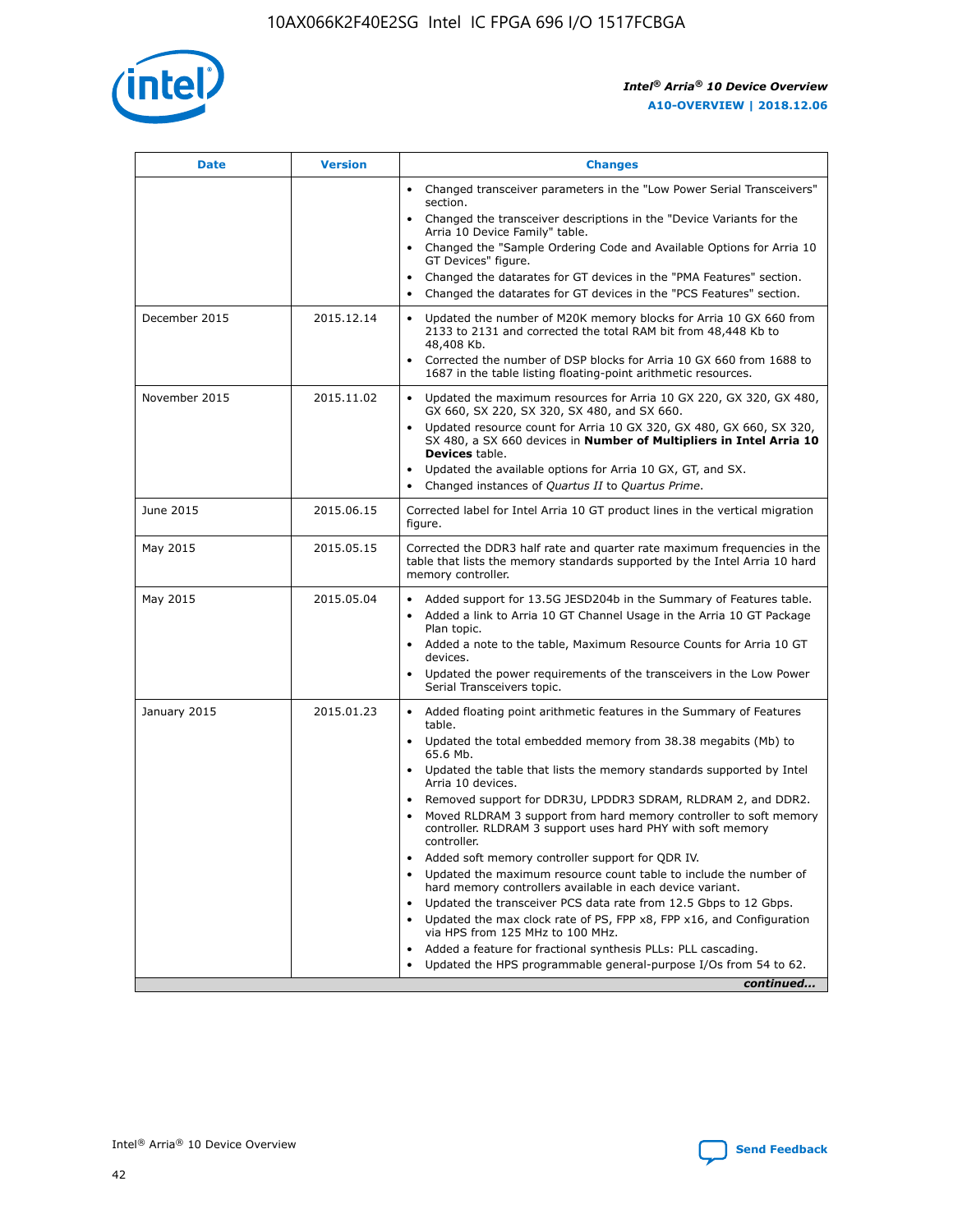r



| <b>Date</b>    | <b>Version</b> | <b>Changes</b>                                                                                                                                                                                                                                                                                                                                                                                                                                                                                                                                      |
|----------------|----------------|-----------------------------------------------------------------------------------------------------------------------------------------------------------------------------------------------------------------------------------------------------------------------------------------------------------------------------------------------------------------------------------------------------------------------------------------------------------------------------------------------------------------------------------------------------|
| September 2014 | 2014.09.30     | Corrected the 3 V I/O and LVDS I/O counts for F35 and F36 packages<br>$\bullet$<br>of Arria 10 GX.<br>Corrected the 3 V I/O, LVDS I/O, and transceiver counts for the NF40<br>$\bullet$<br>package of the Arria GX 570 and 660.<br>Removed 3 V I/O, LVDS I/O, and transceiver counts for the NF40<br>package of the Arria GX 900 and 1150. The NF40 package is not<br>available for Arria 10 GX 900 and 1150.                                                                                                                                       |
| August 2014    | 2014.08.18     | Updated Memory (Kb) M20K maximum resources for Arria 10 GX 660<br>devices from 42,660 to 42,620.<br>Added GPIO columns consisting of LVDS I/O Bank and 3V I/O Bank in<br>$\bullet$<br>the Package Plan table.<br>Added how to use memory interface clock frequency higher than 533<br>$\bullet$<br>MHz in the I/O vertical migration.<br>Added information to clarify that RLDRAM3 support uses hard PHY with<br>$\bullet$<br>soft memory controller.<br>Added variable precision DSP blocks support for floating-point<br>$\bullet$<br>arithmetic. |
| June 2014      | 2014.06.19     | Updated number of dedicated I/Os in the HPS block to 17.                                                                                                                                                                                                                                                                                                                                                                                                                                                                                            |
| February 2014  | 2014.02.21     | Updated transceiver speed grade options for GT devices in Figure 2.                                                                                                                                                                                                                                                                                                                                                                                                                                                                                 |
| February 2014  | 2014.02.06     | Updated data rate for Arria 10 GT devices from 28.1 Gbps to 28.3 Gbps.                                                                                                                                                                                                                                                                                                                                                                                                                                                                              |
| December 2013  | 2013.12.10     | Updated the HPS memory standards support from LPDDR2 to LPDDR3.<br>Updated HPS block diagram to include dedicated HPS I/O and FPGA<br>$\bullet$<br>Configuration blocks as well as repositioned SD/SDIO/MMC, DMA, SPI<br>and NAND Flash with ECC blocks.                                                                                                                                                                                                                                                                                            |
| December 2013  | 2013.12.02     | Initial release.                                                                                                                                                                                                                                                                                                                                                                                                                                                                                                                                    |